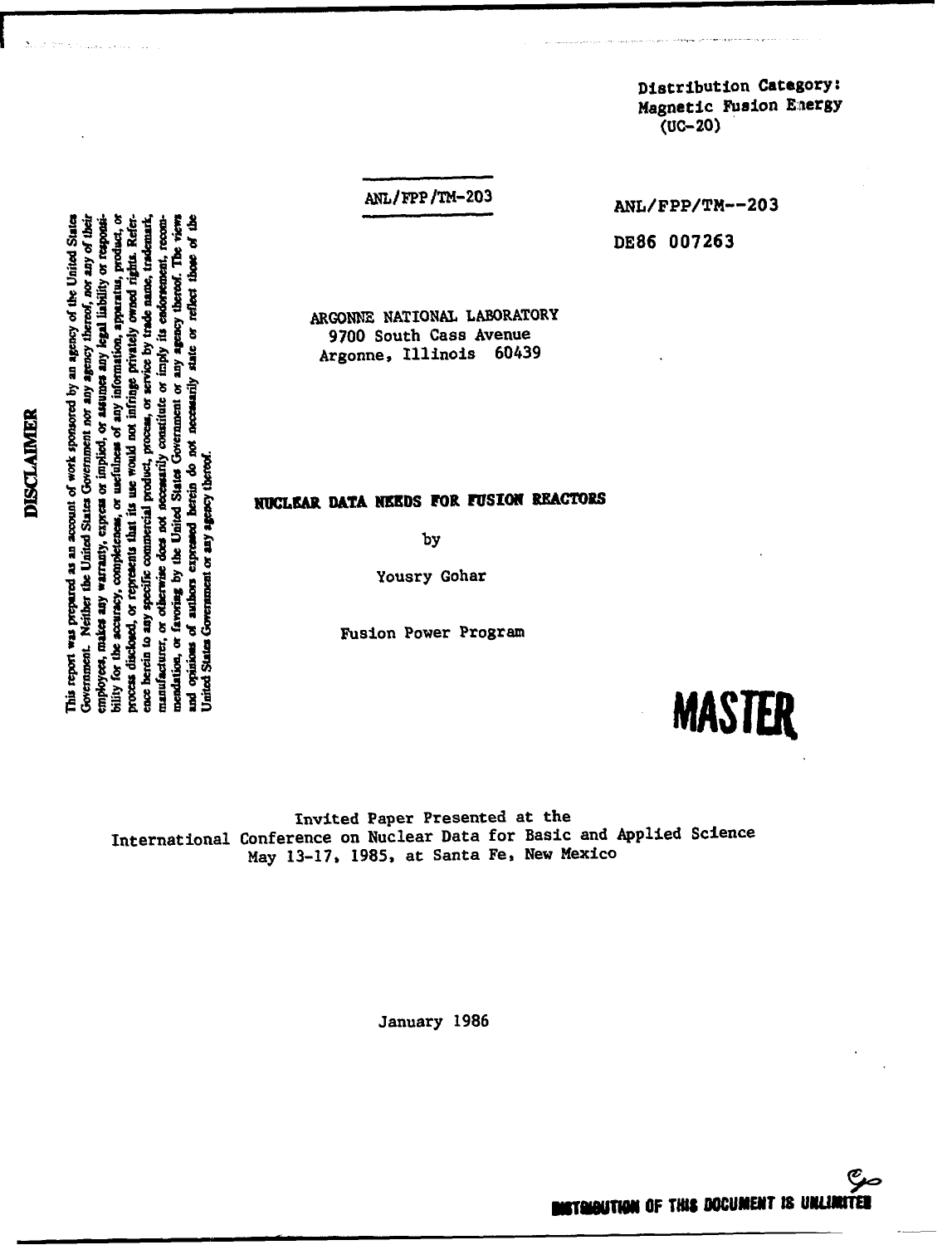# **LIST OF TABLES**

والمتابع والمسترد ومواسرته

# Table No. **The Page of the Page of the Page** Page of the Page of the Page of the Page of the Page of the Page of the Page of the Page of the Page of the Page of the Page of the Page of the Page of the Page of the Page of t

 $\mathcal{O}(\mathcal{O}(\log n))$ 

 $\mathcal{A}=\mathcal{A}$  , we have  $\mathcal{A}=\mathcal{A}$ 

 $\bar{\mathcal{A}}$ 

| Ι.         | Tritium Inventories and Tritium Breeding Ratios<br>for the Sixteen Blanket Concepts of the Blanket<br>Comparison and Selection Study5 |
|------------|---------------------------------------------------------------------------------------------------------------------------------------|
| II         | Properties of Candidate Neutron Multiplier                                                                                            |
| <b>III</b> | Blanket Parameters for Internally-cooled and<br>Externally-cooled Neutron Multiplier Concepts8                                        |
| 1V         | Impact of the Impurity Control Option on the<br>Blanket Performance in STARFIRE16                                                     |
| v          | Impact of the Inboard Blanket Design and the<br>Limiter Option on the Blanket Performance                                             |
| VI         | Impact of the Different Reflector Materials<br>on the Lithium-lead Blanket Performance20                                              |
| VII        | Uncertainty in the Tritium Breeding Ratio Due<br>to the Cross Section Uncertainties25                                                 |
| VIII       | Candidate Fusion Materials26                                                                                                          |
| IX         | $L1(n;n^*,T)$ a Recent Measurements and Evaluations26                                                                                 |

 $\bar{\mathcal{A}}$ 

 $\sim$ 

 $\bar{\beta}$ 

 $\hat{\mathbf{v}}$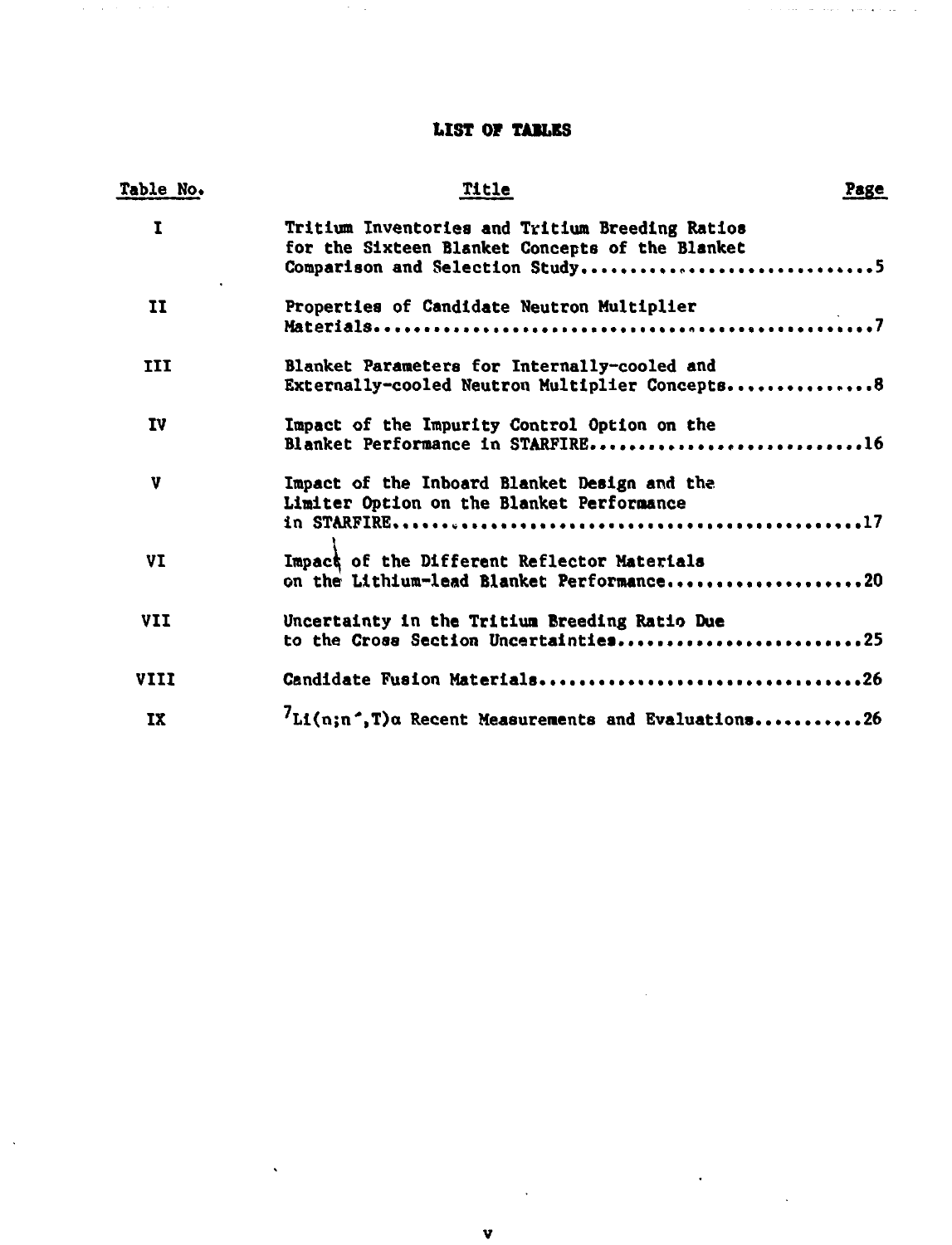# **TAILS OF oomnans**

approached the contract of the contract of the contract Material County and the contract of

ţ

ļ

|     | Page                                                      |  |
|-----|-----------------------------------------------------------|--|
|     |                                                           |  |
| 1.0 |                                                           |  |
| 2.0 |                                                           |  |
| 3.0 | TRITIUM BREEDING POTENTIAL OF DIFFERENT BLANKET CONCEPTS6 |  |
| 4.0 |                                                           |  |
| 5.0 | AUXILIARY HEATING AND IMPURITY CONTROL12                  |  |
| 6.0 |                                                           |  |
| 7.0 |                                                           |  |
| 8.0 |                                                           |  |
| 9.0 |                                                           |  |
|     |                                                           |  |

 $\ddot{\phantom{a}}$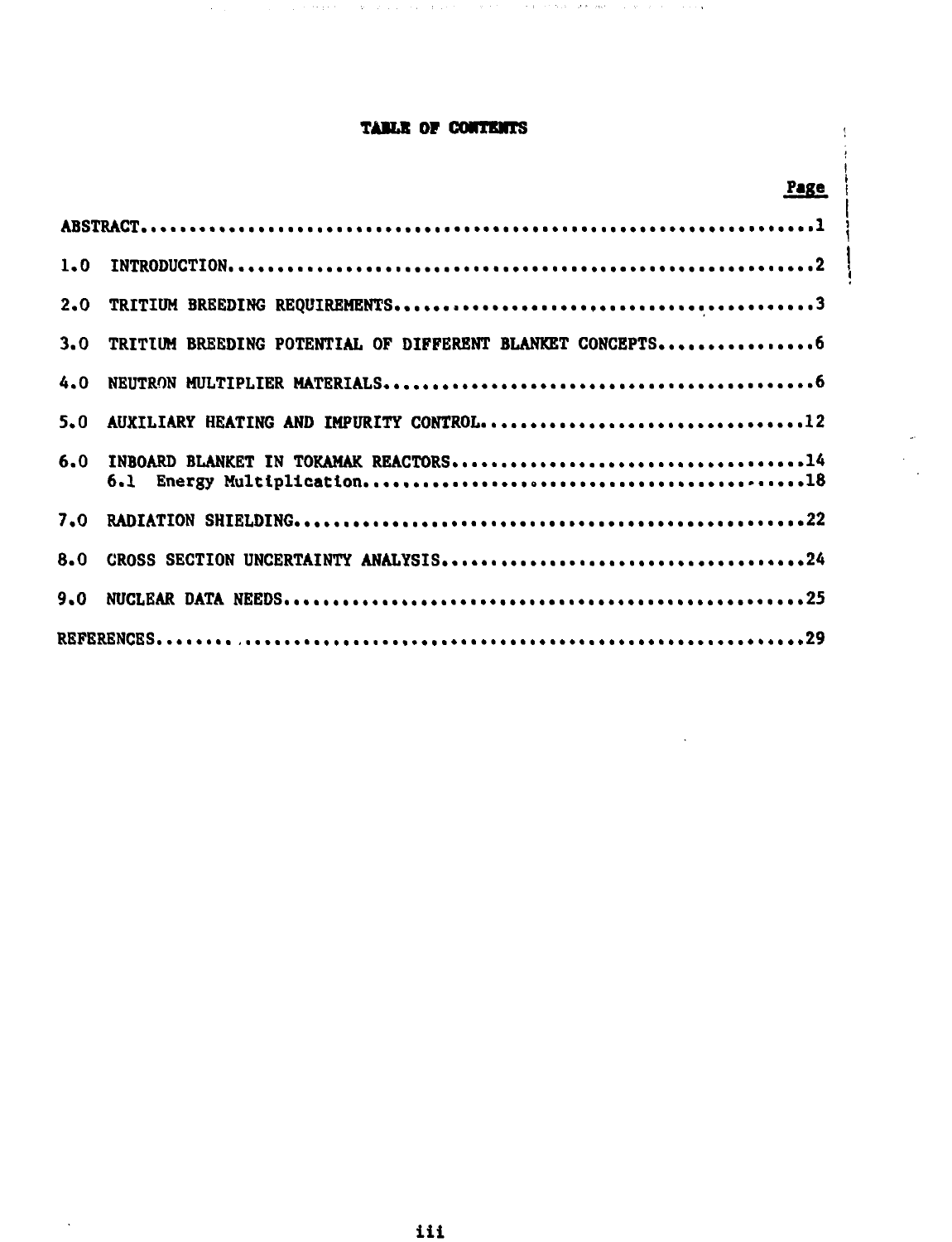# **LIST OF FIGURES**

 $\sim$  4.

| <u>Figure No.</u>       | Title                                                                                                                                                                                                     | Page |
|-------------------------|-----------------------------------------------------------------------------------------------------------------------------------------------------------------------------------------------------------|------|
| ı                       | Doubling time as a function of tritium breeding                                                                                                                                                           |      |
| $\overline{\mathbf{2}}$ | Required breeding ratio as a function of the<br>tritium fractional burnup in the plasma at<br>several values for the number of days of                                                                    |      |
| з                       | Tritium breeding ratio from LiAlO <sub>2</sub> (90% <sup>b</sup> Li)<br>breeder/H <sub>2</sub> 0 coolant/PCA steel structure<br>blanket with different neutron multipliers                                |      |
| 4                       | Energy deposition per fusion neutron from<br>LiAlO <sub>2</sub> (90% <sup>O</sup> Li) breeder/H <sub>2</sub> O coolant/PCA<br>steel structure with different neutron<br>multipliers (internally cooled)10 |      |
| 5                       | Tritium breeding ratio from LiAlO <sub>2</sub> (90% <sup>6</sup> Li)<br>breeder/H <sub>2</sub> 0 coolant/PCA steel structure<br>blanket with different neutron multipliers                                |      |
| 6                       | Energy deposition per fusion neutron from<br>LiAlO <sub>2</sub> (90% <sup>O</sup> Li) breeder/H <sub>2</sub> O coolant/PCA<br>steel structure with different neutron<br>multipliers (externally cooled)11 |      |
| 7                       | Tritium breeding ratio as a function of the<br>first wall surface area used for beam                                                                                                                      |      |
| 8                       | Geometrical model for the bottom limiter15                                                                                                                                                                |      |
| 9                       | Tritium breeding ratio as a function of the<br>lithium-lead breeding zone thickness for<br>different steel reflector zone thicknesses<br>with 90% lithium-6 enrichment19                                  |      |
| 10                      | Blanket energy multiplication factor as a<br>function of the lithium-lead zone thickness<br>for different steel reflector zone thick-<br>nesses with 90% lithium-6 enrichment19                           |      |
| $\mathbf{11}$           | Tritium breeding ratio and blanket energy<br>multiplication for different blanket thick-<br>nesses and lithium-6 enrichment21                                                                             |      |

 $\bar{r}$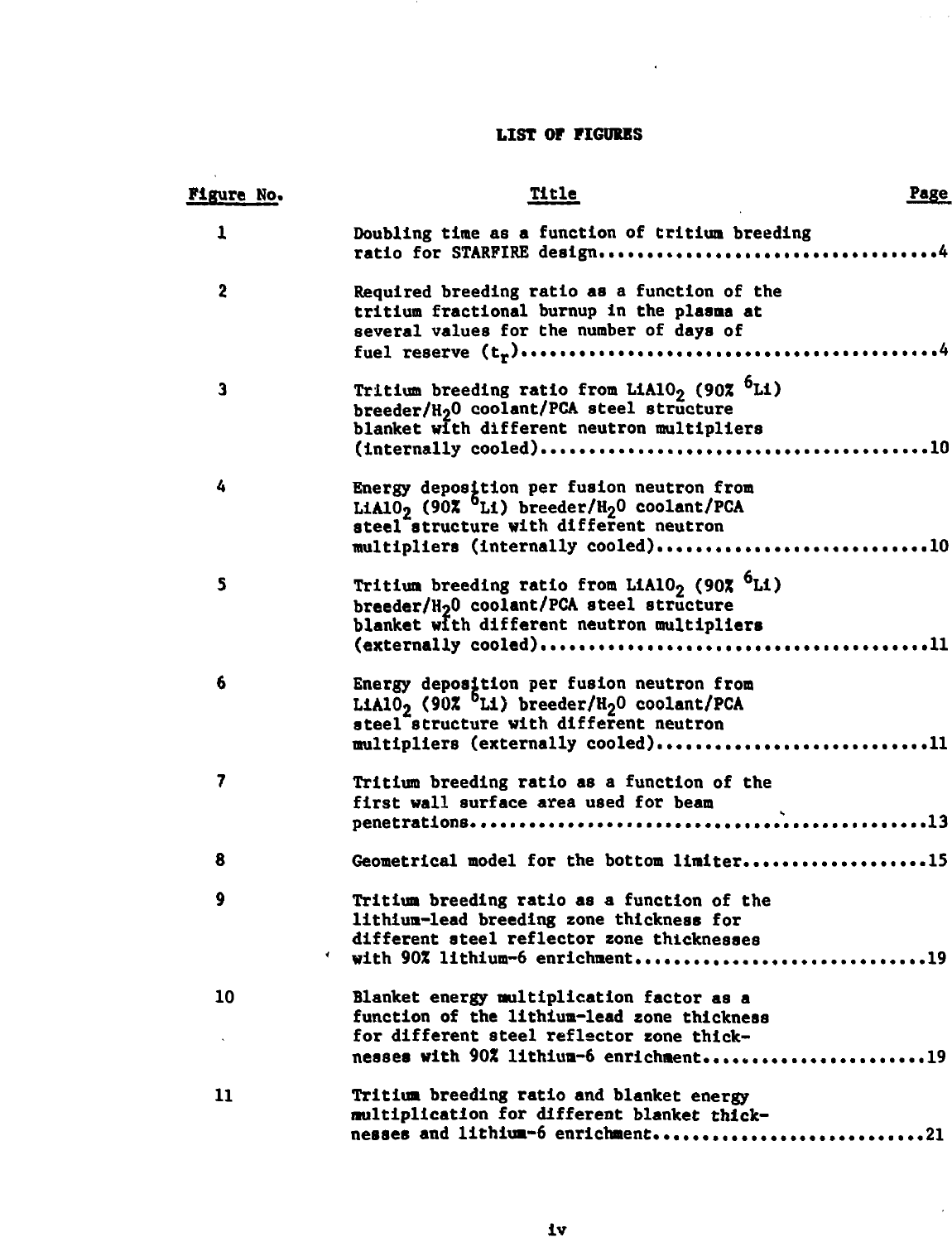#### **HUCLEAR DATA NEEDS FOR FUSION REACTORS**

By

Yousry Gohar

#### **ABSTRACT**

The nuclear design of fusion reactor components (e.g., first wall, blanket, shield, magnet, limiter, divertor, etc.) requires an accurate prediction of the radiation field, the radiation damage parameters, and the activation analysis. The fusion nucleonics for these tasks are reviewed with special attention to point out nuclear data needs and deficiencies which effect the design process. The main areas included in this review are tritium breeding analyses, nuclear heating calculations, radiation damage in reactor components, shield designs, and results of uncertainty analyses as applied to fusion reactor studies. Design choices and reactor parameters that impact the neutronics performance of the blanket are discussed with emphasis on the tritium breeding ratio. Nuclear data required for kerma factors, shielding analysis, and radiation damage are discussed. Improvements in Che evaluated data libraries are described to overcome the existing problems.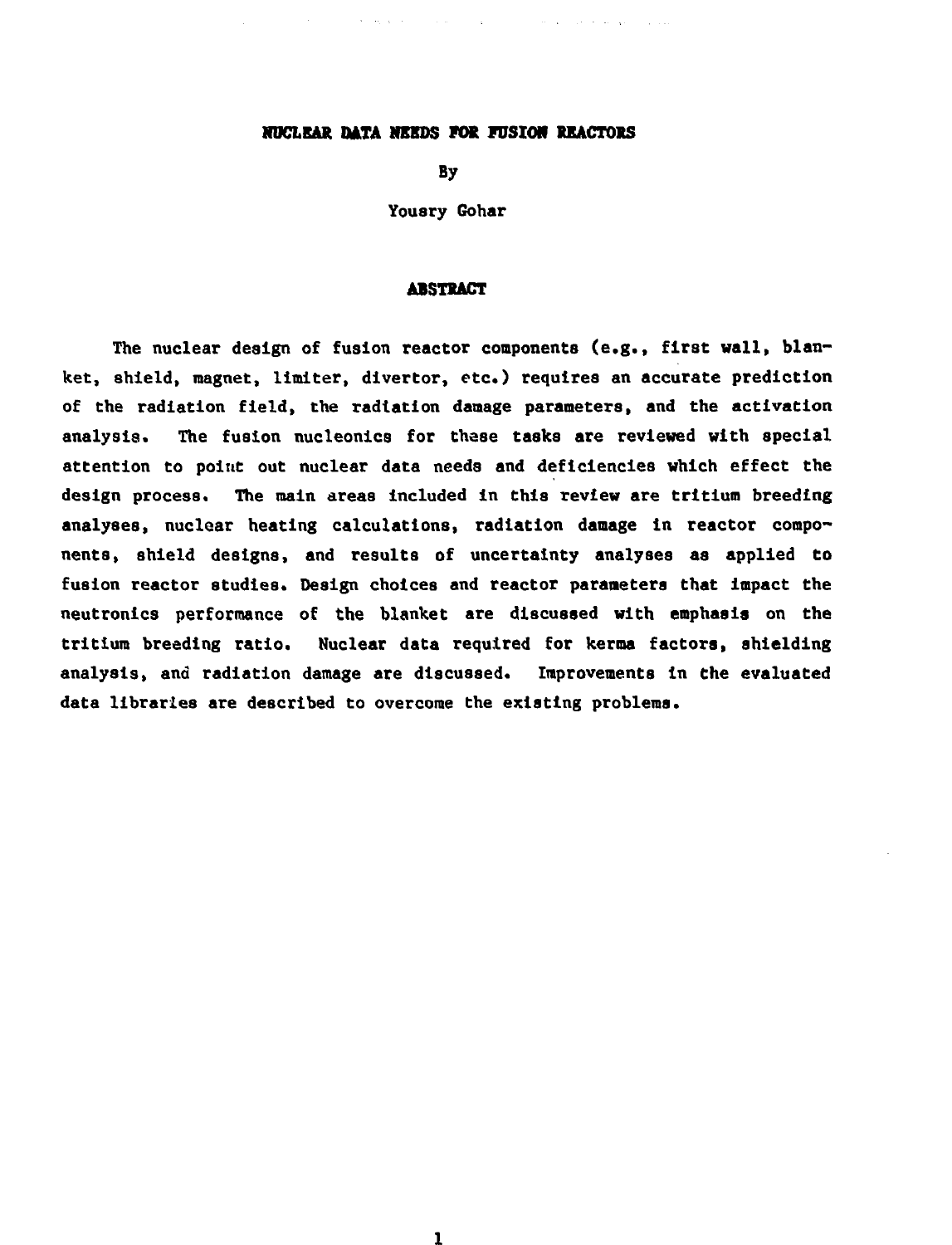#### 1.0 INTRODUCTION

**In order to address the subject of nuclear data needs for fusion reactors, it Is essential to discuss some design Issues which point out these needs and deficiencies in the current data libraries. In fusion reactors nucleonics, blanket and shield have three primary nucleonics goals: converting the kinetic energy of the fusion neutrons to sensible heat suitable for power generation, achieving a specific tritium breeding ratio, and reducing the neutrons and photons leakage intensities from the outer shield surfaces. In order to achieve these goals, an accurate prediction of the radiation field and nuclear responses in several reactor components are required. Three basic steps are included: a) evaluation of the radiation sources, b) transport of radiation from the source locations to the point of interest, and c) evaluation of the radiation effects in physical quantities to determine the operating conditions and the expected time to failure for each reactor component.**

**Fusion reactor design, studies and fusion neutronics experiments require nuclear data in several areas like tritium breeding, nuclear heating, radiation damage, radiation shielding, activation, afterheat, etc. There have been several articles<sup>1</sup>\*"<sup>11</sup> discussing these different areas. An extensive report on the subject was given by Jarris<sup>12</sup> where various aspects of fusion neutronics were discussed. A recent compilation of the nuclear data needs for fusion energy was reviewed within the nuclear data base assessment for the International Tokamak Reactor (INTOR)1 3.**

**This report reviews design issues and main reactor parameters which impact the neutronics performance of the different reactor components with emphasis on the nuclear data needs and deficiencies. The paper utilizes the most recent fusion studies rather than giving a historical review. The technical benefits and the better reactor economics of the D-T fuel cycle promote its use for the first generation of fusion reactors and this review. However, the D-D fuel cycle produces a 14-MeV neutron per each D-D reaction in the plasma assuming a complete burn for the tritium produced. So, the nuclear data required for the D-D fuel cycle are covered within the needs of the conventional D-T fuel cycle.**

 $\overline{\mathbf{2}}$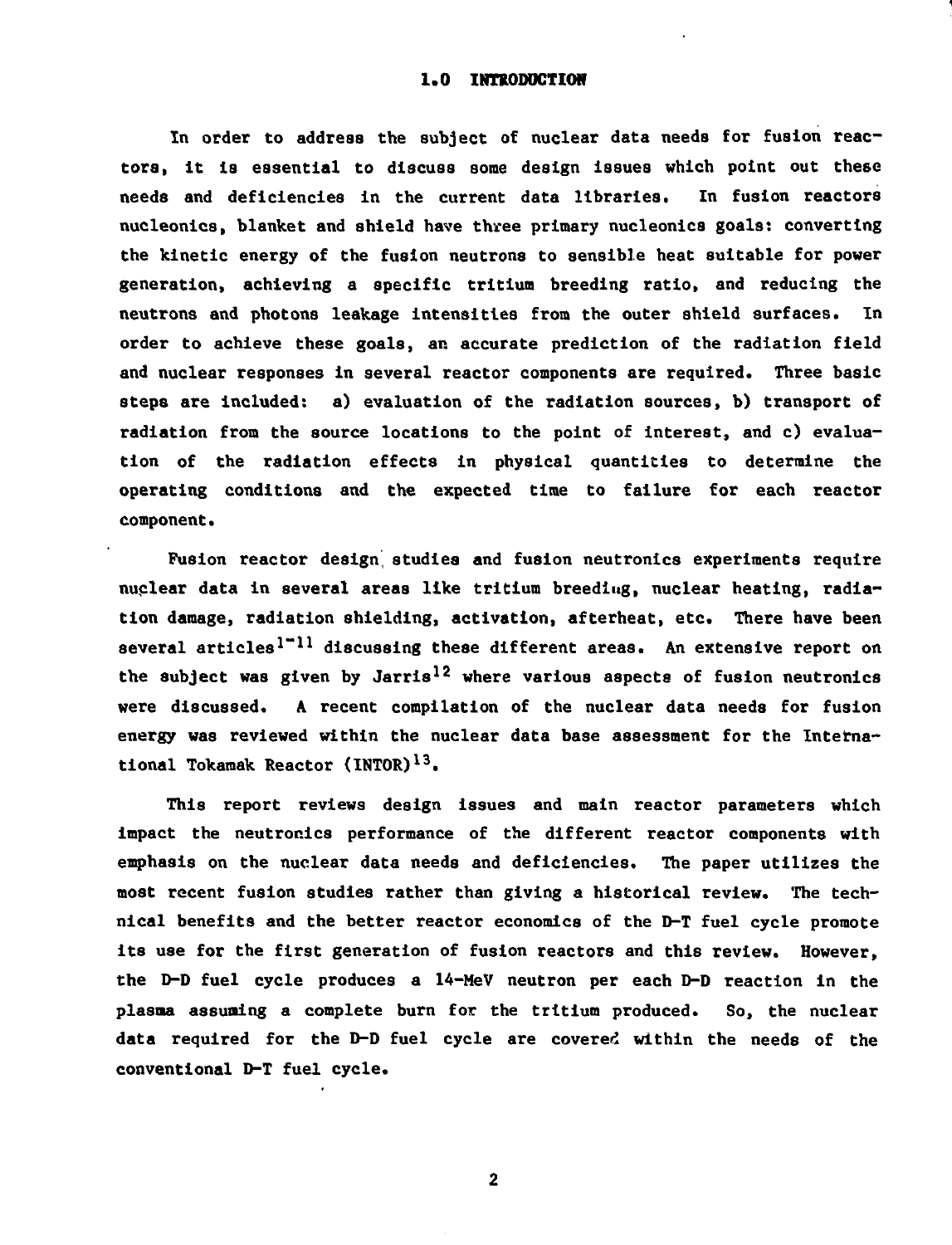### **2.0 TRITIUM BREEDING REQUIREMENTS**

The tritium breeding capability of the fusion blanket must be adequate to supply the tritium fuel requirement during the whole plant lifetime as well as generate enough surplus of tritium to start another reactor within a reasonable period of time. A 5-year period is considered adequate for fusion power based on the historical growth of the power industry. Several assessments<sup>14-18</sup> were carried out to study the tritium breeding requirements for fusion reactors. In general, the tritium breeding ratio required  $(T_r)$  for self-sufficiency can be expressed as

 $T_r = 1 + G$ 

where G is the extra tritium produced per fusion neutron to insure selfsufficiency and produce the initial tritium inventory to start another reactor after operating the first reactor for a specific time (doubling time). This extra tritium production accounts for the losses and the radioactive decay of tritium from the whole system.  $T<sub>r</sub>$  is a sensitive function of the doubling time and the reactor design parameters<sup>14-18</sup>. The main parameters include: a) the tritium inventories in the different reactor components, b) the tritium fractional burnup in the plasma, c) the tritium reserve to operate the reactor without the tritium recovery system, and d) the tritium losses and processing efficiencies. Figure 1 shows the relation between the tritium breeding ratio and the doubling time for different tritium inventories and a 0.4 tritium fractional burnup based on the STARFIRE design<sup>19</sup>. Figure 2 shows the required tritium breeding ratio as a function of the tritium fractional burnup at different values for the number of days of fuel reserve to operate the reactor without the tritium exhaust system calculated for the Blanket Comparison and Selection Study<sup>18</sup>. These calculations assume a 5-year doubling time and a 0.1Z tritium processing efficiency. The results of Fig. 2 show that the required tritium breeding ratio is about 1.0S for 2 days of fuel reserve with a 0.1 tritium fractional burnup. Increasing the tritium fractional burnup reduces the required tritium breeding ratio as shown in Fig. 2 and improves the reactor performance<sup>19,20</sup>. For example, the fractional burnup values for STARFIRE and MARS are 0.42 and 0.14, respectively. The other important factor is the total tritium inventory which can burden the blanket design and the required tritium capability of the blanket.

 $\mathbf{3}$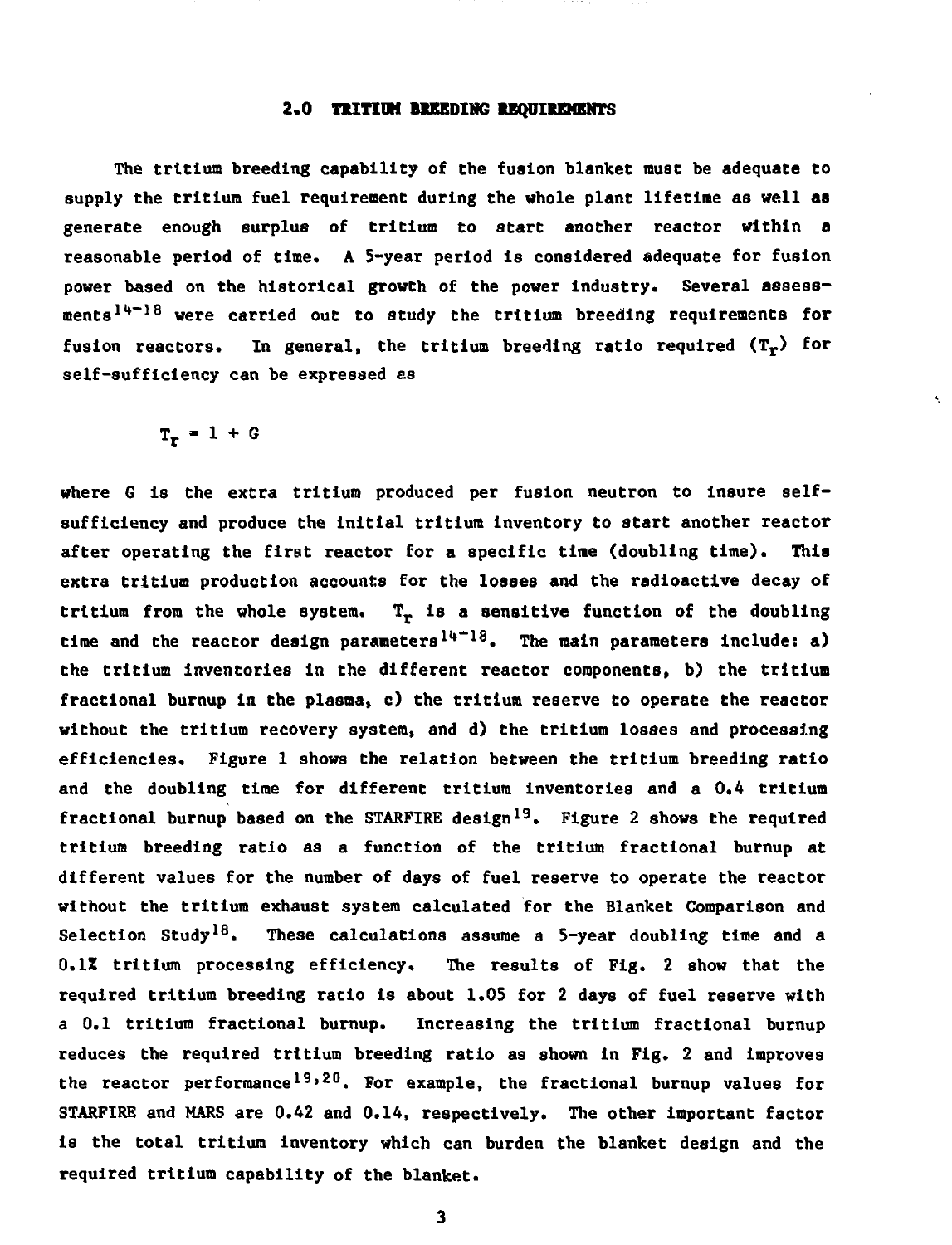

FIGURE 1. Doubling time as a function of tritium breeding ratio for STARFIRE **design.**



**FIGURE 2. Required breeding ratio as a function of the tritium fractional burnup in the plasma at several values for the number of days of**  $f$ <sub>n</sub> $f$  reports  $f$   $\uparrow$   $\downarrow$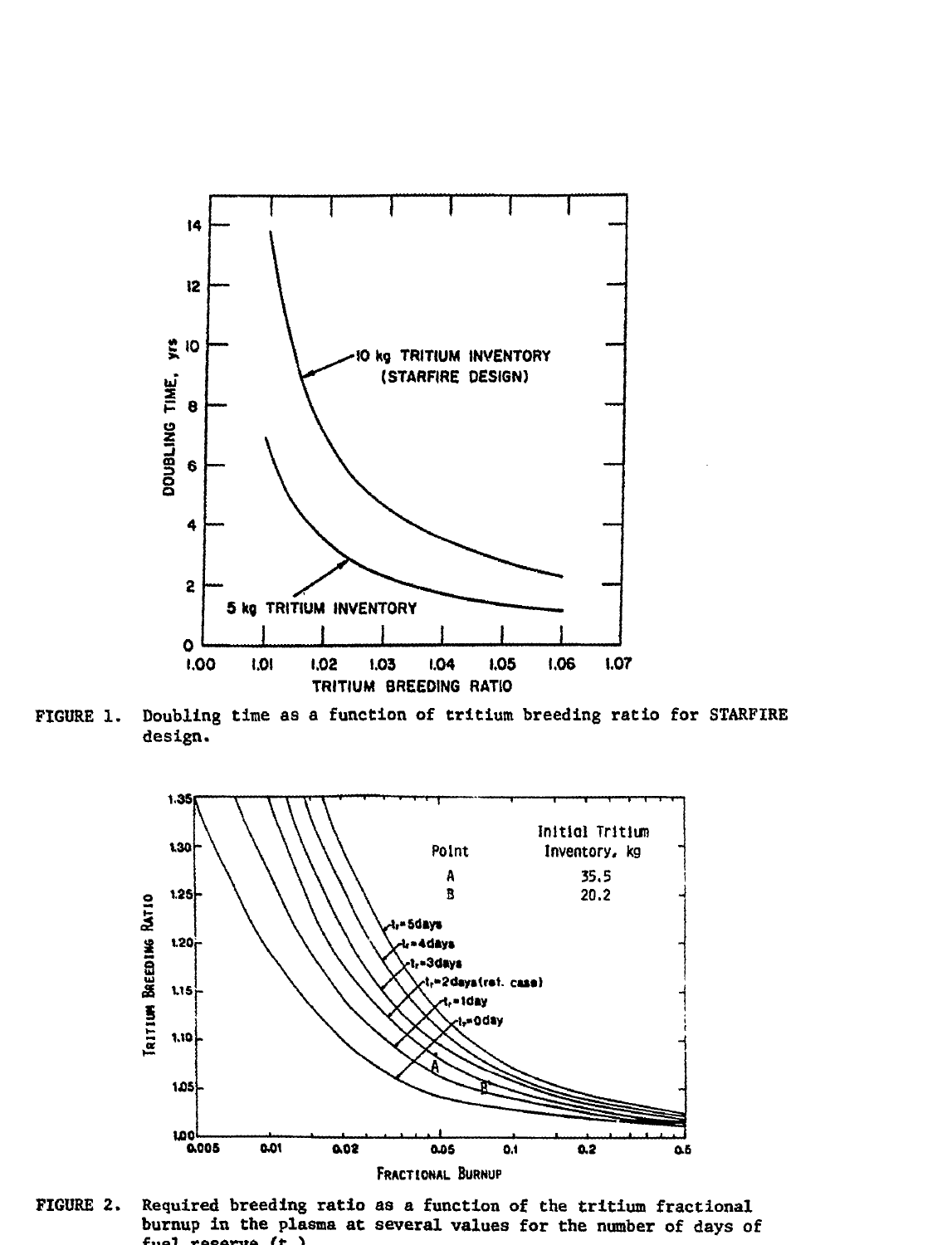**The Blanket Comparison and Selection Study<sup>18</sup> evaluated sixteen blanket concepts for electrical energy production. The tritium inventories calculated for these blanket concepts are shown in Table I. The liquid breeder blanket concepts have a low tritium inventory of less than 0.5 kg which reduces the required tritium breeding ratio. On the contary, the solid breeder blanket concepts have a larger tritium inventory with a maximum value of 2.4 kg. Also, there is a large uncertainty in the physical data related to the tritium recovery from the solid breeders which can increase the inventory by an order of magnitude<sup>18</sup>. For such a high inventory the required tritium breeding ratio is about 1.09 for the operating conditions discussed above.**

|                                              |         | Tritium Inventory (g) | <b>Tritium Breeding</b> |        |
|----------------------------------------------|---------|-----------------------|-------------------------|--------|
| Blanket Concepts <sup>C</sup>                | Tokamak | Mirror                | Tokamak                 | Mirror |
| Li/Li/V                                      | 496     | 337                   | 1.28                    | 1.19   |
| Li/Li/HT-9                                   |         | 340                   |                         | 1.14   |
| Li/He/HT-9                                   | 349     | 237                   | 1.16                    | 1.17   |
| 17L183Pb/17L183Pb/V                          |         |                       |                         | 1.18   |
| Li <sub>2</sub> 0/He/HT-9                    | 154     | 136                   | 1.11                    | 1.14   |
| LiAlO <sub>2</sub> /He/HT-9/Be               | 67      | 29                    | 1.04                    | 1.16   |
| LiAlO <sub>2</sub> /H <sub>2</sub> O/HT-9/Be | 2372    | 1557                  | 1.16                    | 1.22   |
| LiA10 <sub>2</sub> /NS/HT-9/Be               | 2109    | 304                   | 1.24                    | 1.29   |
| Flibe/He/HT-9/Be                             | 209     | 143                   | 1.17                    | 1.29   |

**Table I. Tritium Inventories<sup>8</sup> and Tritium Breeding Ratios for Che Sixteen Blanket Concepts of the Blanket Comparison and Selection Study<sup>18</sup>**

**<sup>a</sup> Tritium reserve for operating without tritium exhaust system is not included.**

**Values are based on three-dimensional analyses assuming STARFIRE and MARS geometrical models.**

**<sup>c</sup> The abbreviations are corresponding to breeder/coolant/ structure/neutron multiplier; Be-beryllium, NS-nitrate salt, LiA102~Y lithium aluminate, HT-9 ferritic steel, Li-lithium, V-vanadium alloy, He-helium, Flibe-lithium beryllium fluoride salt.**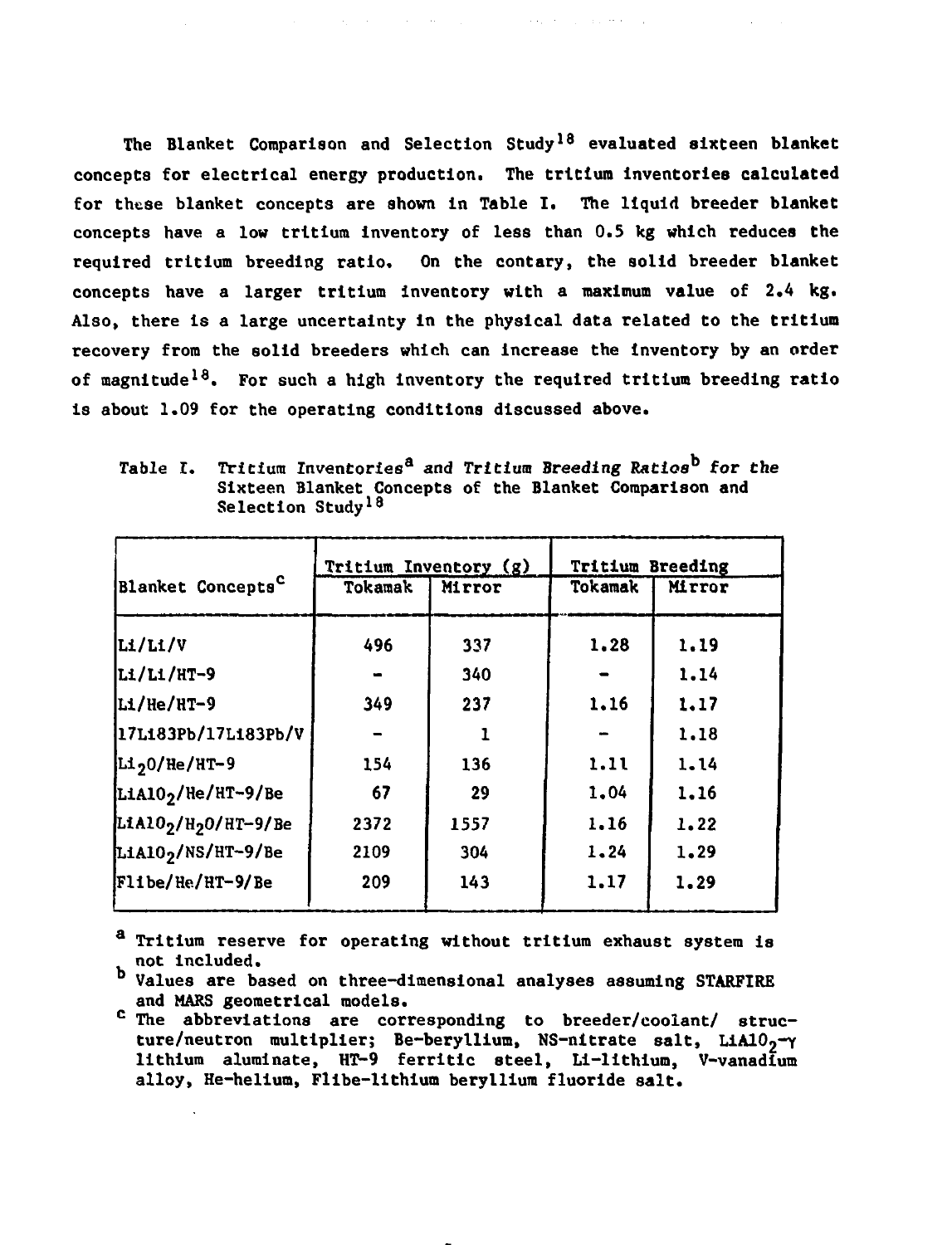#### **3.0 TRITIUM BREEDING POTENTIAL OF DIFFERENT BLANKET CONCEPTS**

Over the years, lithium and lithium compounds have been considered for tritium generation in fusion reactors. The liquid lithium itself has an upper limit of about 1.8 tritons per fusion neutron assuming an infinite medium<sup>21</sup>. Also, other lithium compounds or combination of materials (excluding fissionable materials) can produce up to 2.7 tritons per fusion neutron. However, several engineering considerations dictate the use of structure materials and coolant channels arranged in specific patterns to hold and cool the breeder materials. In all blanket concepts,<sup>22-24</sup> the calculated tritium breeding ratios are much lower than the upper theoretical limits of the breeder (or neutron multiplier - breeder combinations) materials. Table II gives the calculated tritium breeding ratios for the sixteen blanket concepts of the Blanket Comparison and Selection Study based on the geometrical models of STARFIRE and MARS<sup>18,23</sup>. The blanket concepts with liquid breeders have a higher tritium breeding potential relative to the other concepts. Neutron multipliers are incorporated with the solid breeders to enhance the tritium breeding potential and the blanket energy multiplications.

#### **4.0 NEUTRON MULTIPLIER MATERIALS**

Solid breeder blanket concepts have several important advantages in comparison with the other concepts. Unfortunately, the existence of the other elements in the lithium compounds and the high percentage of the structural material result in a tritium breeding ratio of less than one. The fusion neutron interactions with these elements reduce the tritium production from lithlum-7. Furthermore, the parasitic neutron reaction in these elements results in less neutron capture in lithium-6 for tritium generation. Neutron nutliplier aaterials were introduced with solid breeder materials to get an adequate tritium breeding ratio. Examination of the nonfissionable elements with significant  $(n, 2n)$  and  $(n, 3n)$  cross sections and low neutron absorption indicates that Pb, Bi, Be and Zr have the highest potential for neutron multiplication<sup>24</sup>. Table II gives a list of the potential candidates along with some relevant parameters for each.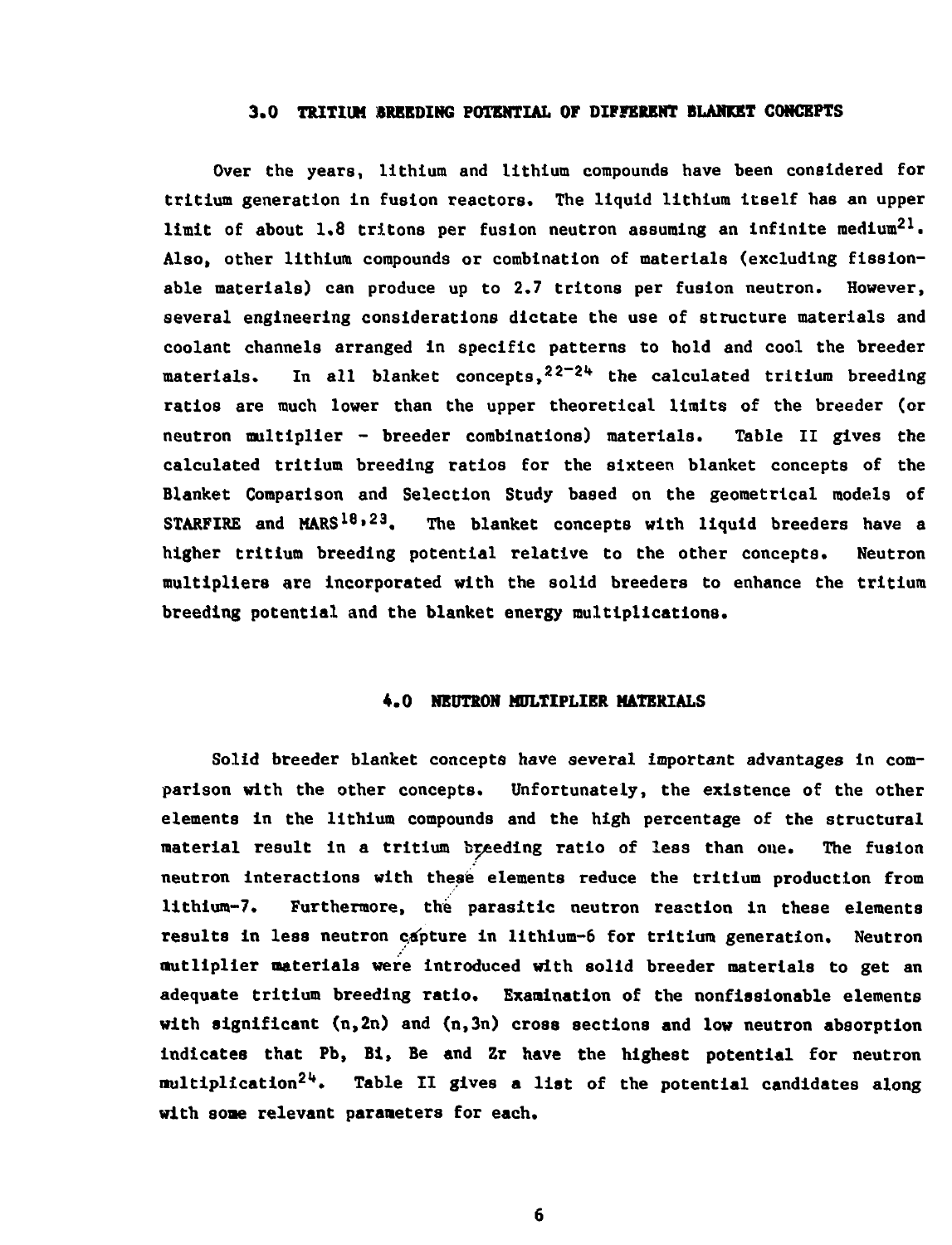| Material                                                                                     | Be                    | BeO                      | PЪ                  | Pb <sub>0</sub>   | B1                         | 2r               | $2r_5Pb_3$                    | <b>PbB1</b>                           |
|----------------------------------------------------------------------------------------------|-----------------------|--------------------------|---------------------|-------------------|----------------------------|------------------|-------------------------------|---------------------------------------|
| Density, $g/cm^3$                                                                            | 1.85                  | 2.96                     | 11.34               | 9.53              | 9.8                        | 7.6              | 8.93                          | 10.46                                 |
| Atomy or molgcules/<br>$cm3$ , x 10 <sup>-24</sup>                                           | 0.124                 | 0.0713                   | 0.0335              | 0.0257            | 0.0282                     | 0.0429           | 0.00468                       | 0.0152                                |
| $\sigma(n, 2n)$ at 14 MeV,<br>barns                                                          | 0.5                   | 0.5                      | 2.2                 | 2.2               | $2 - 2$                    | 0.6              | 9.6                           | 4.4                                   |
| $\Sigma(n, 2n)$ at 14 MeV,<br>$cm^{-1}$                                                      | 0.0618                | 0.0256                   | 0.0737              | 0.0565            | 0.0621                     | 0.0257           | 0.0449                        | 0.0670                                |
| Threshold energy for 1.868<br>$(n, 2n)$ cross<br>section, MeV                                |                       | 1.868                    | 6.765               | 6.765             | 7.442                      | 7.274            | 6.765                         | 6.765                                 |
| $\sigma(n,\gamma)$ at 0.0253 eV,<br>barns                                                    | 0.0095                | 0.0095                   | 0.17                | 0.17              | 0.034                      | 0.13             | 1.41                          | 0.204                                 |
| $\sum(n, \gamma)$ at 0.0253 eV,<br>$cm^{-1}$                                                 | 0.00117               | 0.000671                 | 0.00569             | 0.00437           | 0.000960                   | 0.00772          | 0.00660                       | 0.0631                                |
| Radioactivity isotopes <sup>10</sup> Be                                                      |                       | $10_{Be}$                | 205 <sub>ph</sub>   | 205 <sub>Pb</sub> | 210 <sub>PQ</sub>          | 93 <sub>2r</sub> | $93_{Zr}$ , 205 $p_b$         | 205 <sub>Pb</sub> , 210 <sub>Po</sub> |
| Decay types                                                                                  | $B^-$                 | $B^-$                    | Ec                  | Ec                | $\alpha$                   | $B^-$            | $B^-$ , Ec                    | $Ec, \alpha$                          |
| Half lives                                                                                   | 1.6x10 <sup>6</sup> y | 1.6 $x10^6$ y            | $1.5 \times 10^7$ y | 1.5 $x10^7$ y     | 138.4 d                    | $1.5x10^6y$      | $1.5x10^{6}$ y<br>$1.5x10'$ y | 1.5x10 <sup>7</sup> y<br>138.4 d      |
| Melting point, °C<br>Thermal conductivity <sup>b</sup><br>at $25^{\circ}$ C, $W/m-^{\circ}K$ | 1278<br>201           | 2520<br>216 <sup>b</sup> | 327.5<br>35.3       | 888<br>2.8        | 271.3<br>7.92 <sup>c</sup> | 1852<br>22.7     | 1400<br>-----                 | 125<br>2.3 <sup>d</sup>               |
|                                                                                              |                       |                          |                     |                   |                            |                  |                               |                                       |

 $\epsilon$ 

Table II. Properties of Candidate **Neutron Multiplier Materials**

**• At 25°C.**

<sup>D</sup> Pure beryllium oxEde, hot pressed.

**<j Polycrystalline. d At 200\*0.**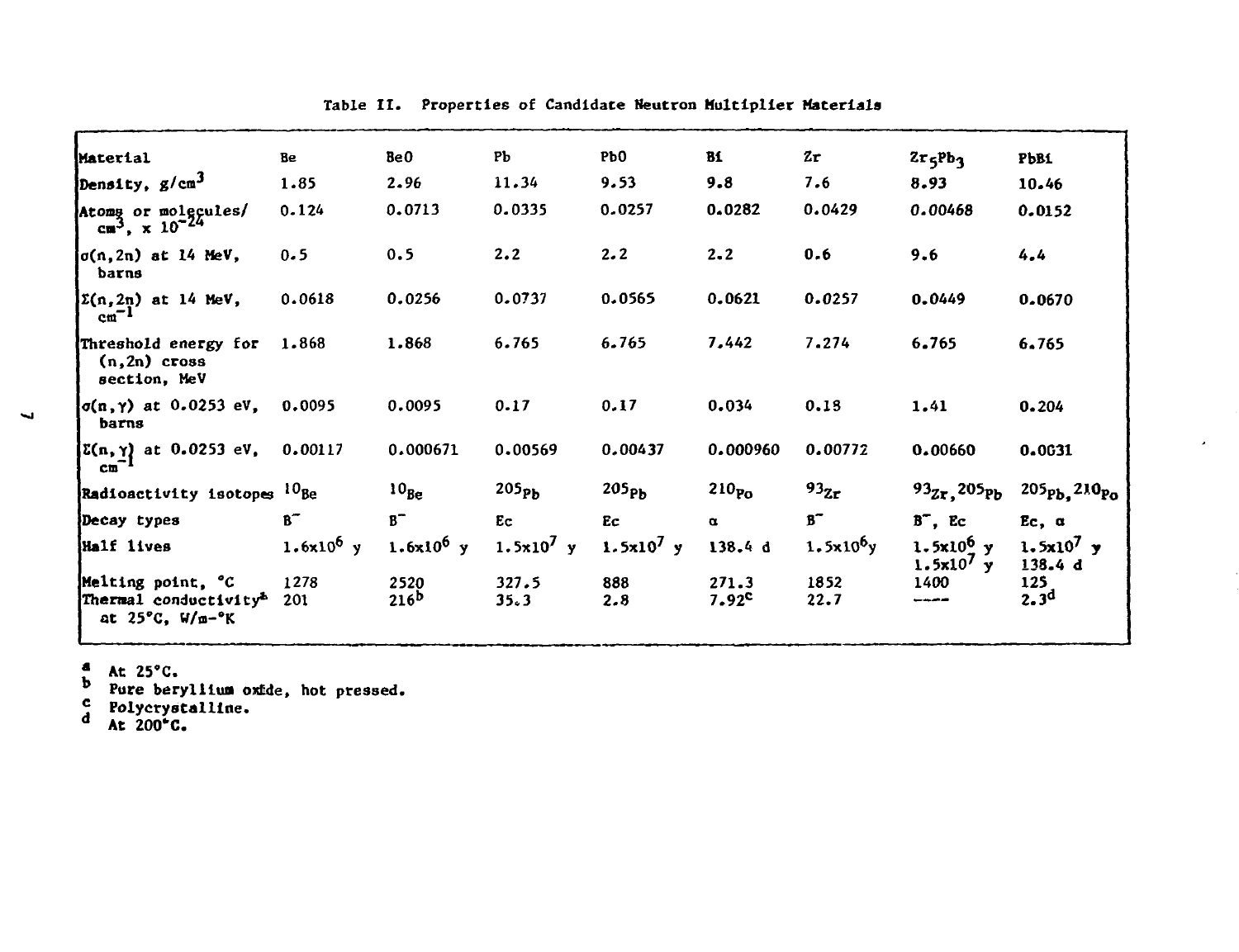**The performance parameters of the different neutron multipliers were compared through the use of a one-dimensional neutronics analysis for two different blanket concepts 2<\*'2S. The key parameters are the tritium breeding ratio, the energy deposition per fusion neutron, and the long-term radioactivity from the multiplier material. In both blanket concepts LiA10<sup>2</sup> solid breeder with 90% Li enrichment; PCA steel structural material, and H2O coolant are employed with different neutron multipliers. The neutron multiplier material is placed in a separate zone in front of the tritium breeding zone and behind the first wall. The differences between the two concepts are related to the neutron multiplier zone design. In the first concept the neutron multiplier is internally cooled by water tubes embedded inside the neutron multiplier material (internally cooled neutron multiplier) while the second concept uses the coolant in bounding walls (first and second) to remove the heat from the neutron multiplier material (externally cooled neutron multiplier). The volumetric compositions and dimensions of the multiplier zone are shown in Table III for both blanket concepts.**

|                              | Zone Thickness |                                                         | Zone Composition, Vol. Z                                                                 |
|------------------------------|----------------|---------------------------------------------------------|------------------------------------------------------------------------------------------|
| Zone Description             | cп             | <b>Exter.-Cooled</b>                                    | Inter.-Cooled                                                                            |
| First wall                   |                | 50% PCA                                                 | $50\%$ PCA<br>50% $H_2$ 050% $H_2$ 0                                                     |
| <b>Neutron</b><br>Multiplier | Variable       | 100% neutron<br>multiplier                              | 85% neutron<br>multiplier<br>10% PCA<br>5% $H_2$ 0                                       |
| Second wall <sup>a</sup>     | 1              | 25% PCA<br>$25\%$ H <sub>2</sub> 0                      | No second wall                                                                           |
| <b>Tritium</b> breeder       | 50             | 807 Li $A10_2^b$<br>10% PCA<br>$52 H_20$<br>5% He purge | 80% LiA10 <sub>2</sub> <sup>b</sup><br>$10X$ PCA<br>5% $H_2$ <sup>0</sup><br>5% He purge |
| <b>JReflector</b>            | 15             | 50% carbon<br>25% PCA<br>$25\%$ H <sub>2</sub> 0        | 50% carbon<br>25% PCA<br>25% $H_2$ <sup>0</sup>                                          |

**Table III. Blanket Parameters for Internally-cooled and Externally-cooled Neutron Multiplier Concepts**

Second wall is 50% by volume void.

**<sup>b</sup> 902 <sup>6</sup>Li.**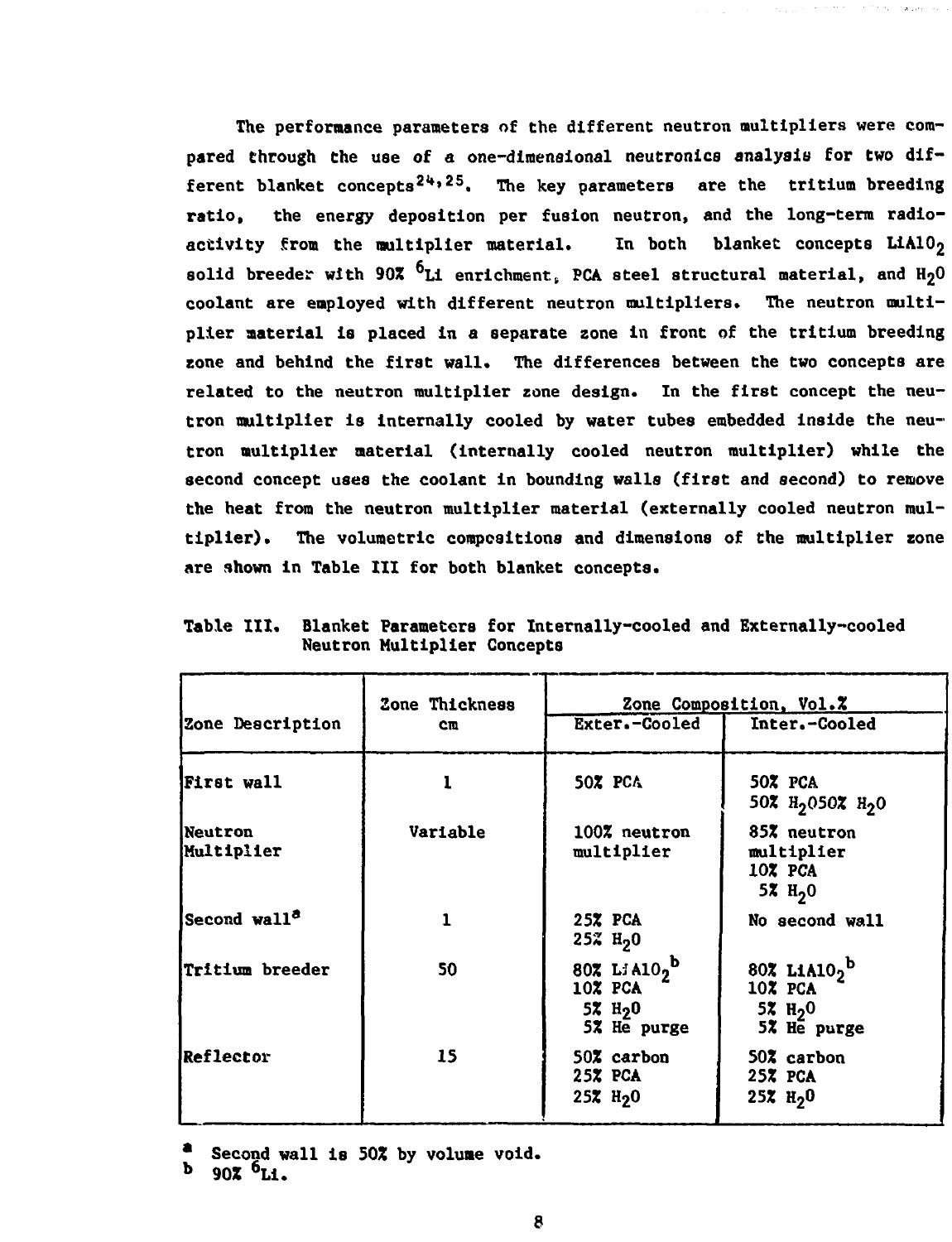**The tritium breeding ratio and the energy deposition per fusion neutron are plotted in Figs. 3 and 4, for the internally-cooled multiplier concept as a function of the neutron multiplier thickness, respectively. Beryllium and lead exhibit the highest tritium breeding ratios for this blanket concept. Beryllium produces the largest number of secondary neutrons compared to the other neutron multipliers; however, the maximum breeding ratio is about the same as for lead. This is primarily due to the softer spectrum from beryllium and the high slowing down power of the water coolant which increase the neutron losses in the structural material per fusion neutron. The unique feature of beryllium is the high energy deposition per fusion neutron which is very desirable from the economic point of view. Zr5Pb3 and FbO show a maximum tritium breeding ratio of 1.11 and 1.08, respectively, which is probably insufficient for a tokamak reactor. The tritium breeding capability from this blanket concept can be improved by using heavy water coolant<sup>214</sup>\* <sup>25</sup> which has a lower slowing down power relative to the ordinary water.**

**In the second concept, the neutron multiplier is externally cooled from both sides which permits for a simpler mechanical design and improves the nuclear performance. The tritium breeding ratio and the energy deposition per fusion neutron are plotted in Figs. 5 and 6, respectively, as a function of the neutron multiplier zone thickness. 3eryllium gives the highest tritium breeding ratio for this concept because the neutron slowing down by the water coolant and the parasitic reactions in the structural material of the neutron multiplier zone are eliminated. It is clear from Fig. 5 that the performance of the neutron multipliers are improved in the second blanket concept. Four neutron multiplier materials, Be, Pb, Zr^Pb3, an(\* PD^ provide a breeding ratio greater than 1.2. Bismuth is expected to match the lead performance since they are quite similar from the neutronics point of view. So, it appears that Be, Zr, Pb and Bi are the potential elements for neutron multiplication in fusion reactors. The physical characteristics of these elements limit their benefit to few blanket concepts. Bi and PbBl have low melting temperatures which restrict their use to the liquid phase for the power producing blanket. Also, the lead multiplier zone can be designed to match the operating temperature range for water-cooled blankets while it generates design problems for the helium-cooled blankets. lead oxide was considered to overcome this temperature limit; It has a higher melting temperature. Its use as a neutron multiplier results in a lower tritium breeding ratio for the blanket than lead**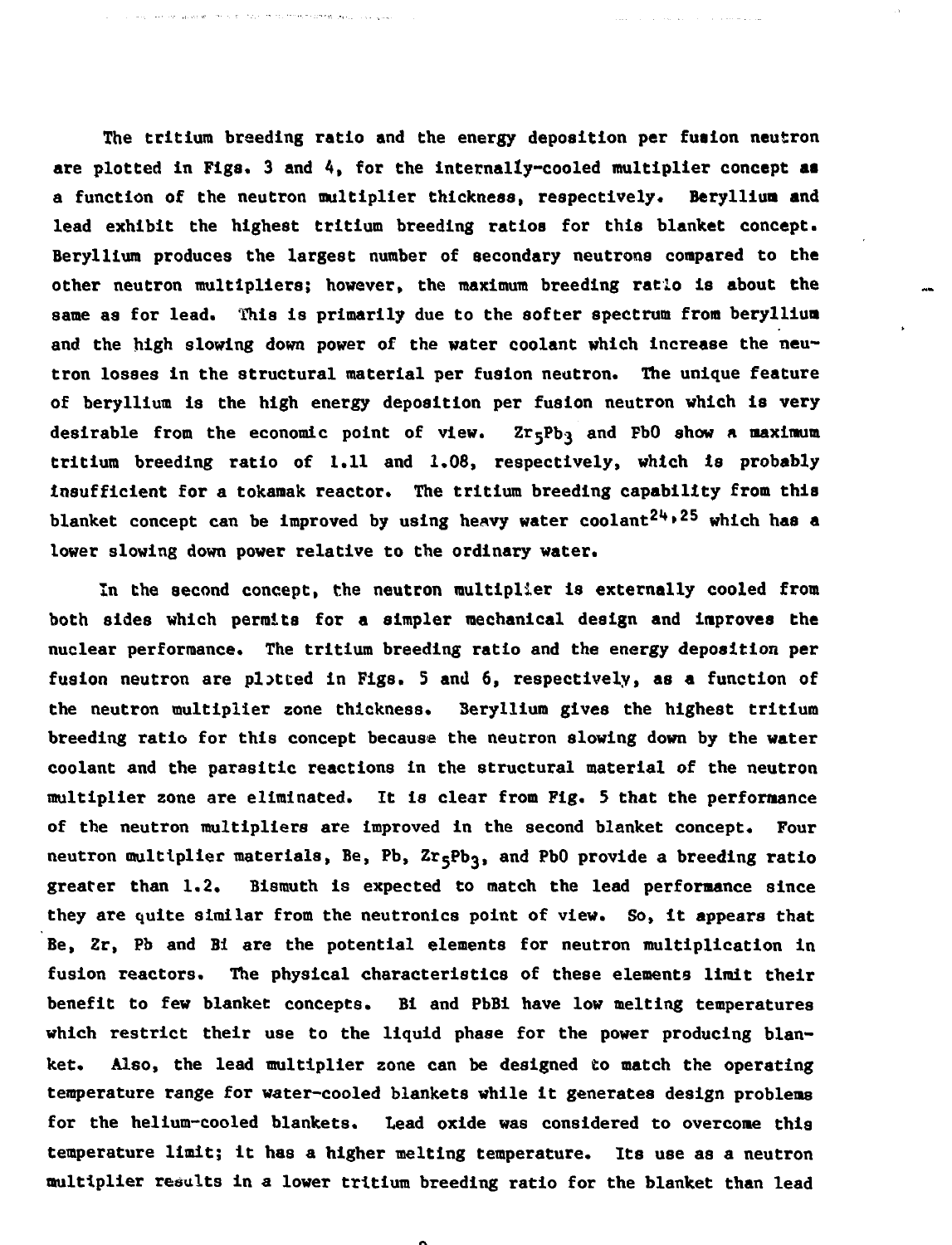

FIGURE 3. Tritium breeding ratio from L1A10 (90% FIGURE 4. Energy deposition per fusion neutron from  $^{6}$ Li) breeder/H<sub>2</sub>0 coolant/PCA steel struc- LiAlO<sub>2</sub> (90%) multipliers (internally cooled). multipliers (internally cooled).

 $6Li$ ) breeder/H<sub>2</sub>0 coolant/PCA ture blanket with different neutron steel structure with different neutron

 $\overline{5}$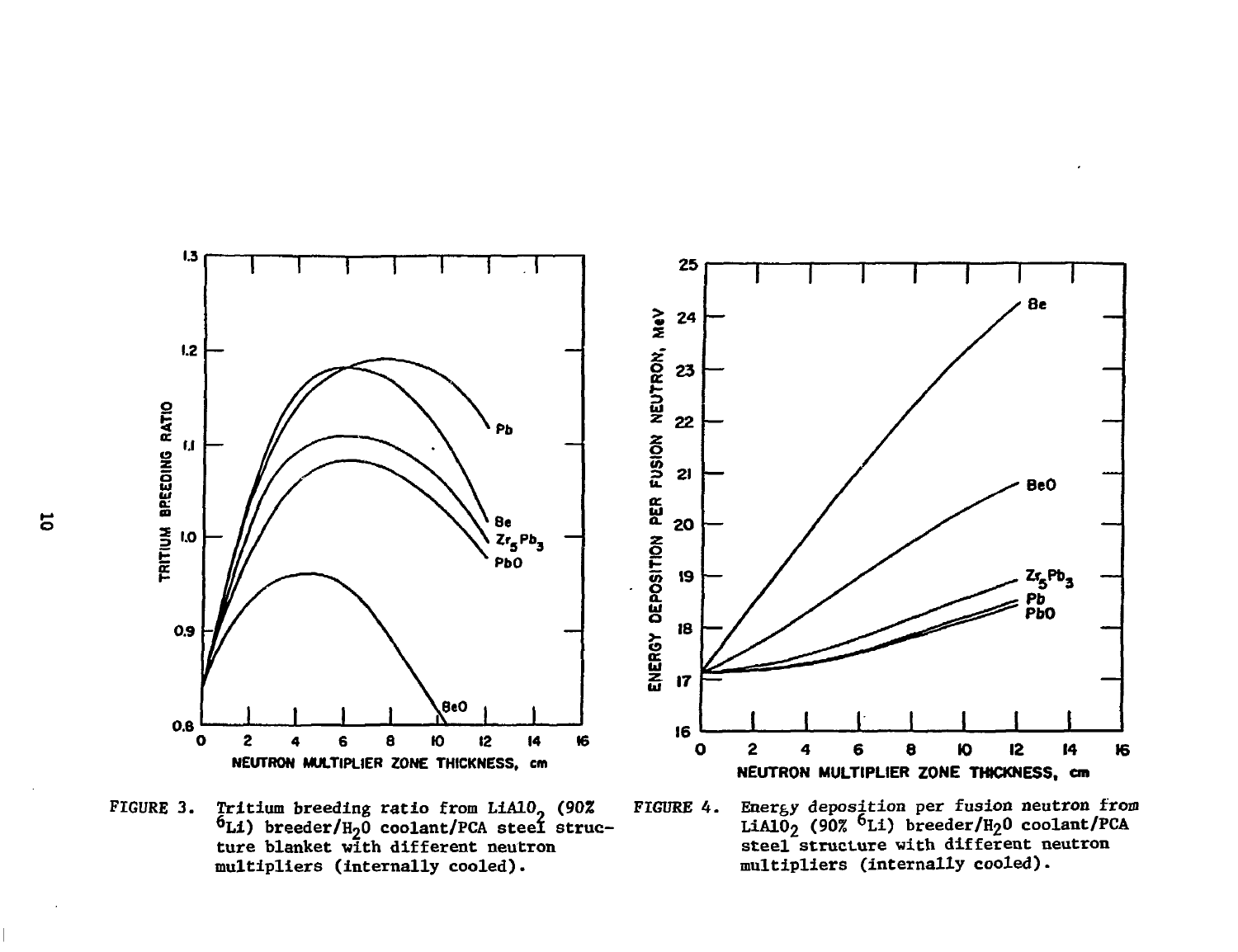

FIGURE 5. Tritium breeding ratio from LiAlO- (90Z FIGURE 6. Energy deposition per fusion neutron from  $^{6}$ Li) breeder/H<sub>2</sub>O coolant/PCA steel struc- LiA1O<sub>2</sub> (90%) multipliers (externally cooled). multipliers (externally cooled).

Energy deposition per fusion neutron from<br>LiAlO<sub>2</sub> (90% <sup>6</sup>Li) breeder/H<sub>2</sub>O coolant/PCA<br>steel structure with different neutron ture blanket with different neutron steel structure with different neutron

Ξ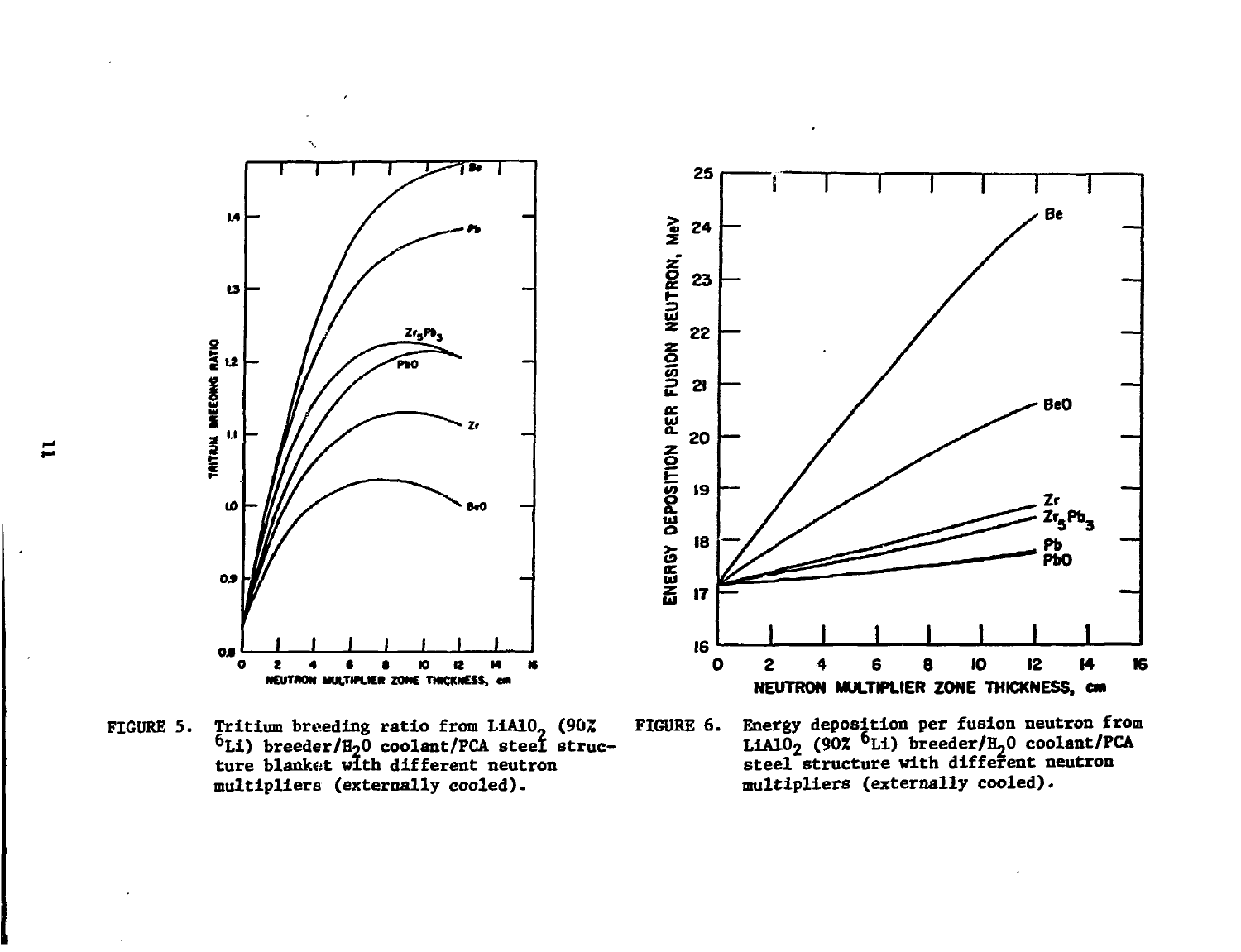due to the presence of oxygen atoms and lower lead density. Also, PbO has low thermal conductivity and an operating temperature limit of 540°C due to phase change which represents a challenge for the thermal hydraulic design. Beryllium neutron multiplier has a high temperature limit and produces more neutrons compared to other neutron multipliers. Beryllium has a resource limitation, toxicity problem, high swelling rate under irradiation, and a small tritium production rate. BeO eliminates some of the beryllium problems but it reduces the blanket neutronics performance.

The induced radioactivity in the neutron multipliers is small compared to the rest of the blanket. Beryllium has no long-term radioactivity, lead ¥. generates  $^{205}$ Pb which decays by electron capture, and zirconium produces  $^{93}$ Zr and  $99$ Nb isotopes. In general, it appears that Be, Pb, Zr $_5$ Pb<sub>3</sub>, BeO, and PbO are the most promising candidates.

### **5.0 AUXILIARY HEATING AMD IMPURITY** CONTROL

Fusion reactor designs incorporate several systems integrated in the blanket and shield for plasma operation which impact the reactor neutronlc performance. Auxiliary heating and impurity control of the plasma have a significant impact on the tritium breeding ratio, the energy deposit in the blanket, and the shield volume. Radio-frequency and neutral beams are the primary techniques for auxiliary heating. For impurity control, limiters and divertors are under consideration.

Several studies were performed to quantify the impact of these systems on the reactor neutronics. In general, this impact increases with the decrease in the total cross section or the increase of the slowing down power of the blanket. Blankets are categorized fast or thermal based on the type of neutron interactions used for tritium breeding. Blankets are designated fast when a large fraction of the tritium is produced through  $7<sub>Li</sub>$  (n;n',a)t reaction. On the contrary, thermal blankets depend mainly on <sup>6</sup>Li (n,o)t reaction for tritium breeding. The relative reduction In the tritium breeding ratio due to the penetrations caused by these systems in the blanket is two to three times larger than the relative reduction in the first wall surface area covered by the breeder materials as the blanket classification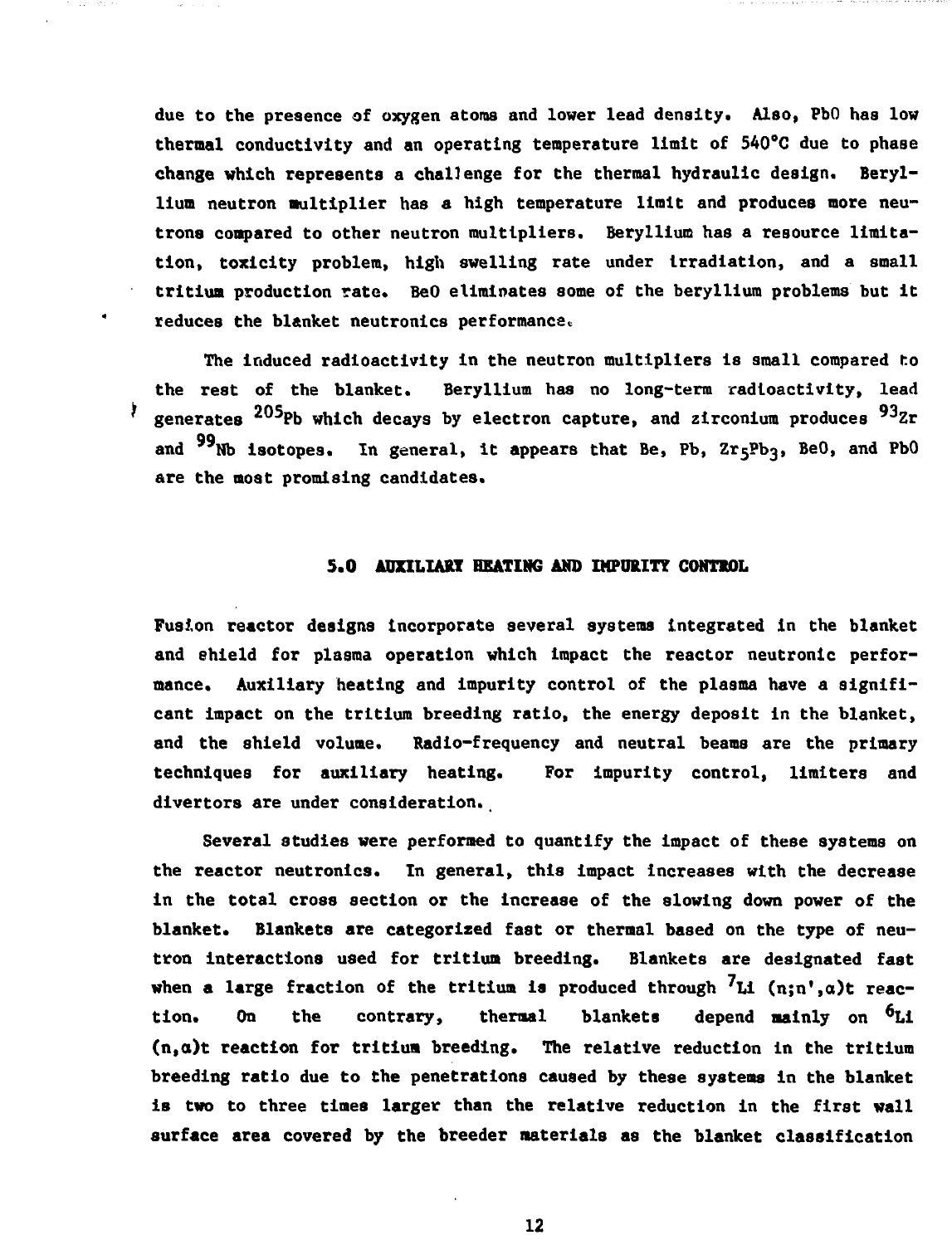**changes from fast to thermal. Also, the poloidal location, the materials of these systems, and the spatial distribution of the DT neutrons effect the reduction in the tritium breeding ratio.**

**Meier<sup>26</sup> analysed the effect of penetrations on the tritium breeding ratio for a DT point source located at the center of a spherical ICF reactor chamber. Figure 7 shows the relative reduction in the tritium breeding ratio as a function of the surface area used for beams for lithium and lithium-lead breeders. Seki, et al.<sup>2</sup> <sup>7</sup> showed that the reduction in the tritium breeding ratio of the Fusion Experimental Reactor (FER) is 3.4% due to the neutral beam Injectors.**



**FIGURE 7. Tritium breeding ratio as a function of the fraction of the firot wall surface area used for beam penetrations.**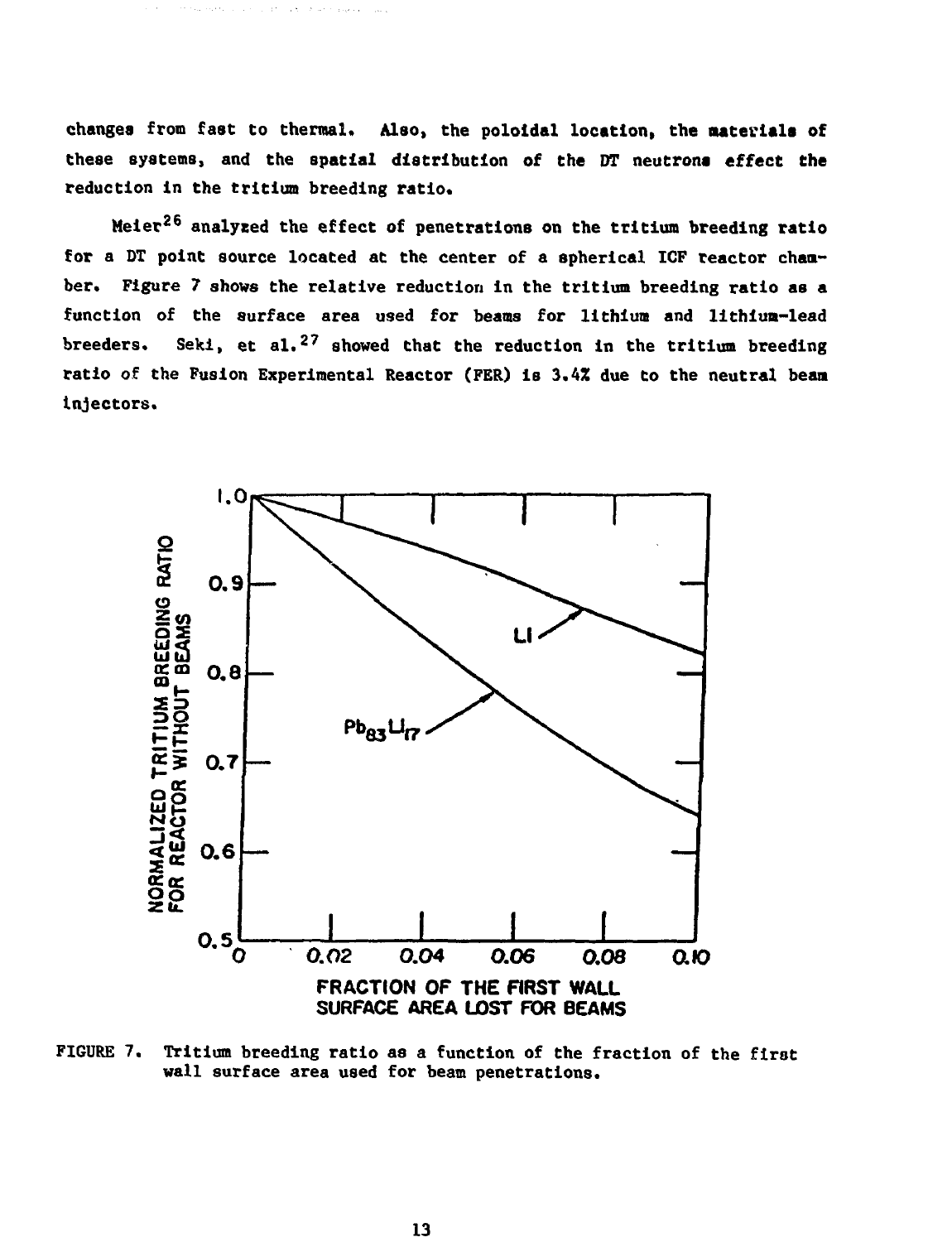The limiter effect on the tritium breeding ratio was studied for several reactor designs<sup>25,28,19</sup>. The decrease in the tritium breeding ratio is  $7.2\%$ and 5.6% for the midplane and the bottom limiter for FED/INTOR reactor design with Li<sub>2</sub>0 breeder,<sup>28</sup> respectively. Recently, a detailed study<sup>18</sup> was performed to study the impact of several reactor design choices on the blanket neutronics performance including the impurity control system (limiter or divertor) and the material choice for the limiter. Figure 8 shows the geometrical models used in the analysis with lithium and lithium-lead breeders. The limiter-dlvertor comparison is displayed in Table IV. This study reached the following conclusions: a) Both limiter and divertor with liquid metal coolant (Li or 17Li83Pb) and vanadium structure have a negligible effect on the tritium breeding ratio, b) the limiter reduces the energy deposition in the blanket by about 3Z relative to the divertor, and c) the limiter design with water coolant and copper structure material causes about 4% drop in the tritium breeding ratio relative to the lithium-vanadium limiter.

#### **6.0 INBOARD BLANKET IK TOKAMAK REACTORS**

Tokamak reactor designs call for reducing the thickness of the Inboard section to improve performance and achieve better economics. This requirement dictates the use of an efficient shielding material to provide an adequata protection for the toroidal field coils and maintain small inboard thickness. Also, it is beneficial to avoid the use of tritium breeding blankets in this section because of their poor neutron attenuation characteristics. The elimination of the tritium breeding from the inboard section causes a serious drop in the tritium breeding ratio. This loss is a function of the blanket type (fast or thermal), the relative loss in the first wall area with tritium breeding materials, and the materials used for the nonbreeding section. For fast blankets, the relative drop in the tritium produced through  $^7$ Li(n n<sup>2</sup>.a)t is slightly greater than the relative loss in the first wall area with tritium breeding materials.<sup>29,30</sup> On the contrary, the relative drop in the tritium produced through  $6_{\text{Li}}(n,a)$ t is very sensitive to the materials used in the nonbreeding section $^{31,30,18}$  as well as the loss in the first wall with tritium breeding materials. Table V shows the impact of the inboard blanket design on the blanket performance for STARFIRE with different design choices. In this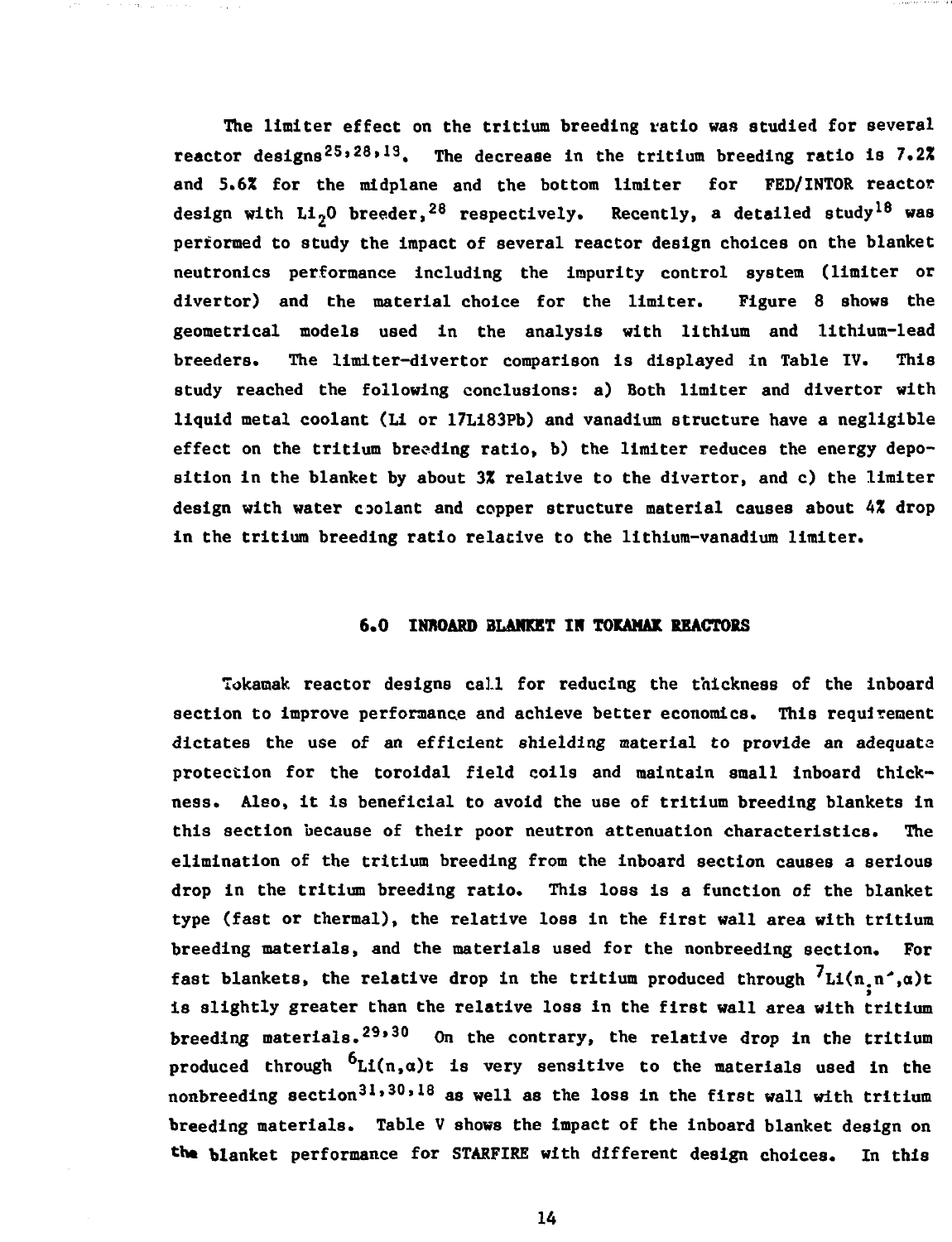



**Reactor geometrical model with a tritium breeding blanket for the inboard and the outboard sections.**



**Reactor geometrical model with an outboard tritium breeding blanket, and an inboard steel blanket.**



**Reactor geometrical model with a tritium breeding blanket for the inboard and the outboard sections and a bottom limiter.**



**Reactor geometrical model with an outboard tritium breeding blanket, an inboard steel blanket, and a bottom limiter.**



**FIGURE 8. Geometrical model for the bottom limiter.**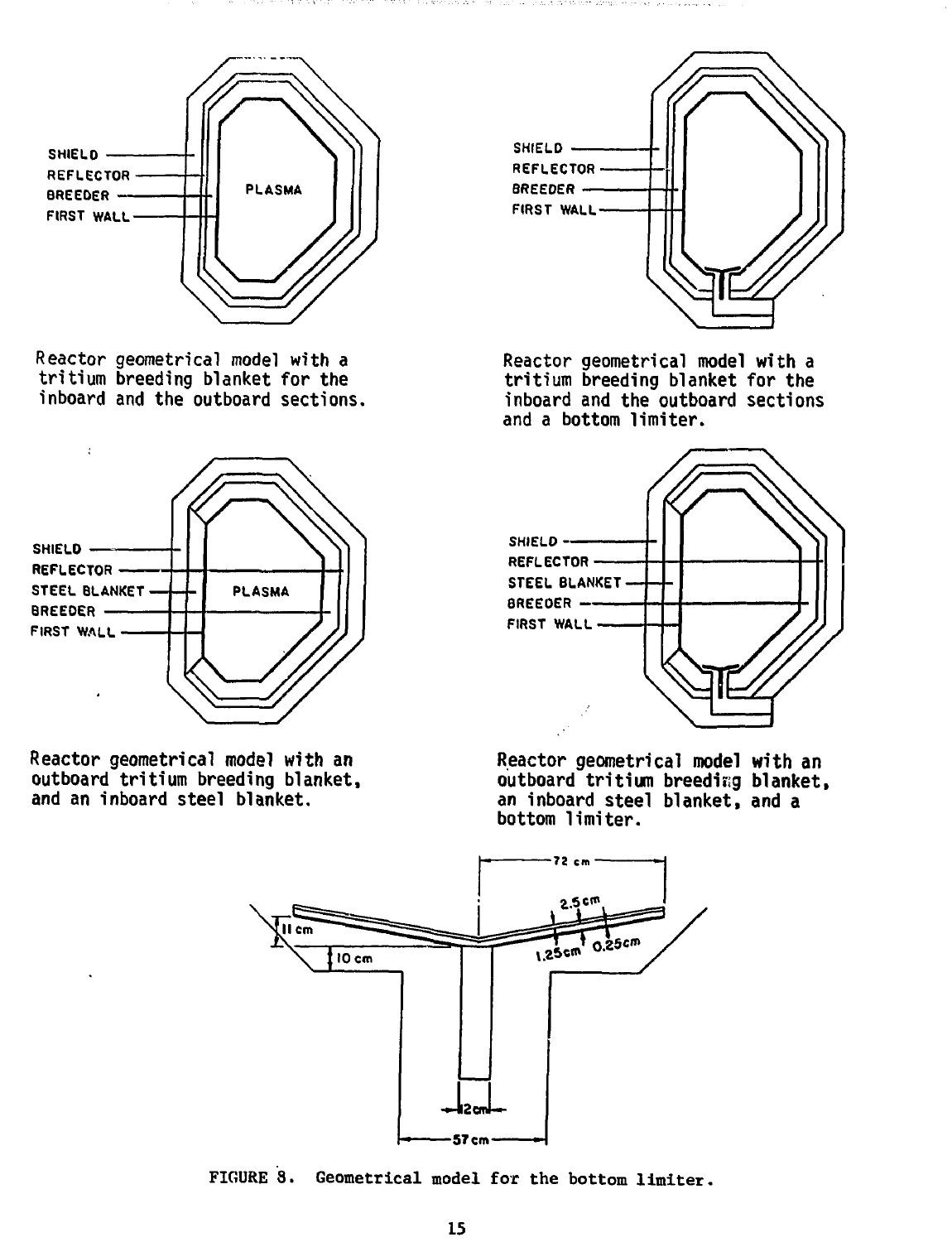| А.           |                 |                                         |              |          |
|--------------|-----------------|-----------------------------------------|--------------|----------|
| LI/PCA       | L1/PCA          | PCA/He                                  | Li/PCA       | PCA/He   |
| <b>None</b>  | <b>Divertor</b> | Divertor                                | Limiter      | Limiter  |
| None         | V15Cr5Ti        | V15Cr5T1                                | V15Cr5Ti     | V15Cr5T1 |
| 0.880        | 0.877           | 0.776                                   | 0.891        | 0.805    |
| 0.479        | 0.473           | 0.401                                   | 0.456        | 0.397    |
| 1.359        | 1.350           | 1.177                                   | 1.347        | 1.202    |
| 18.78        | 18.56           | 18.93                                   | 18.23        | 18.34    |
| 0.40         | 0.49            | 0.34                                    | 0.49         | 0.39     |
|              |                 |                                         |              |          |
|              |                 |                                         |              |          |
| 17L183Pb/PCA | 17L183Pb/PCA    | PCA/He                                  | 17L183Pb/PCA | PCA/He   |
| None         | <b>Divertor</b> | Divertor                                | Limiter      | Limiter  |
| None         | V15Cr5Ti        | V15Cr5Ti                                | V15Cr5Ti     | V15Cr5T1 |
| 1.606        | 1.581           | 1.320                                   | 1.551        | 1.334    |
| 0.003        | 0.002           | 0.003                                   | 0.003        | 0.002    |
| 1.609        | 1.584           | 1.317                                   | 1.554        | 1.336    |
| 17.07        | 17.13           | 17.80                                   | 16.53        | 17.07    |
| 0.30         | 0.38            | 0.36                                    | 0.41         | 0.38     |
|              | <b>B.</b>       | Lithium Breeder<br>Lithium-Lead Breeder |              |          |

**Table IV. Impact of the Impurity Control Option on the Blanket Performance in STARFIRE**

**a** Values are reduced by 15% to account for the change in the <sup>7</sup>L1 cross sections.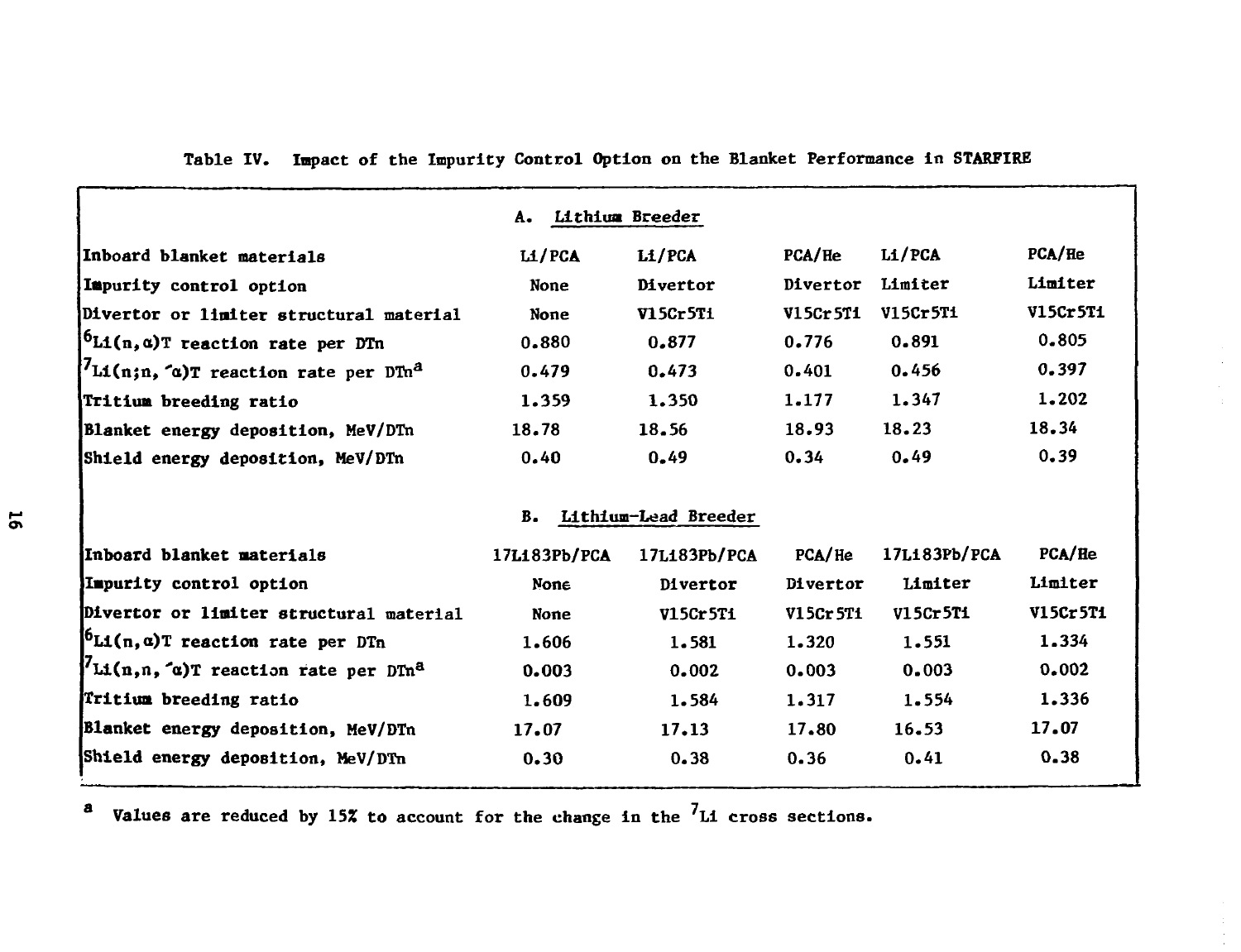|                                                            | Á. | Lithium Breeder      |                  |                      |            |
|------------------------------------------------------------|----|----------------------|------------------|----------------------|------------|
| Inboard blanket materials                                  |    | LI/PCA               | L1/PCA           | PCA/H <sub>2</sub> 0 | PCA/He     |
| Impurity control option                                    |    | <b>None</b>          | Cu-limiter       | Cu-limiter           | Cu-limiter |
| $6L1(n, \alpha)$ T reaction rate per DTn                   |    | 0.880                | 0.852            | 0.739                | 0.781      |
| $U_{\text{Li}(n;n, 6)}$ reaction rate per DTn <sup>a</sup> |    | 0.479                | 0.453            | 0.389                | 0.389      |
| Tritium breeding ratio                                     |    | 1.359                | 1,305            | 1.123                | 1.170      |
| Blanket energy deposition, MeV/DTn                         |    | 18.78                | 18.02            | 18.53                | 18.26      |
| Shield energy deposition, MeV/DTn                          |    | 0.40                 | 0.51             | 0.35                 | 0.46       |
|                                                            | в. | Lithium-Lead Breeder |                  |                      |            |
| Inboard blanket materials                                  |    | 17L183Pb/PCA         | 17L183Pb/PCA     | PCA/H <sub>2</sub> 0 | PCA/He     |
| Impurity control option                                    |    | <b>None</b>          | $Cu-11$ $n1$ ter | Cu-limiter           | Cu-limiter |
| $b_{\text{Li}}(n, a)$ T reaction rate per DTn              |    | 1.606                | 1.522            | 1.228                | 1.294      |
| $L_1(n;n, \alpha)$ T reaction rate per DTn <sup>a</sup>    |    | 0.003                | 0.003            | 0.002                | 0.002      |
| Tritium breeding ratio                                     |    | 1.609                | 1.525            | 1.230                | 1,296      |
| Blanket energy deposition, MeV/DTn                         |    | 17.07                | 16.65            | 17.71                | 17.26      |
| Shield energy deposition, MeV/DTn                          |    | 0.30                 | 0.43             | 0.29                 | 0.41       |

# Table V. Impact of the Inboard Blanket Design and the Limiter Option on the **Blanket Performance in STARFIRE**

**a** Values are reduced by 15% to account for the change in the <sup>7</sup>Li cross sections.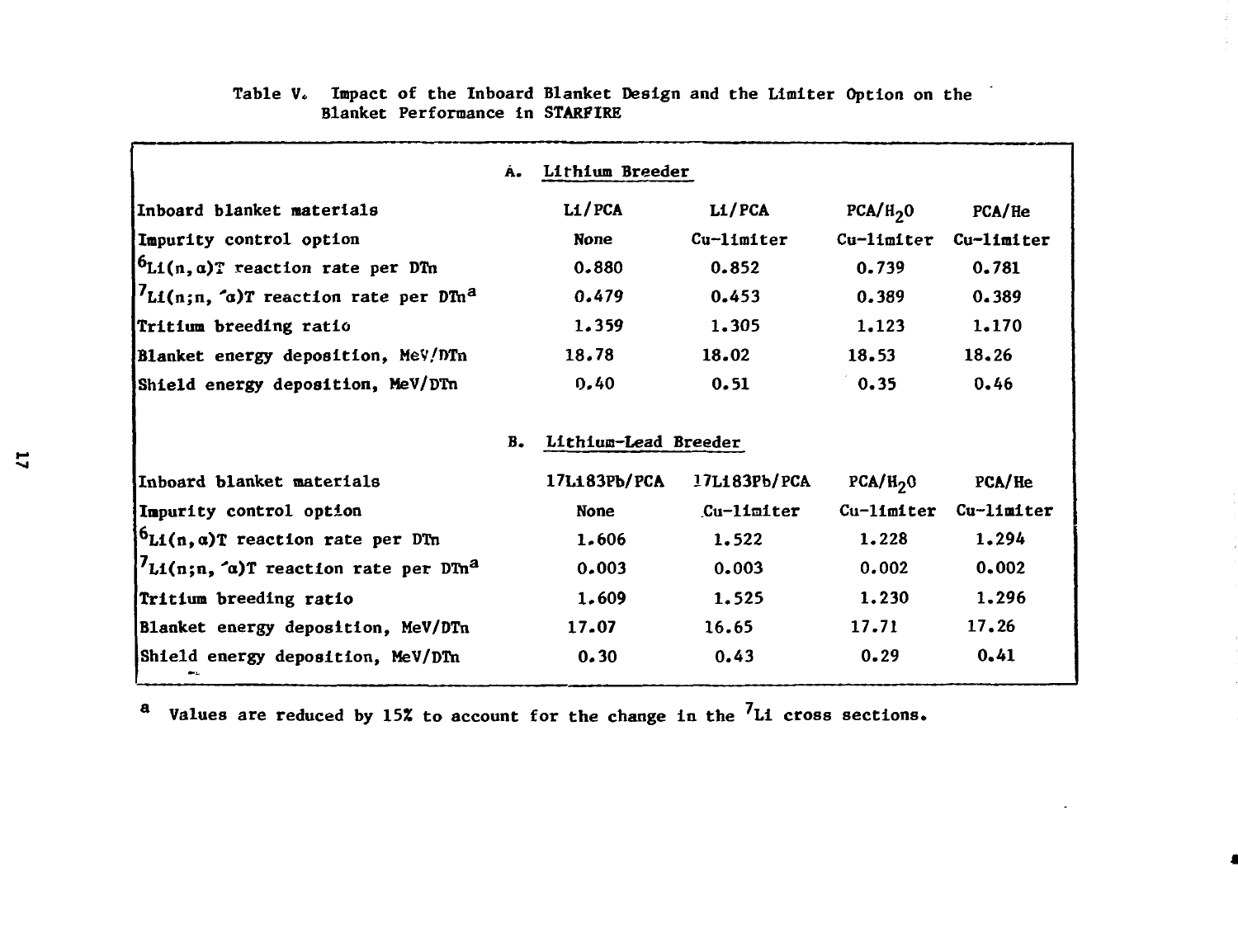**design, the inboard first wall is about 19% of the total first wall area. For the lithium-lead designs, the drop in the tritium breeding ratio is 20% and 15% for steel-water and steel-helium materials for the inboard blanket, respectively. The water coolant in the inboard blanket increases the neutron slowing down which increases (n,y) reactions in the Inboard blanket. This increase in the neutron absorption in the inboard blanket causes a 6% increase in the total energy produced in the blanket per fusion neutron as well as the drop In the tritium breeding ratio as shown in Table V. This effect Is slightly moderated in the case of the lithium design. The use of carbon, beryllium, or lead in the nonbreeding section of the blanket reduces the impact of inboard blanket on the tritium breeding ratio. For the lithium oxide-He design In the STARFIRE reactor,<sup>18</sup> the decrease in the tritium breeding ratio is 8% and 2% for steel-He and lead-He, respectively.**

# **6.1 Energy Multiplication**

 $\blacksquare$ 

**The main function of the blanket is to produce recoverable heat in suitable conditions for the thermal cycle. So, it is desirable to maximize the recoverable heat and just satisfy the other requirements, such as the tritium breeding. Three factors determine the blanket energy multiplication. These are the blanket materials (structure, breeder, coolant, and reflector). the total blanket thickness (first wall, breeding zone, and reflector zone), and the tritium breeding ratio required. The blanket energy multiplication is defined as the ratio of the energy deposited in the blanket from fusion neutron interactions and the fusion neutron energy.**

**Fusion neutrons suffer from the endothermic reactions in the slowing down process or the tritium production through the 'Li**  $(n;n, \alpha)$ t reaction. The  ${}^6L_i(n,\alpha)$ t reaction and the radioactive capture in the **blanket materials are exothermic reactions. However, the Q value for neutron capture in lithium-6 is only 4.78 MeV relative to more than 7 MeV for structure materials. This shows the motivation to design the blanket based on the minimum required tritium breeding ratio and capture the excess neutrons in the structure or the reflector materials. Figures 9 and 10 show the tritium breeding ratio and the blanket energy multiplication for self-cooled lithiumlead blankets as a function of the breeder zone thickness for different steel reflector zone thickness. For small reflector zone (less than 30 cm), the**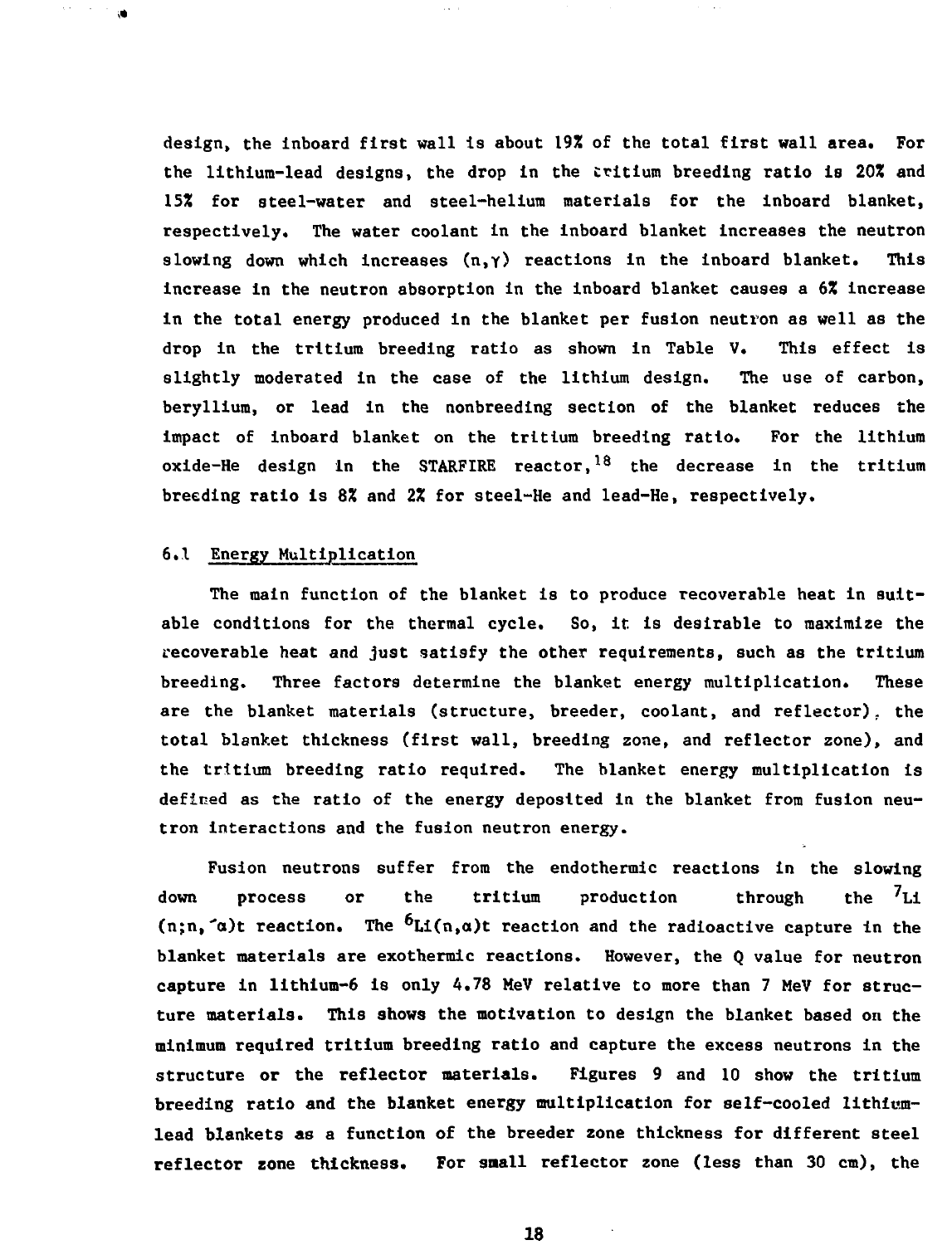

FIGURE 9. Tritium breeding ratio as a function of the lithium-lead breeding zone thickness for different steel reflector zone thicknesses with 90% lithium-6 enrichment.

FIGURE 10. Blanket energy multiplication factor as a function of the lithium-lead zone thickness for different steel reflector zone thicknesses with 90% lithium-6 enrichment.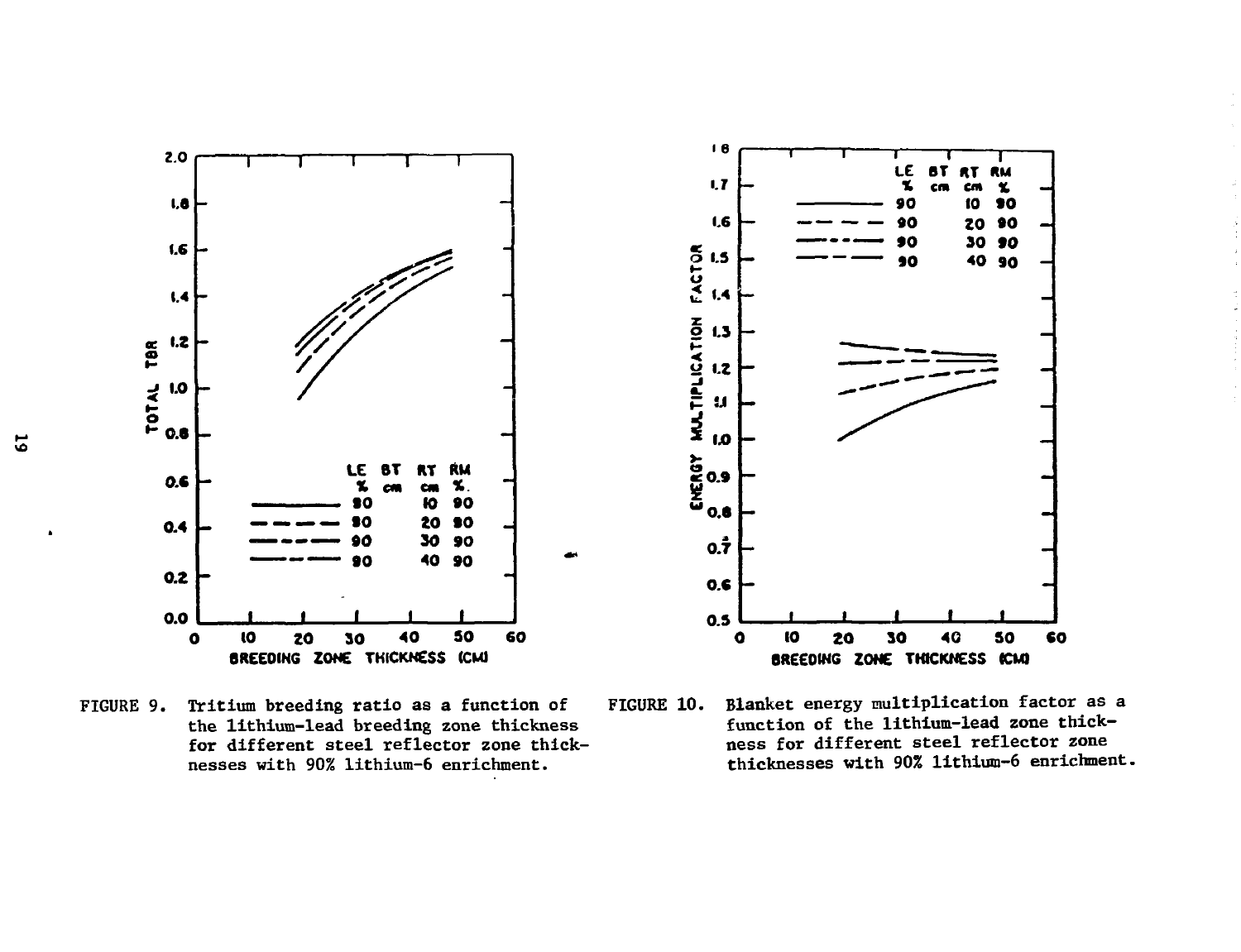**tritium breeding ratio and the energy multiplication saturate as the breeding zone thickness increases. However, for large reflector zone thickness, the increase in the tritium breeding ratio reduces the blanket energy multiplication because of the difference in the Q values explained before. A detailed study was conducted for lithium and lithium-lead breeders with steel and carbon reflector in reference 18. Sawan et al.3 2 » <sup>3</sup> <sup>3</sup> showed similar results for lithium and lithium-lead with water reflector as shown in Fig. 11 for self-cooled blanket concepts. Table VI shows the effect of the different reflector materials on the blanket energy. The choice of the reflector material is constrained by several considerations (activation, cost, weight, compatibility, etc.). Tungsten, steel, water, carbon, and lead are the primary candidates for the reflector zone.**

| Reflector Material | Tritium Breeding<br>Ratio | <b>Blanket Energy</b><br>Per DT Neutron |
|--------------------|---------------------------|-----------------------------------------|
| Mo                 | 1.54                      | 18.06                                   |
| Cu                 | 1.55                      | 17.82                                   |
| W                  | 1.51                      | 17.63                                   |
| Type PCA Steel     | 1.59                      | 17.36                                   |
| H <sub>2</sub> 0   | 1.75                      | 17.36                                   |
| V15Cr5Ti Alloy     | 1,60                      | 17.28                                   |
| 2r                 | 1.60                      | 17.05                                   |
| c                  | 1,68                      | 16.96                                   |
| Pb                 | 1.59                      | 16.48                                   |
| Al                 | 1.57                      | 16.47                                   |
|                    |                           |                                         |

**Table VI. Impact of the Different Reflector Materials on the Lithium-lead Blanket<sup>3</sup> Performance**

**<sup>a</sup> Blanket has a 1 en first wall (50\* 17Li83Pb, 502 type PCA steel), 49 cm breeding zone (95Z 17Li83Pb, 5% type PCA** steel), 30 cm reflector (5% 17L183Pb, 90% reflector mate**rial, 5Z type PCA steel), and 90Z lithium-6 enrichment.**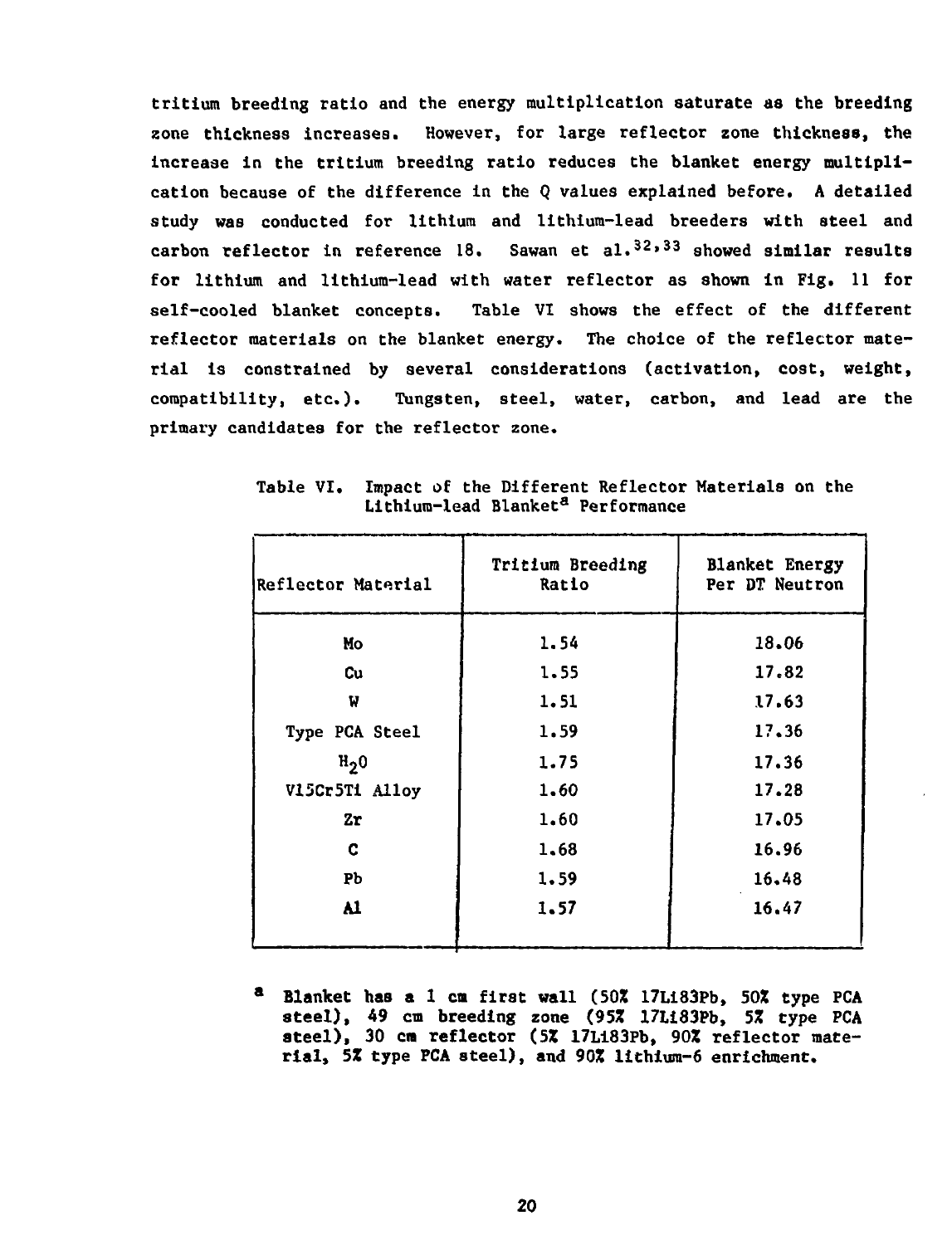

**FIGURE 11. Tritium breeding ratio and blanket energy multiplication for different blanket thicknesses and lithium-6 enrichment.**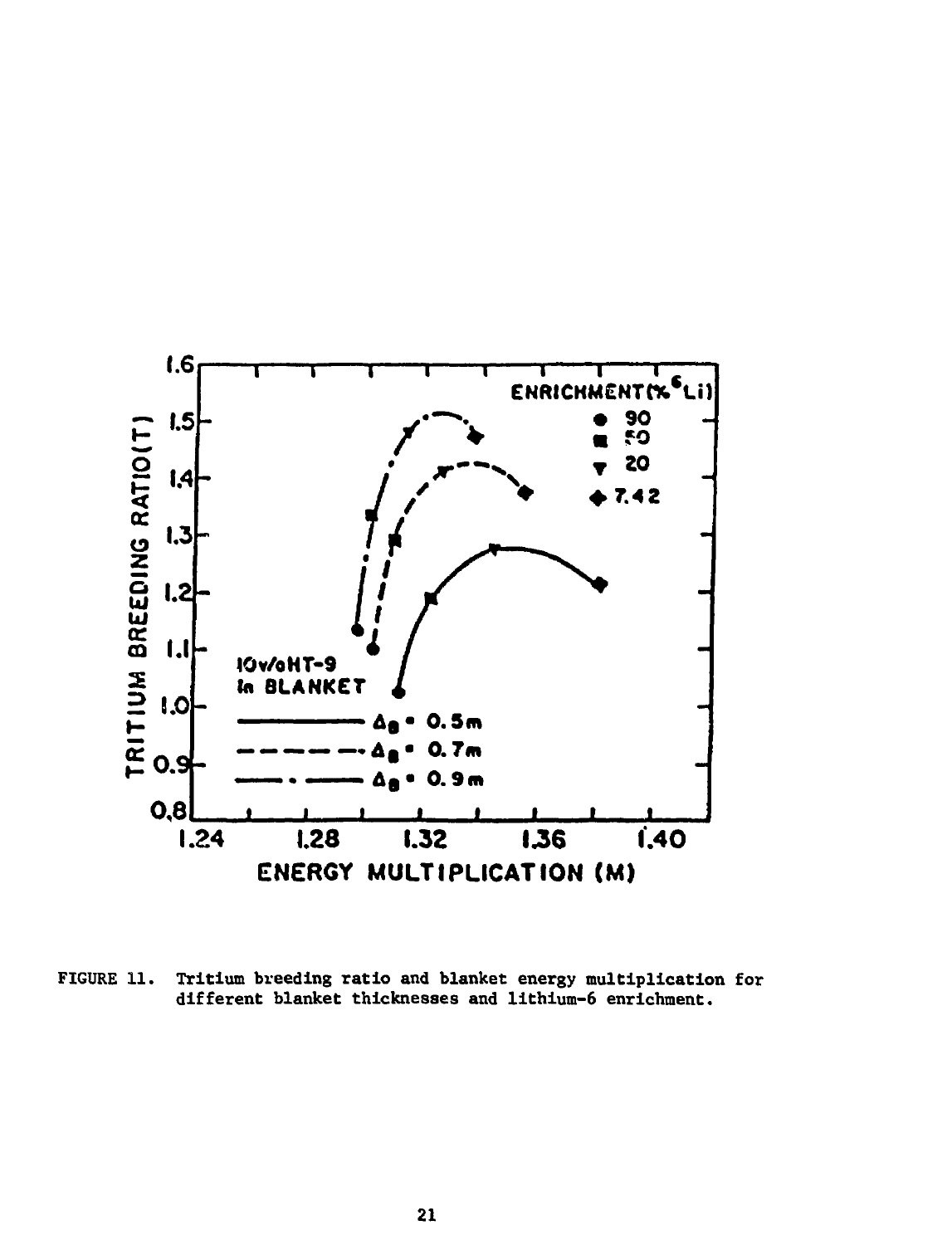#### 7.0 **tADIATHM** SHIELDING

The main function of radiation shielding in fusion reactors is to protect the different reactor components, the workers, and the general public from radiation effects. The most sensitive component is the magnets where they are required to function without change in their performance during the lifetime of the reactor. Therefore, the radiation shield must provide adequate protection for the different elements in the magnets from radiation damage and excessive nuclear heating.

For superconductor materials, fast neutron  $(E > 0.1$  MeV) irradiation reduces the critical current density  $(J_c)$  and the critical temperature  $(T_c)$ . For NbTi superconductor, it has been shown that  $J_c$  is decreased by about 10% at 4 x  $10^{18}$  n/cm<sup>2</sup> fast fluence while T<sub>c</sub> is unchanged<sup>34,35</sup>. Irradiation experiments at RTNS-II on NbTi superconductor<sup>36</sup> show consistency with previous results. At higher neutron fluence, the critical current degradation is expected to saturate<sup>37</sup>, however experimental verification at 4°K is lacking. On the other hand, J<sub>c</sub> of Nb<sub>3</sub>Sn generally increases, reaching a maximum, and then decreases as the neutron fluence increases<sup>38</sup>. Irradiation experiments<sup>35,36</sup> at 6°K with 4 x 10<sup>18</sup> n/cm<sup>2</sup> fast neutron fluence show that the maximum value and the increased rate of  $J_c$  increase with magnetic field. At a magnetic field of 5 T, the  $6^{\circ}$ K experiment resulted in a 16% increase in  $J_c$  at 2 x  $10^{18}$  n/cm<sup>2</sup> without reaching a peak. At higher temperatures (350°K), irradiation experiments show the same behavior for  $J_c$ . However, the  $J_c$  peak was lower than the corresponding value at lower temperature for the same magnetic field. For example, the 350°K irradiation gave an 8% increase corresponding to the 16% obtained at  $6^\circ$ K. Other experiments<sup>39</sup> at  $400^\circ$ K with 1G T field resulted in a 90% increase for  $J_c$  at 4.4 x 10<sup>18</sup> n/cm<sup>2</sup> and dropped to the original value at  $10^{19}$   $\pi/c\alpha^2$ . Based on these experimental results,  $34, 38, 40$  the comparison between the room temperature, and the  $6^{\circ}$ K irradiation results; a fast neutron fluence above  $10^{19}$  n/cm<sup>2</sup> can be used with without a decrease in the critical current density.

The stabilizer materials (Cu or Al) carry the magnet current in the event that the superconductor temporarily becomes resistive. The magnet is designed to remove the generated heat  $(I^2R)$  so that the normal region does not propagate. The stabiliser resistance is the most important parameter for this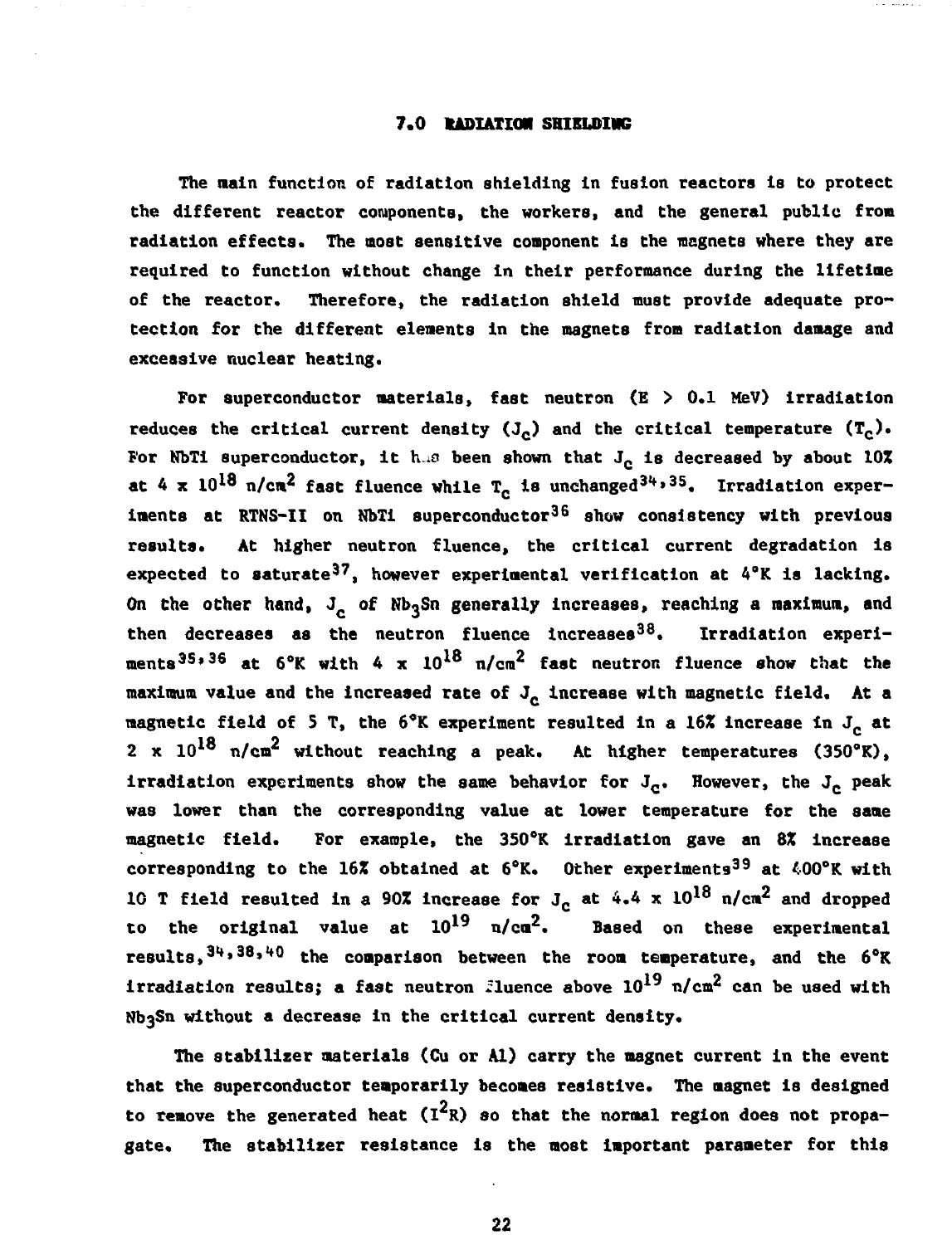**process. The total resistivity, p, of the copper stabilizer can be described** as the sum of three components: the initial resistivity,  $\rho_{\alpha}$ , the magnetoresistivity,  $\rho_{n}$ , the irradiation induced resistivity,  $\rho_{n}$ . Magnetoresistance is a function of  $p_0$ ,  $p_{\text{irr}}$ , and the magnetic field which complicates the evaluation of p. Few experimental studies<sup>36</sup>,<sup>41</sup>-<sup>45</sup> have been done on the change of copper resistivity as a function of magnetic field, neutron fluence  $(E > 0.1$  MeV), and a number of cycles of alternate neutron irradiation at  $4^\circ K$ and annealing at 300°K. The change in the copper resistivity in the magnet design can be accommodated by using more copper stabilizer which increases the thickness of magnet, can be partially annealed out by warming the coils, can be reduced by improving the shielding performance, or design the magnet at the saturation resistivity of the stabilizer material.

ski ji brojnje i bila da saberu revisevu

**The most sensitive component in the magnets is the insulator materials. They suffer from irreversible damage which limits the operating life of the magnets in the power reactor designs1 8- 2 0. The properties of interest for the coll designs are the electrical resistivity, dielectric strength, mechanical strength, and thermal insulation. Experimental results'\*<sup>5</sup>- <sup>148</sup> from neutron irradiation at 5°K suggests that pclylmides can withstand a radiation dose of 10 rads and retain high resistivity and mechanical strength. Glass cloth reinforced epoxy type G10-CR or Gll-CR shows a serious degradation at 2 x 10 rads. The current designs assume a 10 rads maximum tolerable Jose in the insulator materials at the end of life.**

**The nuclear heating in the magnets impacts the refrigeration power required for the operation and represents the main design criterion for next generation devices with low neutron fluence. \*\*<sup>9</sup>~ <sup>55</sup> At A°K, about 500-watts of electrical power is consumed to remove one watt of nuclear heating. This low removal efficiency calls for minimizing the nuclear energy deposited in the magnets.**

**The personnel access to the reactor hall after a cooling period requires the satisfaction of regulation pertaining to occupational exposure. The regulations<sup>56</sup>, <sup>57</sup> limit the occupational dose to 5 rem/y with a maximum of 3 rem/quarter. Occupational exposure based on working 8 h per day and 40 h per week is 2.5 mrem/h. However, the current practice in the nuclear industry and the exposure policy of the U.S. Department of Energy are to reduce radiation exposures as low as reasonably achievable (ALARA). Specifically, for facili-**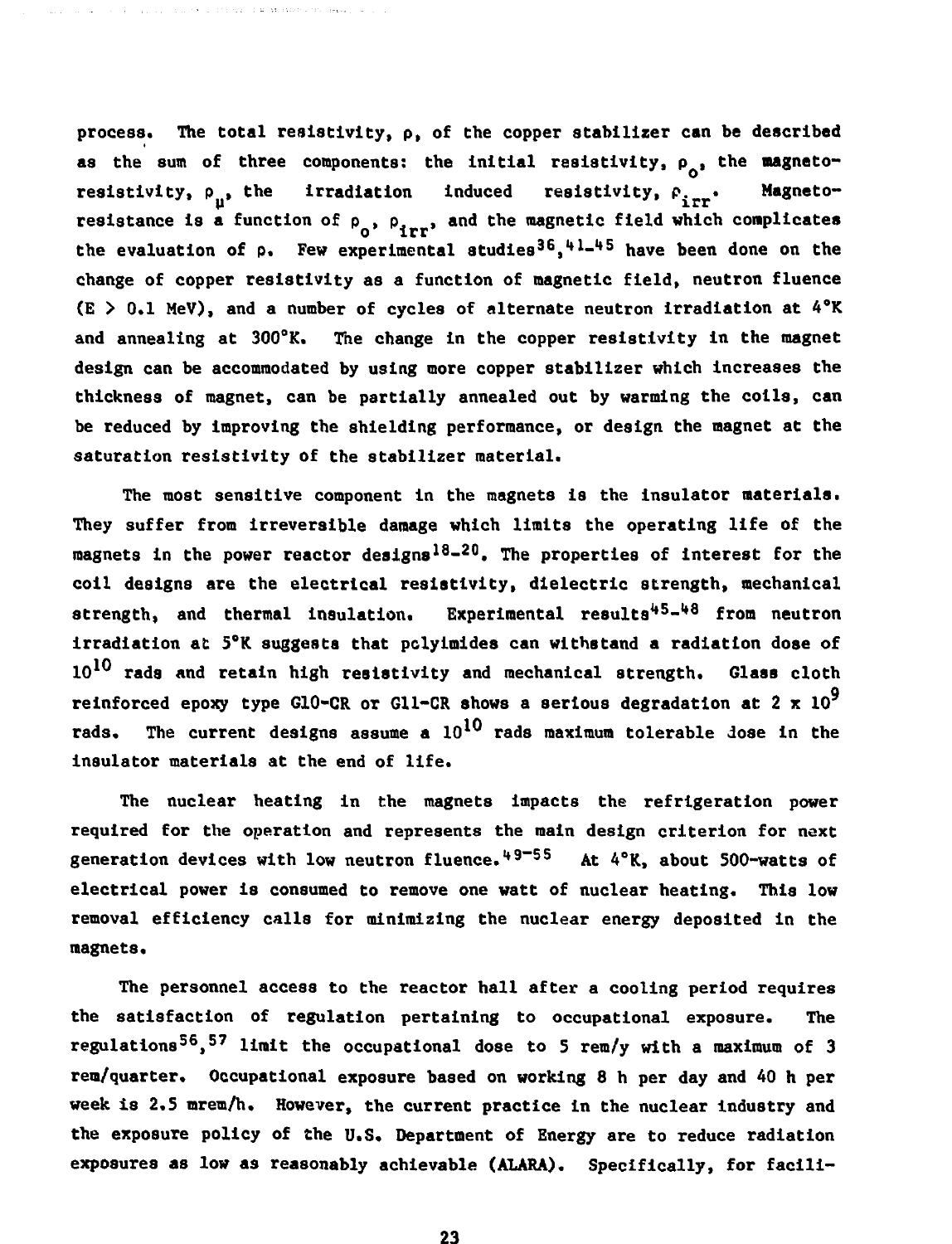**ties being designed, an exposure level less than one-fifth of the maximum permissible dose equivalent should be used as a design objective•**

**Trade-off studies and optimization analyses were performed to define** shielding materials, compositions, and thicknesses based **mades from the equirements, performance, and cost. The nuclear responses in ,I,J magnets, the dose equivalent after shutdown in the reactor hall, and the induced radioactivity are the indicators for the shield performance. Several shielding options (steel/H20/B4C/Pb, W/H20/B4C/Pb, W/TiH2/H20/B4C/Pb, steel/H20/BAC/Pb/H20/ B4C/Pb, and steel/H20/B4C/Pb/concrete B^C/Pb) were analyzed.19»20,<t9/55,58-60**

## **8.0 CROSS SECTION UNCERTAINTY ANALYSIS**

**In fusion reactor conceptual designs, optimization studies aro usually performed to achieve the best possible performance and satisfy the design requirements. For example, the neutronlcs aspects of the design require a specific tritium breeding ratio, maximum blanket energy multiplication, minimum blanket and shield thickness, and minimum energy deposition in the shield. Achieving the specified tritium breeding ratio is crucial for the viability of the design which focuses the attention on the uncertainty in the neutronics calculations. Especially, adding a margin in the required nuclear responses leads to an increase in the capital cost and reduces the performance. The relation between the tritium breeding ratio and the blanket energy multiplication discussed before gives an example of the negative impact on the reactor performance when a tritium breeding margin is considered. In this section, only the uncertainty resulting in the tritium breeding ratio due to uncertainties in the basic nuclear .data in ENDF/B-V are discussed.**

**Neutron cross section sensitivity and uncertainty methods as applied to** fusion neutronics were recently reviewed by several authors<sup>12,61-63</sup>. Histor**ically, sensitivity analysis was performed to study the changes in the nuclear responses per unit change in a specific cross section. The results of these analyses are utilized in two different ways: a) identify the nuclear data needs for fusion reactors, and b) define the uncertainty in the nuclear responses when incorporated with the cross-section uncertainty. However, such results should be considered with caution because they are design dependent.**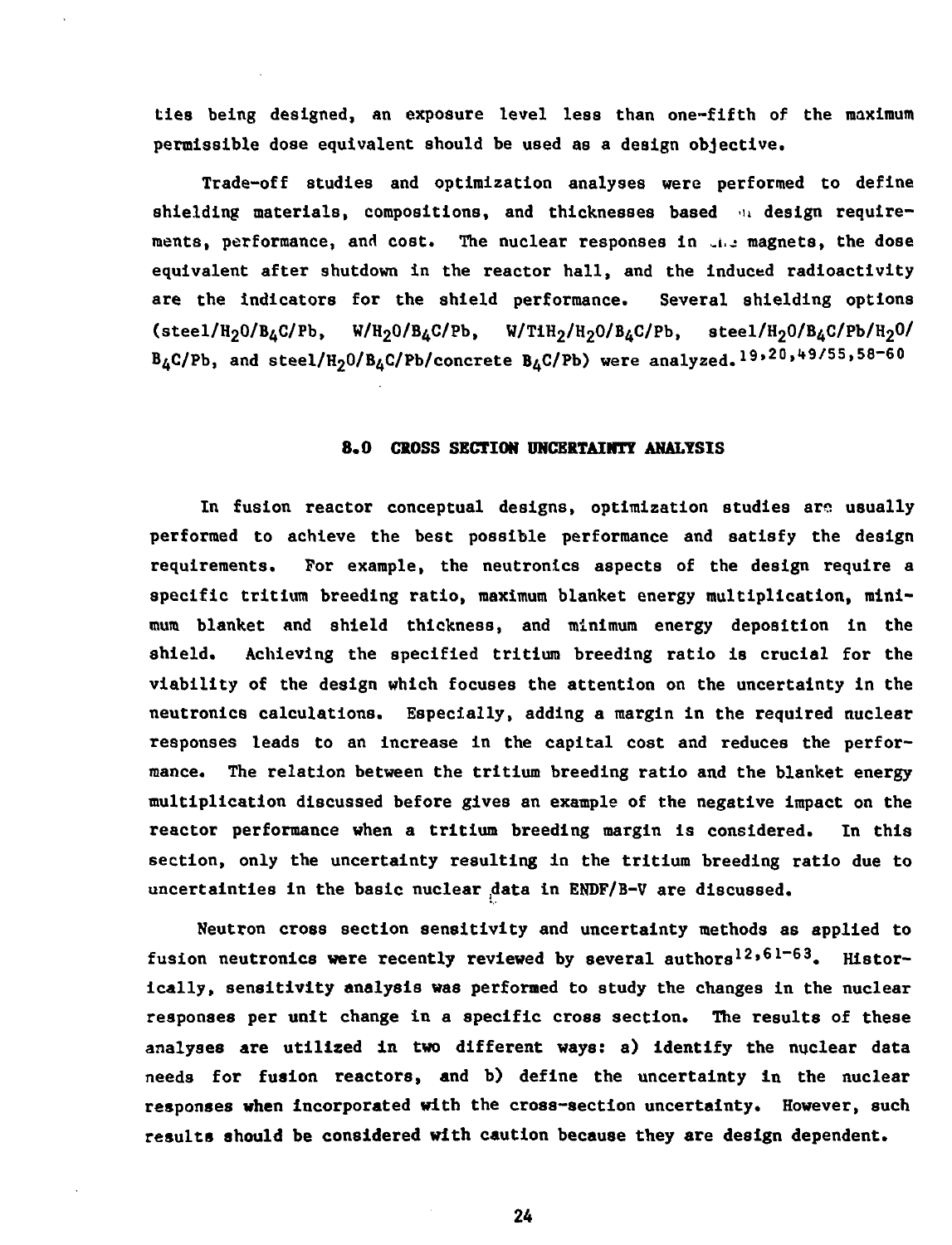**Recently, Youssef<sup>61</sup> presented estimates for the uncertainty in the tritium breeding due to uncertainties in the nuclear data based on onedimensional calculations for four different blankets as shown in Table VII. The uncertainty in the tritium breeding ratio is in the range of 2 to 5X for the blanket concept considered. These values are relatively small if it is compared to the other design uncertainties discussed before.**

|  |  |                                 | Table VII. Uncertainty in the Tritium Breeding Ratio Due to |  |  |
|--|--|---------------------------------|-------------------------------------------------------------|--|--|
|  |  | the Cross Section Uncertainties |                                                             |  |  |

| <b>Blanket Concept</b><br>Breeder/coolant/structure/neutron multiplier | Uncertainty in<br>Tritium Breeding<br>Ratio |
|------------------------------------------------------------------------|---------------------------------------------|
| 17Li-83Pb/17Li-83Pb/PCA                                                | ± 3.95%                                     |
| $Li_2$ 0/He/PCA                                                        | ± 4.92%                                     |
| LiA $10_2$ /H <sub>2</sub> O/HT-9/Be                                   | ± 2.107                                     |
| Flibe/He/HT-9/Be                                                       | ± 3.417                                     |

## **9.0 NUCLEAR DATA NEEDS**

**Fusion reactors require a large range of nuclear data including cross sections for neutron and photon transport, nuclear response functions (kerraa factors, atomic displacement data, gas production cross-sections, etc.) for design analyses, and covariances for uncertainty calculations. These data are generated from the evaluated data libraries such as ENDF/B<sup>61</sup>\*, ENDL6 5, JENDL6 6,** and UKNDL<sup>67</sup>. These libraries are created by combining the available experi**mental data and nuclear model code calculations. Most of the fusion materials shown in Table VIII are lacking experimental data above 6-MeV<sup>11</sup> where nuclear model codes are used to supply data for this energy range. The nuclear cross section theories and the nuclear model codes have been developed to provide more reliable data. These developments were reviewed by Dudziak<sup>68</sup>, Gardner<sup>69</sup>, and Young7 0. Over the last decade, the nuclear data program has focused on the measurement of differential nuclear data to satisfy high priority nuclear data needs of the fusion program<sup>10</sup>. Also, improved nuclear model code calculations and gamma-ray production data have been included in the evaluated**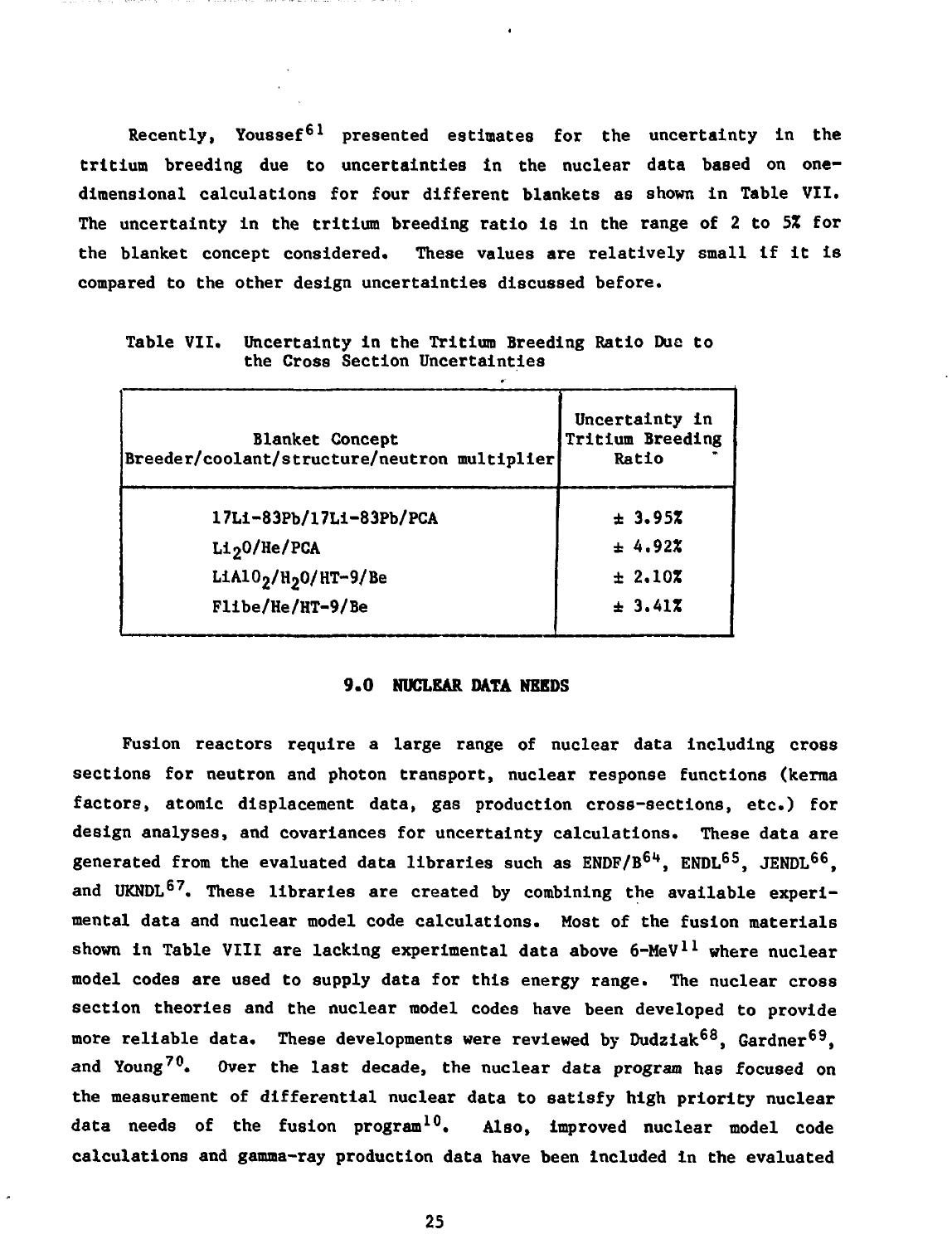| <b>Table VIII. Candidate Fusion Materials</b> |  |  |  |  |  |
|-----------------------------------------------|--|--|--|--|--|
|-----------------------------------------------|--|--|--|--|--|

 $\sim$  100  $\times$  100  $\times$  100  $\times$  100  $\times$ 

 $\lambda$ 

in the trade of the

| Tritium breeders:           | Li, 17L183Pb, Li-Pb-Bi, Li <sub>7</sub> Pb <sub>2</sub> , Li <sub>2</sub> 0, LiA10 <sub>2</sub> , Li <sub>2</sub> S10 <sub>3</sub> ,<br>$Li_8Zr0_6$ , Flibe |  |  |
|-----------------------------|-------------------------------------------------------------------------------------------------------------------------------------------------------------|--|--|
| <b>Structure:</b><br>l base | Austenitic stainless steel, ferritic steels, nickel-<br>alloys, vanadium alloys                                                                             |  |  |
| <b>Coolant:</b>             | Li, 17L183Pb, $H_2^0$ , $D_2^0$ , He, nitrate salt                                                                                                          |  |  |
|                             | Neutron multiplier: Be, BeO, Pb, PbO, Bi, PbBi, $2r_5Pb_3$                                                                                                  |  |  |
| Limiter/divertor:           | Cu, W, Ta, V alloys (structure); Water, Li, LiPb<br>$\text{ (coolant)}$                                                                                     |  |  |
| Vall protection:            | Be, SiC, TiC, C                                                                                                                                             |  |  |
| Hybrids:                    | U, Th (fuel cycles)                                                                                                                                         |  |  |
| Shield:                     | Stainless steel, ferritic steel, tungsten, water TiH <sub>2</sub> ,<br>concrete, B <sub>4</sub> C, Pb                                                       |  |  |
| Magnet:                     | Cu, Al (stabilizer); NbTi, Nb3Sn (superconductor);<br>MgAl <sub>2</sub> 0 <sub>4</sub> , MgO, Y <sub>2</sub> O <sub>3</sub> , hydrocarbons (insulators)     |  |  |

|  | Table IX. $'L1(n;n',T)a$ Recent Measurements and Evaluations |  |  |  |
|--|--------------------------------------------------------------|--|--|--|
|--|--------------------------------------------------------------|--|--|--|

| Value                                                       | Reference |
|-------------------------------------------------------------|-----------|
| Measurements                                                |           |
| $0.302 \pm 0.015b$ ( $\overline{E}_n = 14.94 \pm 0.05$ MeV) | 72        |
| $0.301 \pm 0.016b$ ( $\overline{E}_n = 14.74 \pm 0.02$ MeV) | 73        |
| $0.235 \pm 0.011b$ (E <sub>n</sub> = 14.1)                  | 74        |
| $0.242 \pm 0.011b$ (E <sub>n</sub> = 14.1)                  | 74        |
| $0.256 \pm 0.016b$ (E <sub>n</sub> = 15.03)                 | 75        |
| Evaluations                                                 |           |
| 0.286b ( $E_n = 14$ MeV)                                    | 76        |
| $0.289b$ ( $E_n^{\prime\prime}$ = 15 MeV)                   | 77<br>65  |
| 0.301b $(E_n = 15 \text{ MeV})$                             |           |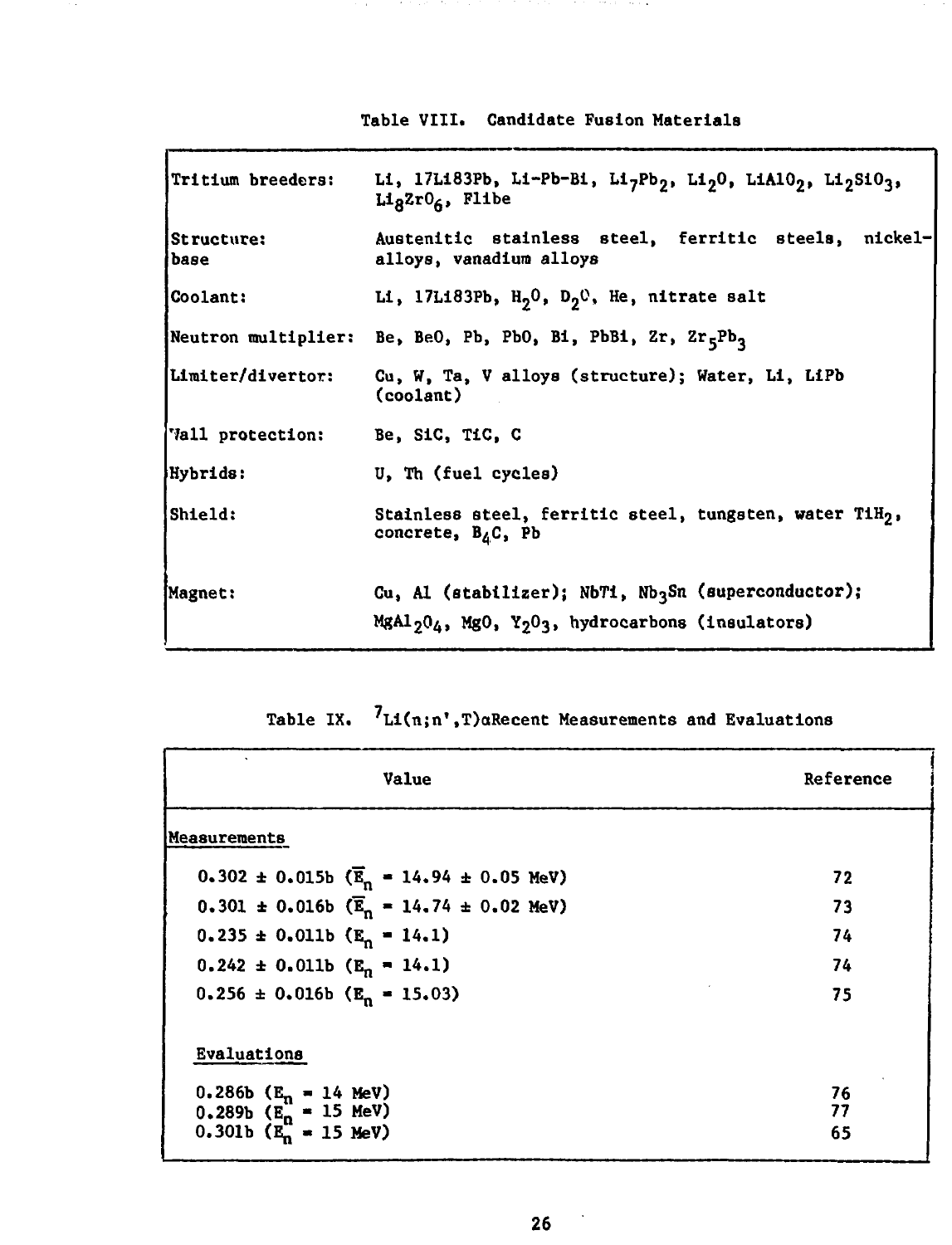**data libraries. Lithium-7 gives an example of data improvements where accurate measurements and careful evaluations were performed by several groups7 1 " 7 7 \* 6 5 . Table IX gives the new values for the <sup>7</sup>Li(n;n',T)ct cross section around 14 MeV. However, several improvements in the evaluated data libraries are badly needed to overcome the known deficiencies. In the rest of this section, the main deficiencies will be highlighted and specific data needs will be pointed out.**

**The energy balance of the evaluated nuclear data libraries is the most important Issue which has a serious impact on the fusion reactor designs. Nuclear heating profiles in the different reactor components, blanket energy multiplication factors, and shield requirements for coil protection are cal**culated through the use of kerma (the kinetic energy releases in a material) **factors which are very sensitive to this issue. The kerma factor for a neutron with energy E can be written<sup>78</sup> as**

$$
K(E) = \sigma_t \left( E + \Sigma_t \frac{\sigma_t}{\sigma_t} Q_t + \Sigma_t \frac{\sigma_t}{\sigma_t} \overline{E}_{dt} - \Sigma_t \frac{\sigma_t}{\sigma_t} \overline{E}_{n'j} - \Sigma_g \frac{\sigma_g}{\sigma_t} \overline{E}_{GG} \right)
$$

where  $\sigma_{\mu}$  is the total cross section and the terms in parenthesis are the **fractioanl energy contributions from the individual reactions weighted by the probability of their occurrence. The first term is the energy brought Into** the reaction, Q is the reaction energy defined by mass conservation,  $\overline{E}_A$  is the average decay energy,  $\overline{E}_n$ , is the average secondary neutron energy, and  $E_G$  is the average photon energy. Based on the above equation, ENDF/B can be used to calculate the neutron kerma factors assuming the existence of the gamma production data. Negative kerma factors may result if the energy of the secondary neutrons or photons is overestimated. Obviously, the reverse situation is possible and it is more difficult to point out. Also, the same problem occurs for the element with several isotopes when natural evaluation is only given. In fact, ENDF/B-V processing<sup>79,80</sup> reveals that most of the fusion alaments listed in Table VIII are suffering from negative kerma factors. However, the new evaluations for iron<sup>81</sup> and tungsten<sup>82</sup> are significantly improved with respect to this problem since the energy balance had been considered in the evaluation process<sup>83</sup>. So it is strongly recommended that future libraries consider the energy balance in the evaluation process and **fusture is allanced functions for the elements with several natural isotopes.**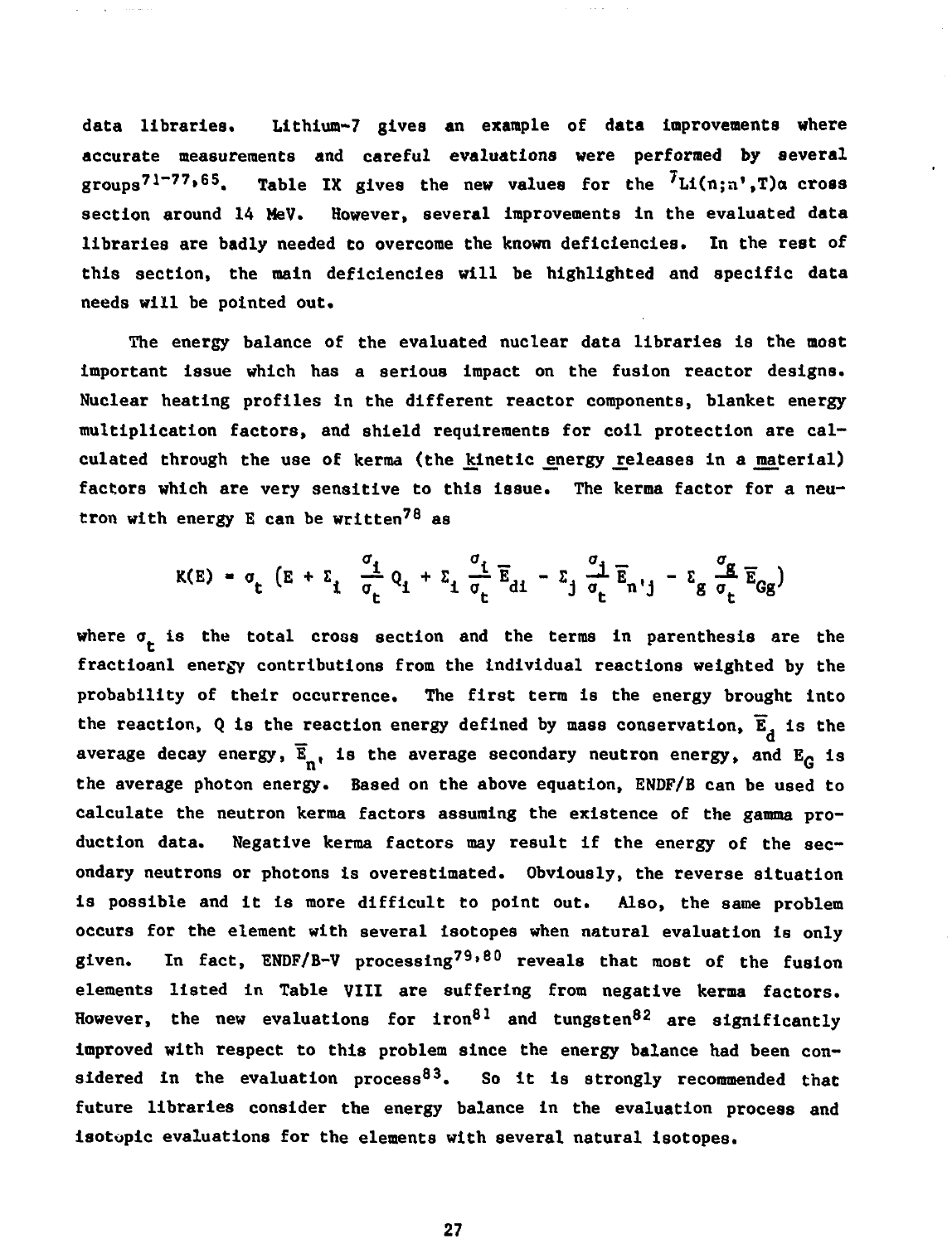**The other approach for calculating the neutron kerraa factors depends only on the neutron data files in ENDF/B and the reaction kinematics. This approach provides an accurate recoil energy for scattering and radioactive capture. For other reaction types, several approximations are required to substitute for the missing data<sup>78</sup>\* 83' <sup>8</sup>"\*. However, future ENDF/B versions are expected to include distributioas fur the products in energy and angle for each react^in which eliminates the need for these approximations<sup>8</sup>\*\*. This solution helps the neutron kerraa calculations but the energy balance problem requires adjustment for the gamma production data to calculate correctly the photon energy deposited in the reactor.**

**The radiation damage calculations require detailed information about the reaction products. The current ENDF/B-V format does not permit the inclusion of such information which motivates the introduction of file-6 for future ENDF/B versions. MacFarlane and Foster<sup>81</sup>\* demonstrated the importance of including such data in the radiation damage calculations. '**

**Fusion-fission hybrid reactors require the cross-sections for** 237Th, and the other isotopes leading to the production of fissile materials. The  $(n, 2n)$  and  $(n, 3n)$  reactions are important for fissile production where new measurements were completed at Los Alamos National Laboratory.<sup>10</sup> Jarvis<sup>12</sup> listed the isotopes involved in the different fuel cycles and will not be repeated. Covariance data were included in ENDF/B-V for the smooth cross sections. However, covariances for angular distributions or secondary energy distributions are missing. Such data are required for the evaluation and the comparison of different design concepts.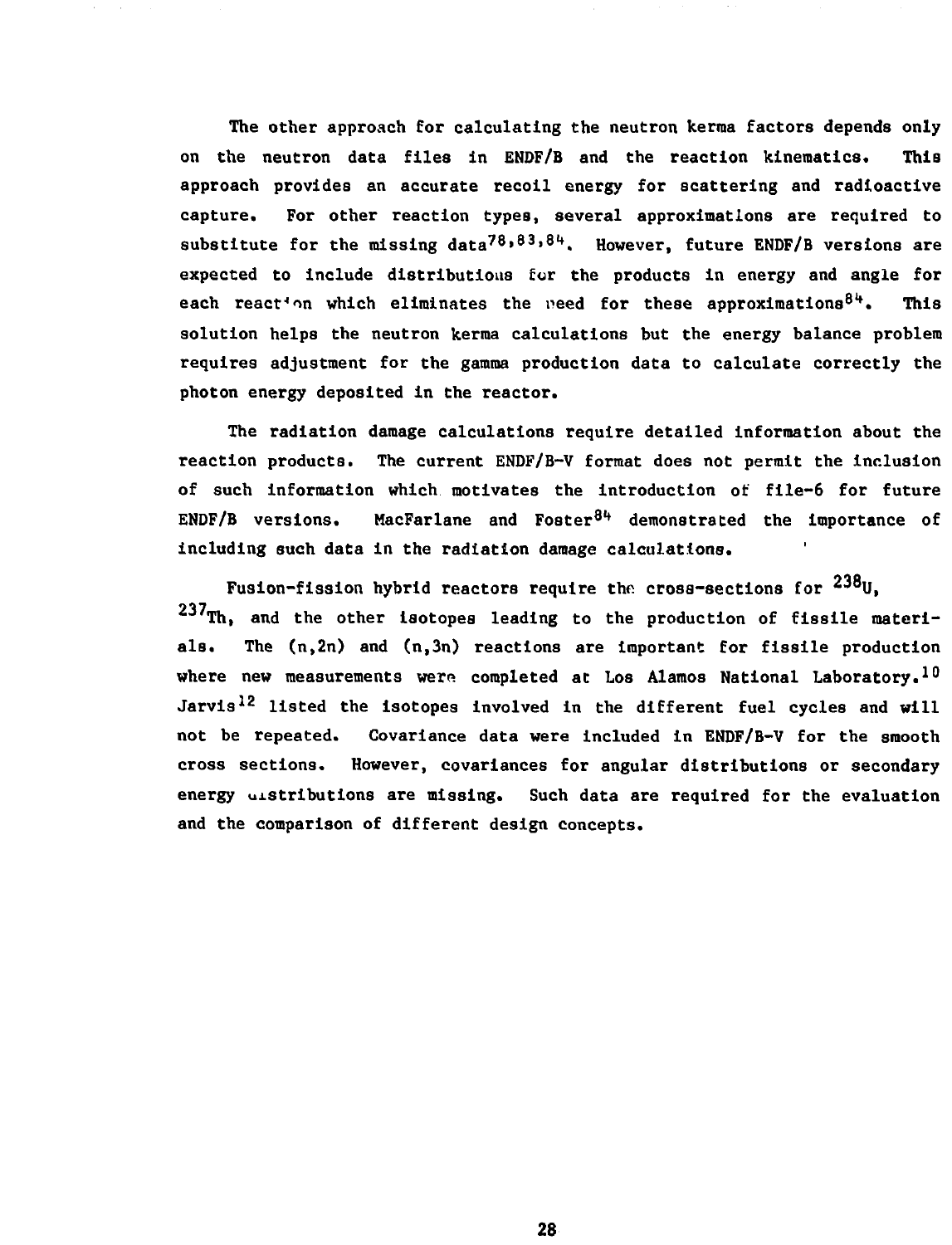#### **REFERENCES**

and the company of the company of the company of the company of the company of the company of the company of the company of the company of the company of the company of the company of the company of the company of the comp

- **1. C. R. Head, Nmclear Data Requirements of the Magnetic Fusion Power Program of the United States of America, Proceedings of tha Advisory Group Meeting on Nuclear Data for Fusion Reactor Technology, IAEA-TECDOC-223, p. 1, IAEA, Vienna (1979).**
- 2. G. Constantine, Nuclear Data Requirements for Fusion Reactor Design-**Neutronics Design, Blanket Neutronics and Tritium Breeding, ibid, p. 11.**
- **3. Y. Seki, Review of Nuclear Heating in Fusion Reactors, ibid, p. 31.**
- **4. 0. N. Jarvis, Nuclear Data Requirements for Transmutation and Activation of Reactor Wall and Structural Materials, ibid, p. 47.**
- **5. S. M. Qalra, Nuclear Data Needs for Radiation Damage Studies Relevant to Fusion Reactor Technology, ibid, p. 75.**
- **6. M. A. Abdou, Nuclear Data Requirements for Fusion Reactor Shielding, ibid, p. 91.**
- **7. D. V. Narkovskii and G. E. Shatalov, Neutron Data for Hybrid Reactor Calculations, Ibid, p. 111.**
- **8. M. R. Bhat and M. A. Abdou, Nuclear Data Requirements for Fusion Reactor Nucleonics, Proceedings of the Fourth Topical Meeting on the Technology of Controlled Nuclear Fusion Energy, CONF-801011, Volume 1, p. 405, King of Prussia, Pennsylvania (1981).**
- **9. D. J. Dudziak and P. G. Young, Review of New Developments in Fusion Reactor Nucleonics, ibid, p. 419.**

•

- **10. R. C. Haight, D. C. Larson, and Panel Members, Office of Basic Energy Sciences Program to Meet High Priority Nuclear Data Needs of the Office of Fusion Energy - 1983 Review, UCID-19930, Lawrence Liverraore National Laboratory (Oct. 1983).**
- **11. E. T. Cheng, Nuclear Data Needs for Fusion Energy Development, Proceedings of the Sixth Topical Meeting on the Technology of Controlled Nuclear Fusion Energy, San Francisco, CA (1985).**
- **12. 0. N. Jarvis, Nuclear Data for Fusion Reactors, European Applied Research Report - Nucl. Sci. Tech., Volume 3, Number 1/2, p. 127 (1981).**
- **13. Y. Gohar, et al., Nuclear Data Base Assessment Group H. USA Contribution to the International Tokamak Reactor - Chapter X - Section 2, October, 1984.**
- **14. W. F. Vogelsang, Breeding Ratio, Inventory, and Doubling Time in a D-T Fusion Reactor, J. of Nucl. Tech. \5\_, 470 (1972).**
- **15. D. Okrent, et al., On the Safety of Tokamak-Type, Central Station Fusion Power Reactorsr Nucl. Eng. Design ^9\_, 215 (1976).**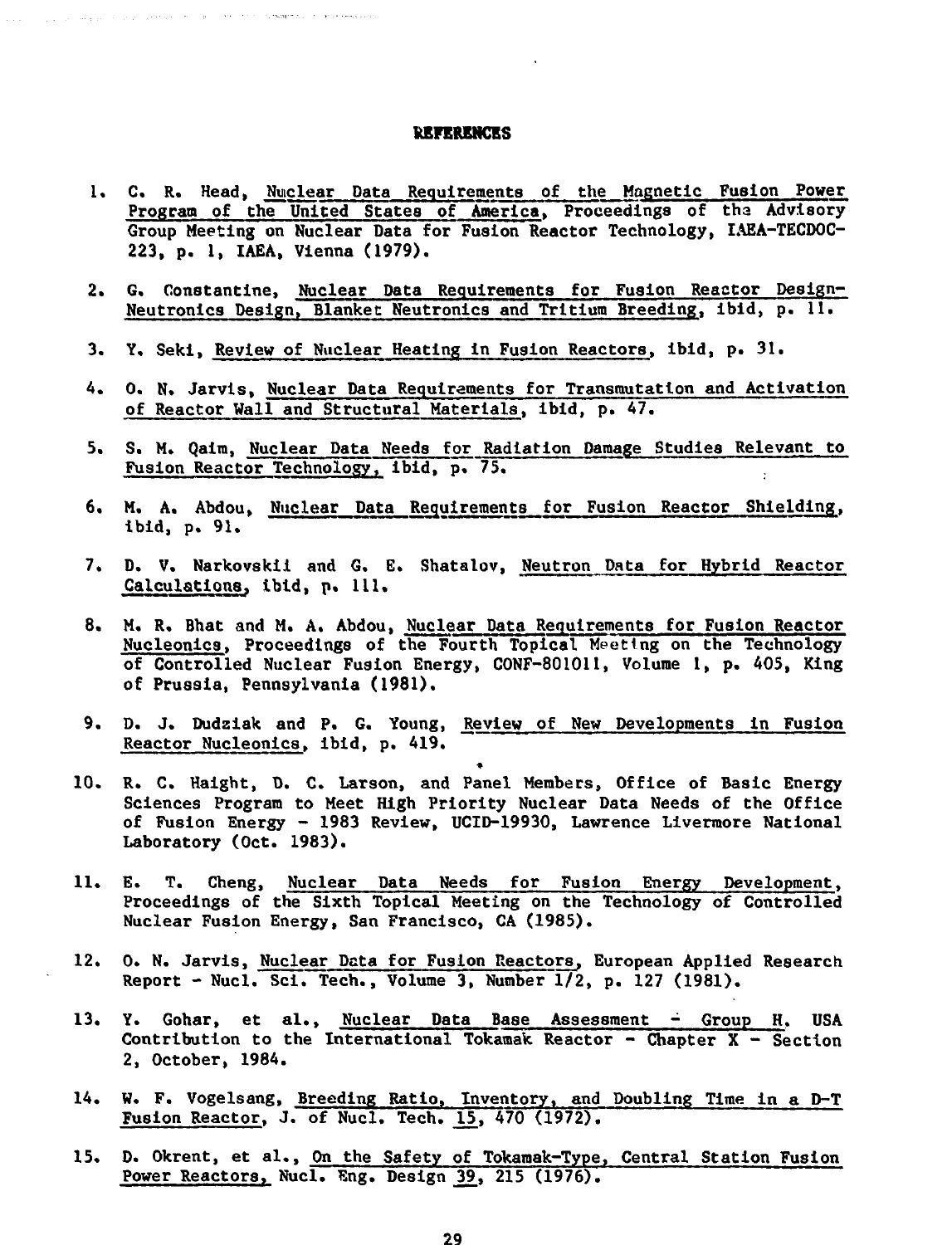- **16. M. A. Abdou, Tritium Breeding In Fusion Reactors, Proceedings of the International Conf. on Nucl, Data for Scl. and Tech., Sept. 6-10, 1982, p. 293, Antwerp, Belgium (1983).**
- **17. J. Jung, An Assessment of Tritium Breeding Requirements for Fusion Power Reactors, ANL/FPP/TM-172, Argonne National Laboratory (1983).**
- **18. D. L. Smith, et al., Blanket Comparison and Selection Study Final Report, ANL/FPP-84-1, Argonne National Laboratory (1984).**
- **19. C. C. Baker, et al., STARFIRE A Commercial Tokamak Fusion Power Plant Study, ANL/FPP-80-1, Argonne National Laboratory (1980).**
- **20. B. G. Logan, et al., MARS; Mirror Advanced Reactor Study Final Report, UCRL-53980, Lawrence Livermore National Laboratory (1984).**
- **21. R. W. Moir, The Fusion-Fission Fuel Factory, Chapter 15 in Fusion, Edward Teller, Ed., Vol. 1, Part B, Academic Press, Inc.**
- **22. M. A. Abdou, et al., Blanket Comparison and Selection Study Interim Report, ANL/FPP-83-1, Argonne National Laboratory (1983).**
- **23. J. Jung and J. V. Foley, A Comparative Multidimensional Nuclear Analysis of Candidate Blanket Designs for Tokamak and Tandew Mirror Reactor Concepts, to be published (1985).**
- **24. Y. Gohar, An Assessment of Neutron Multiplier for DT Solid Breeder Fusion Reactors, Transaction of American Nuclear Society 34, 51 (1980).**
- **25. Y. Gohar and M. A. Abdou, Neutronic Optimization of Solid Breeder Blankets for STARFIRE Design, Proceedings of the Fourth Topical Meeting on the Technology of Contrc'ed Nuclear Fusion Energy, Conf-801011, Volume II P.628, King of Prussia, Pennsylvania (1981).**
- **2<.. W. R. Meier, Neutron Leakage Through Fusion Chamber Ports; A Comparison of Lithium and Lithium-Lead Blankets. J. of Nucl. Tech. 3, 385 (1983).**
- **27. Y. Seki, et al., Neutronics Design of FER Blanket/Shield, US-Japan Workshop on Blanket Design/Technology held at Argonne National Laboratory on Nov. 10-11, 1982.**
- **28. Y. Gohar, Limiter Impact on the Tritium Breeding Ratio in a FED/INTOR Reactorv Transaction of American Nuclear Society 44, 140 (1983).**
- **29. W. M. Stacey, Jr., et al., U.S. INTOR, the U.S Contribution to the International Tokamak Reactor Phase-1 Workshop - Assessment of a Tritium Breeding Blanket for INTOR INTOR/NUC/80-9, June 1980.**
- **30. W. R. Meier, SEBREZ; An Inertial Fusion Reactor Concept, Trans, of Am. Nucl. Soc. 39, 246 (1981).**

k.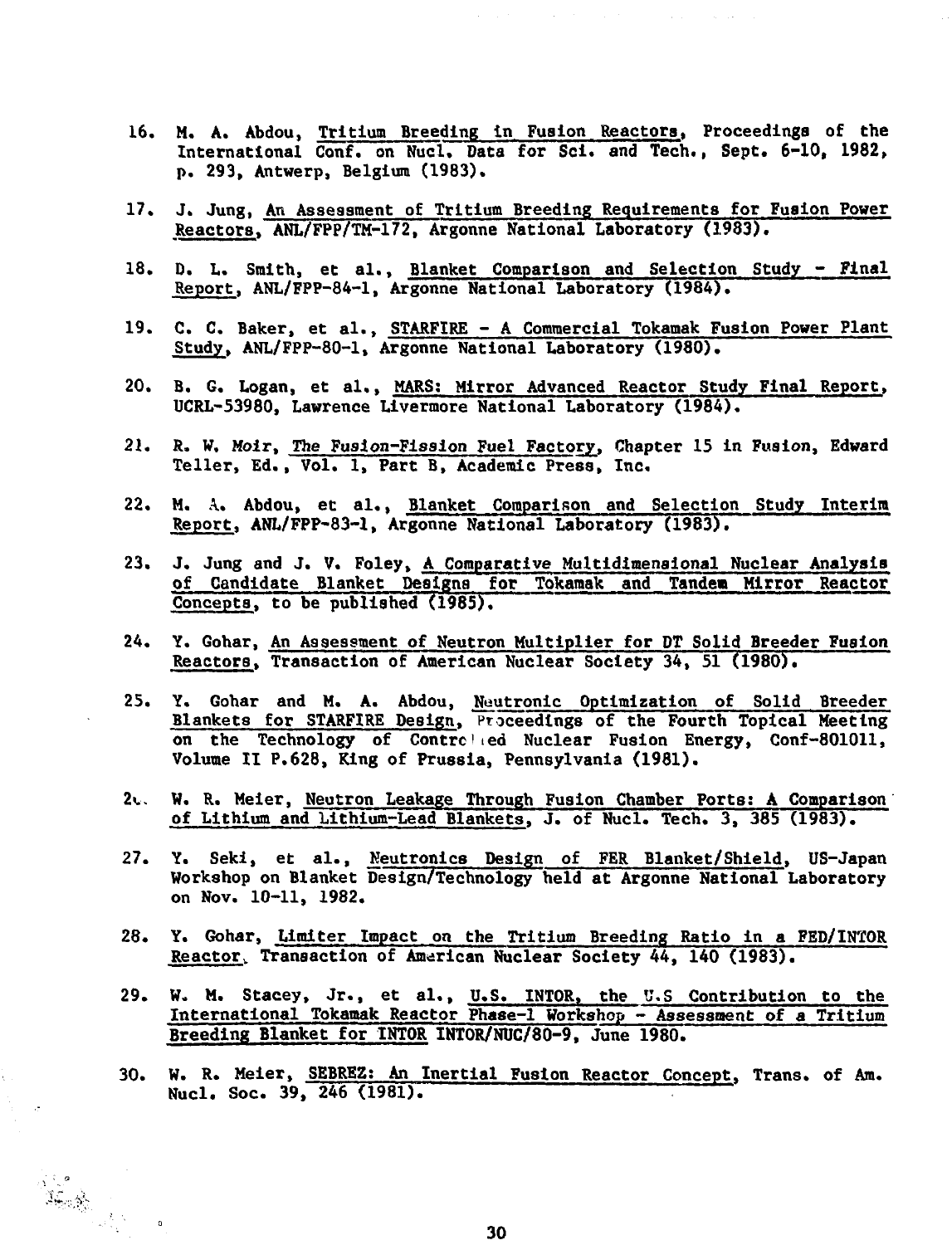**31. Y. Gohar, et al., Neutronic and Photonic Analysis of UWMAK-III Blanket and Shield In Noncircular Toroidal Geometry, Proceedings of the Second Toptcal Mtg. on the Technology of Controlled Nuclear Fusion, Conf-760935, Volume III, p. 833, Rlchland, WA (1976).**

.<br>2010 - Januar Andreas States (1983), an t-ataith an a-chair an a-chair an a-chair an a-chair an a-chair an a-c

- **32. M. E. Sawan and J. H. Huang, The Tritium Breeding Energy Multiplication (T-M) Plot for Fusion Blanket Design, Trans. Am. Nucl. Soc., 44, 146 (1983).**
- **33. M. E. Sawan and J. H. Huang, The Tritium Breeding-Energy Multiplication (T-M) Plots for Self Cooled Lithium Blankets, Trans. Am. Nucl. Soc., 46, 231 (1984).**
- **34. B. S. Brown, Radiation Effects In Superconducting Fusion Magnet** Materials, J. of Nucl. Mater. 97, 1 (1981).
- **35. M. Soell, Influence of Radiation Damage on the Maximum Attainable Magnetic Field for Toroidal Fusion Magnet Systems, J. of Nucl. Mater. 72, 168 (1978).**
- **36. R. A. Vankonynenburg, et al., Fusion Neutron Damage In Superconductors** and Magnet Stabilizers, J. of Nucl. Mater. 103&104, 18 (1979).
- **37. C. L. Snead, Jr. and T. Luhman, Radiation Damage and Stress Effects In** Superconductors: Materials for **High-Field Applications**, BNL(33230), **Brookhaven National Laboratory Report**
- **38. B. S. Brown and T. H. Blewitt, Critical Current Density Changes in Irradiated Nb3Sn, J. of Nucl. Mater. 103&104, 18 (1979).**
- **39. A Tandem Mirror Technology Demonstration Facility, Lawrence Liverraore National Laboratory, UCID-19328 (1983).**
- **40. C. L. Snead, Jr., et al., High-energy-neutron Damage in Nb^Sn; Changes in Critical Properties, and Damage-energy Analysis, J. of Nucl. Mater. 103&104. 749 (1981).**
- **41. C. E. Klaburde, et al., The Effects of Irradiation on the Normal Metal of Composite Superconductor; A Comparison of Copper and Aluminum. J. of Nucl. Mater. 85&86, 185 (1979).**
- **42. J. M. Williams, et al., The Effects of Irradiation on the Copper Normal Metal of a Composite Superconductor, IEEE Trans, on Magnetics 15, 731 (1979).**
- **43. S. Tokamura and T. Kato, The Effects of Low Temperature Irradiation and Other Materials for Superconducting Magnets, J. of Nucl. Mater. 103&104, 729 (1981).**
- **44. M. W. Guinan, Radiation Effects Limits on Copper In Superconducting Magnets, Lawrence Liverraore National Laboratory, UCID-19800 (1983).**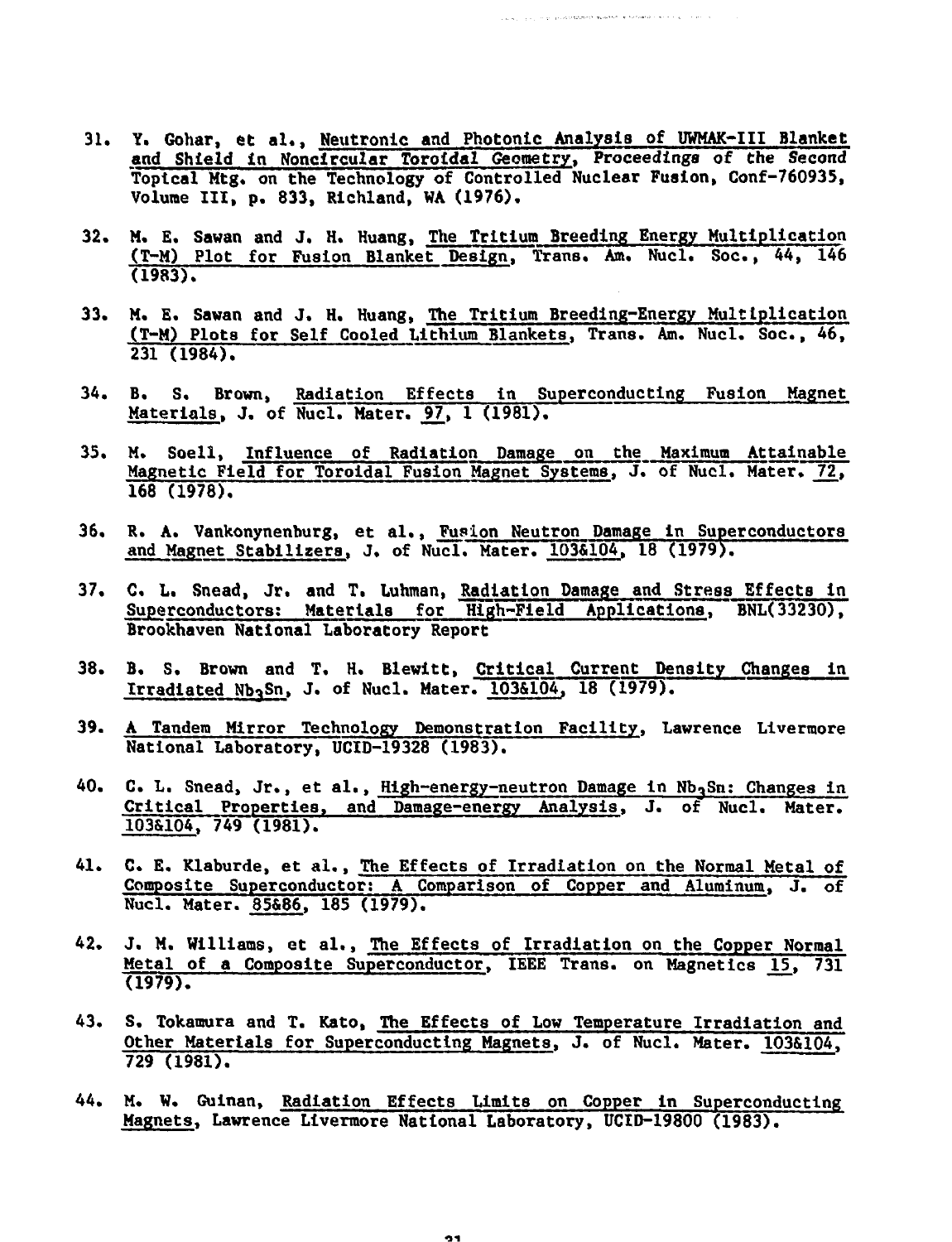- **45. R. R. Coltraan, Jr., Organic Insulators and the Copper Stabilizer for Fusion Reactor Magnets, Intl. Conf. on Neutron Irradiation Effects, Nov. 9-12, 1981, Argonne National Laboratory, Argonne, IL.**
- **A6. R. R. Coltman, Jr., et al., Radiation Effects on Organic Insulators for Superconducting Magnets, ORNL/TM-7077, Oak Ridge National Laboratory (1979).**
- **47. R. H. Kernohan, et al., Radiation Effects on Organic Insulators for Superconducting Magnets, ORNL/TM-6708, Oak Ridge National Laboratory (1978).**
- **48. F. W. Clinard, Jr., and G. F. Hurley, Ceramic and Organic Insulators for Fusion Applications, J. of Nucl. Mater. 103&104, 705 (1981).**
- **49. Y. Gohar, Neutronics Activities for Next Generation Devices, Proc. of the 6th Topical Mtg. on the Tech. of Fusion Energy, San Francisco, CA, March 3-7, 1985.**
- **50. S. Yang and Y. Gohar, TFCX Shielding Optimization, Proc. of the 6th Topical Mtg. on the Tech. of Fusion Energy, San Francisco, CA, March 3-7, 1985.**
- **51. V. D. Lee and Y. Gohar, Shield Design for Next-Generation Low Neutron Fluence Superconducting Tokamaks, Proc. of the 6th Topical Mtg. on the Tech. of Fusion Energy, San Francisco, CA, March 3-7, 1985.**
- **52. C. A. Flanagan, Tokamak Fusion Core Experiment: Design Studies Baaed on Superconducting and Hybrid Toroidal Field Coils, Design Overview, ORNL/FEDC-84/3, Oak Ridge National Laboratory (1984).**
- **53. Y. Gohar and M. A. Abdou, U.S. INTOR Radiation Shield Design, Proc. of the 6th Intl. Conf. on Radiation Shielding, Tokyo, Japan (1983).**
- **54. Y. Gohar and M. A. Abdou, INTOR Radiation Shielding for Personnel Access, Ninth Symp. on Engineering Problems of Fusion Research, Chicago, IL (1981).**
- **55. C. A. Flanagan, et al., Fusion Engieering Device Design Description. ORNL/TM-7948, Oak Ridge National Laboratory (1981).**
- **56. U.S. Nuclear Regulatory Commission, Standard for Protection Against Radiation, US NRC Rules and Regulations, Title 10, Chapter 1, Part 20 (1977).**
- **57. A. E. Profio, Radiation Shielding and Doslmetry, A. Wiley Interscience Publication, John Wiley & Sons, New York (1979).**
- **58. J. H. Huang and M. E. Sawan, Neutronics Analysis for the MARS Li-Pb Blanket and Shield, J. Nucl. Tech./Fusion 6, No. 2., 883 (1983).**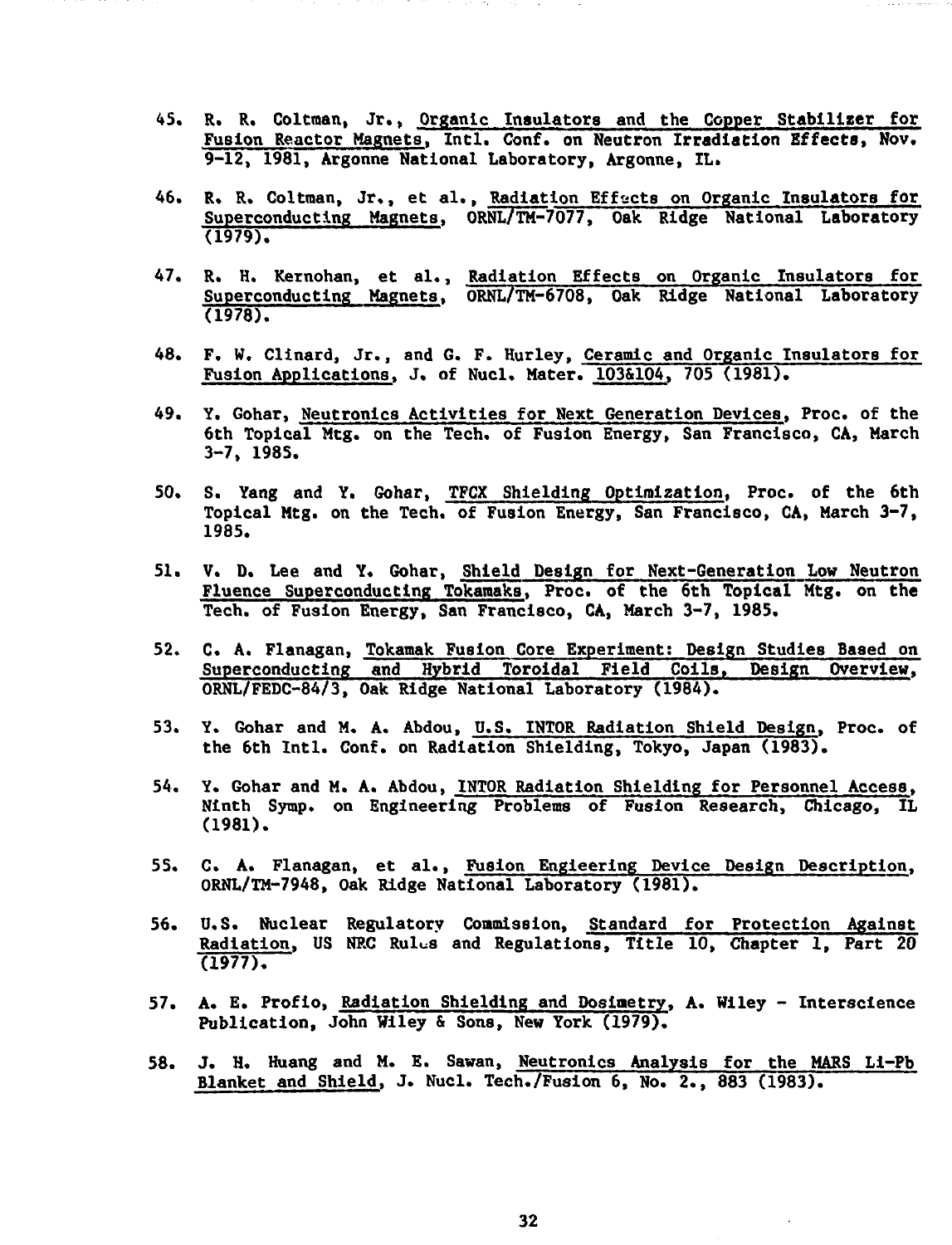**59. H. Attaya, et al., Blanket and Shielding Considerations for Advanced ' Tokamak Reactor Concepts, UWFDM-562, Fusion Englneernig Program, U. of Wisconsin, Madison, WI (1983).**

the first state of the control of the Manual Con-

- **60. B. Badger, et al., High Wall Loading Compact Tokamak Power Reactor A Scoping Study, UWFDM-592, Fusion Engineering Program, U. of Wisconsin, Madison, WI (1984).**
- **61. M. Z. Youssef, Status of Methods, Codes and Applications for Sensitivity and Uncertainty Analysis, Proc. of the 6th Topical Mtg. on the Tech. of Fusion Energy, San Francisco, CA, March 3-7, 1985.**
- **62. T. Wu and C. W. Maynard, The Application of Uncertainty Analysis in Conceptual Fusion Reactor Design, A Review of the Theory and Application of Sensitivity and Uncertainty Analysis, Proc. of a Seminar-Workshop, ORNL/RSIC-42, Oak Ridge National Laboratory (1979).**
- **63. D. J, Dudziak, Cross-section Sensitivity and Uncertainty Analysis for Fusion Reactors - A Review, Proc. of the Advisory Group Mtg. on Nuclear Data for Fusion Reactor Technology, IAEA-TECDOC-223, p. 121, IAEA, Vienna (1979).**
- **64. D. Garber, Compiler, ENDF-201/B Summary Documentation, BNL 17541 (ENDF-201), Brookhaven National Laboratory (1978).**
- **65. R. Howerton, et al., The LLL Evaluated-Nuclear-Data Library (ENDL), UCRL-50400, Lawrence Livermore National Laboratory (1978).**
- **66. S. Igarasi, et al., Japanese Evaluated Nuclear Data Library, Version 1, JENDL-1, JAERI 1261, Japan Atomic Energy Institute (1979).**
- **67. J. Story and R. Smith, The 1981 Edition of the United Kingdom Data Library - A Status Summary, informal notes (1981).**
- **68. D. J. Dudziak and P. G. Young, Review of New Development in Fusion Reactor Nucleonics, Proceedings of the Fourth Topical Mtg. on the Technology of Controlled Nuclear Fusion Energy, Conf-801011, Volume I, P.419, King of Prussia, Pennsylvania (1981).**
- **69. D. G. Gardner, Recent Developments in Nuclear Reaction Theories and Calculations, BNL-NCS-51245, P.641, Brookhaven National Laboratory (1980).**
- **70. P. G. Young, E. D. Arthur, and D. G. Madland, Application of Nuclear Model Codes. Proceedings of Intl. Conf. on Nuclear Cross Sections and Technology, Knoxville, TN, 27-29 (Oct. 1979).**
- **71. A. B. Smith, Comments on the ^Li(n;n',q)t Cross Section, Argonne National Laboratory (unpublished).**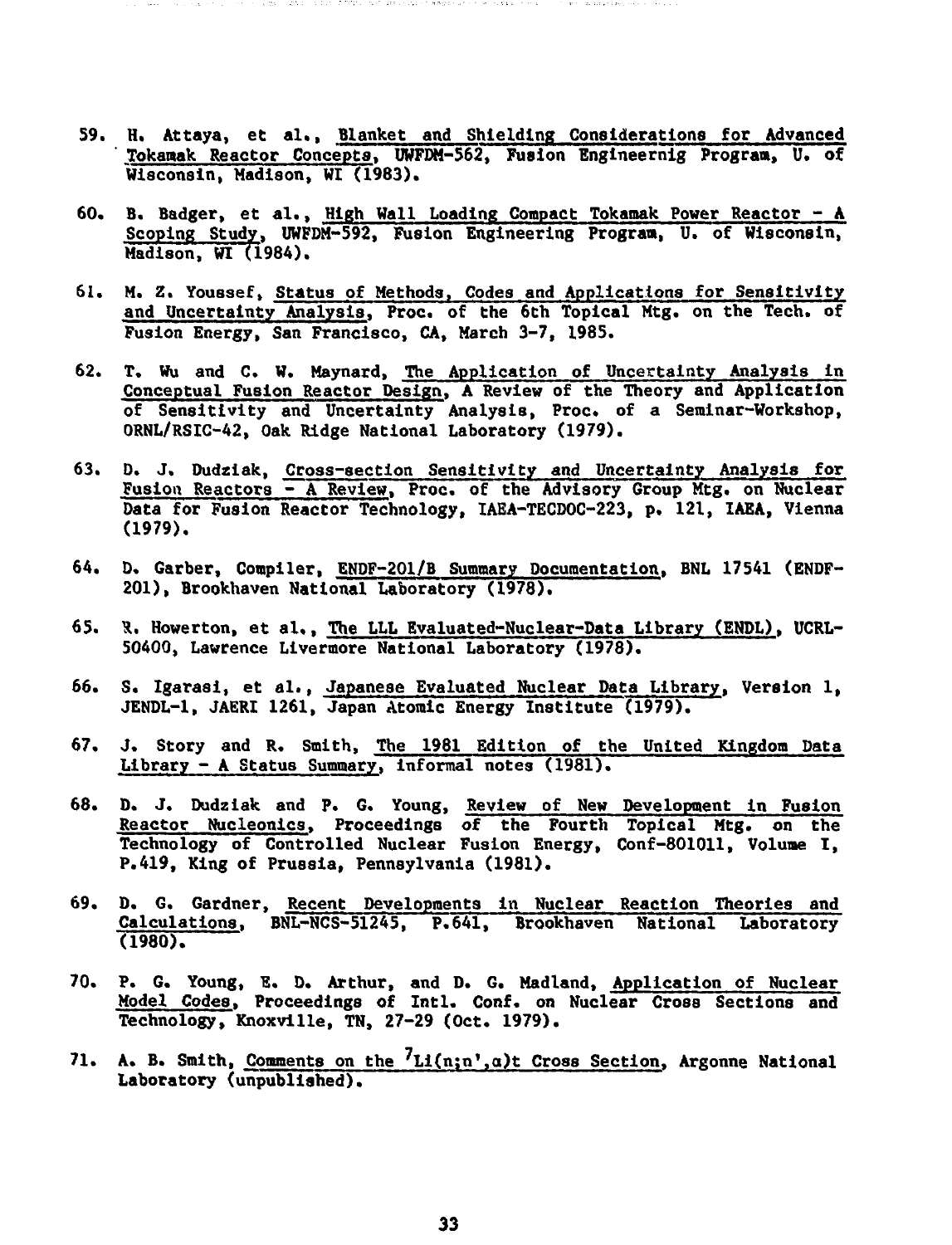- **72. E. Goldberg, et al., Measurements of <sup>6</sup>Li and <sup>7</sup> U Neutron-Induced Tritium Production Cross Sections at 15 MeV, UCRL-91930, Lawrence llvermore National Laboratory (1985).**
- **73. D. L. Smith, et al., Cross-Section Measurement for Reaction at 14.74 MeV, ANL/NDM-87, Argonne National Laboratory (1984).**
- **74. M. T. Swlnhoe, et al., An Absolute Measurement of Li (n.n at) Reaction Cross Section Between 5 and 14 MeV, J. of Nucl. Scl. and Eng. 89, 261 (1985).**
- **75. H. Liskien, et al., Determination of <sup>7</sup>Ll(n,n't)^He Cross Sections, Proceedings of the Intl. Conf., 6-10 September 1982, Antwerp, Belgium, Ed. K. H. Bockhoff, D. Reidel Publishing Company, Dordrecht, Holland, p. 349 (1983),**
- **76. K. Shibato, Evaluation of Neutron, Nuclear Data of <sup>7</sup>Li for JEND-3, JAERI-M 84-204, Japan Atomic Energy Institute (1984).**
- **77. ENDF/B-V.2 <sup>7</sup>Li (Mat. 1397, Mod. 1), evaluated by P. G. Young, Los Alamos National Laboratory (1983).**
- **78. M. A. Abdou, Y. Gohar, and It. Q. Wright, MACK-III. A New Version of MACK:** A Program to Calculate Nuclear Response Functions from Data in ENDF/B **Format, ANL/FPP-77r5, Argonne National Laboratory (1978).**
- **79. R. E. MacFarlane, Energy Balance of ENDF/B-V, Trans. Am. Nucl. Soc. 33, 681 (1979).**
- **80. R. C. Little and R. E. Seamon, Negative Heating Numbers. Los Alamos National Laboratory (unpublished).**
- **81. E. D. Arthur and P. G. Young, Evaluated Neutron-Induced Cross Sections for 5A> <sup>5</sup>6Fe to 40 MeV, LA-8626-MJ (ENDF 304), Los Alamos Scientific Laboratory (1980).**
- **82. E. D. Arthur, Gamma-Ray Production Cross Section Calculations for the Tungsten Evaluation and E. D. Arthur, et al.,** 181,183,184,186w **Fvaluations**, LA-8757-PR, pp. 3 and 6, Los Alamos **National Laboratory (1981).**
- **83. Y. Gohar and M. A. Abdou, MACKLIB-IV; A Library of Nuclear Response Functions Generated with MACK-IV Computer Program from ENDF/B-IV, ANL/FPP/TM-106, Argonne National Laboratory (1978).**
- **84. R. E. MacFarlane and D. G. Foster, Jr., Advanced Nuclear Data for Radiation Damage Calculations, J. of Nucl. Mater. 122&123, 1047 (1984).**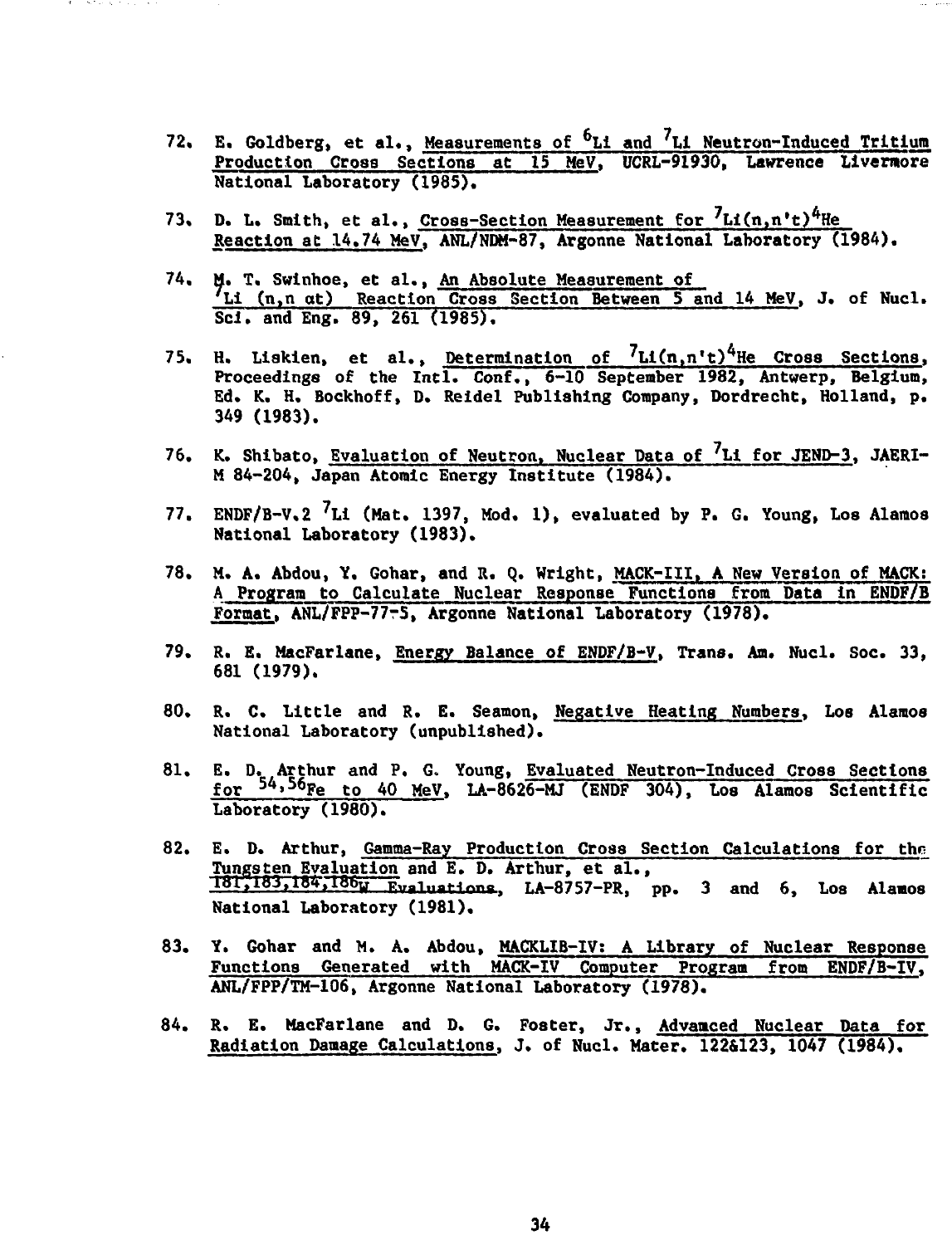## **Distribution for ANL/FPP/TH-203**

## Internal:

- 
- 
- 
- 
- 
- 
- 
- 
- 
- 
- E. Fujita R. Mattas
- E. Gelbard B. Misra
- C. Adams (C. Adams (C. Adams (C. Adams (C. Adams (C. Adams (C. Adams (C. Adams (C. Adams (C. Adams (C. Adams (C. Adams (C. Adams (C. Adams (C. Adams (C. Adams (C. Adams (C. Adams (C. Adams (C. Adams (C. Adams (C. Adams (C. L. Greenwood de D. Smith<br>
D. Gruen de C. Till R» Blomquist D. Gruen C. Till C. Johnson L. Turner<br>M. Kaminsky L. S. Yang F. Cafasso M. Kaminsky<br>
Y. Chang S. Kim D. Ehst M. Lineberry<br>
K. Evans<br>
L. LeSage
- Y. Chang (10)<br>
C. Dennis S. Kim S. Kustom (10)<br>
R. Kustom (10)<br>
R. Kustom (10) R. Kustom **ANL Contract File**<br>
M. Lineberry **ANL Libraries** TIS Files (5) P. Finn R. Martin ANL Patent Dept.

 $\ddot{\phantom{a}}$ 

## External:

DOE-TIC, for distribution per UC-20 (107) Manager, Chicago Operations Office, DOE University of Chicago Special Committee for the Fusion Program: S. Baron, Brookhaven National Laboratory H. K. Forsen, Bechtel National, Inc., San Francisco J. A. Maniscaico, TRW, Inc., Redondo Beach G. H. Miley, U. Illinois, Urbana P. J. Reardon, Brookhaven National Laboratory P. H. Rutherford, Princeton University D. Steiner, Rensselaer Polytechnic Institute K. R. Symon, Synchrotron Radiation Center, Stoughton, WI K. I. Thomassen, Lawrence Livermore National Laboratory M. A. Abdou, University of California-Los Angeles R. G. Alsmiller, Oak Ridge National Laboratory V. C. Baker, Oak Ridge National Laboratory K. Barry, The Ralph Parsons Company S. Berk, DOE L. A. Berry, Oak Ridge National Laboratory M. R. Bhat, Brookhaven National Laboratory B. L. Bishop, Oak Ridge National Laboratory J. A. Blair, Oak Ridge National Laboratory A. L. Boch, Oak Ridge National Laboratory K. H. Bockhoff, Commission of the European Communities A. Bolon, University of Missouri-Columbia L. Booth, LOB Alamos National Laboratory R. Brown, Los Alamos National Laboratory S. Burnett, GA Technologies, Inc. D. Campbell, Oak Ridge National Laboratory J. Cannon, Oak Ridge National Laboratory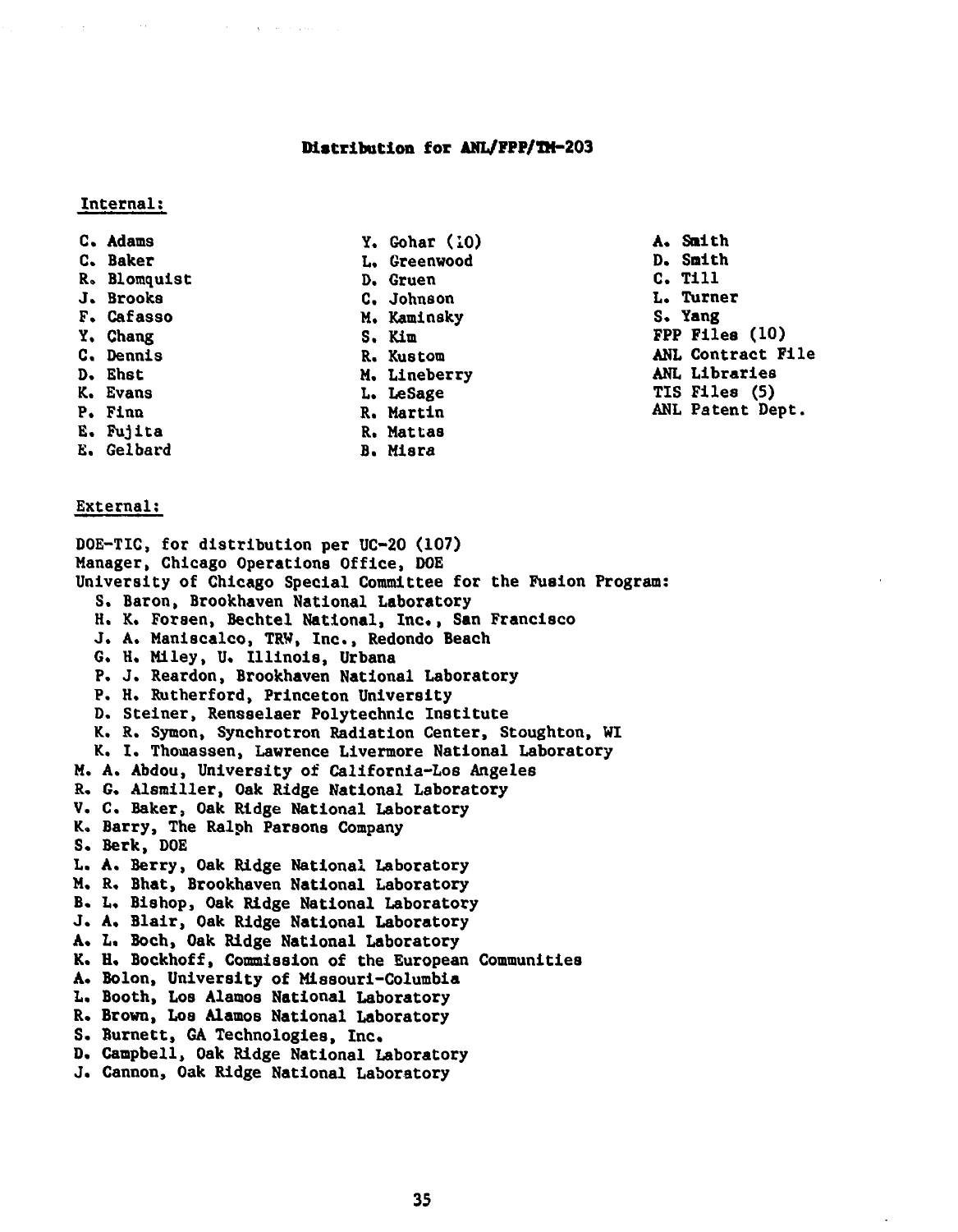**L. Carter, Hanford Engineering Development Laboratory G. Casini, C.E.A. Ispra (VA), Italy C. Clifford, Princeton Plasma Physics Laboratory P.. Conn, University of California-Los Angeles J. Crocker, EG&G Idaho, Inc. D. Dudziak, Los Alamos National Laboratory M. J. Erabrechta, Rensselaer Polytechnic Institute B. Engholra, GA Technologies, Inc. C. Flanagan, Oak Ridge National Laboratory K. Furuta, University of Tokyo, Japan A. Gabriel, Oak Ridge National Laboratory D. Graumann, GA Technologies, Inc. H. Gruppelaar, Netherlands Energy Research Foundation G. Haste, Oak Ridge National Laboratory R. Howerton, Lawrence Livermore National Laboratory S. Iwasaki, Lawrence Livermore National Laboratory D. Jassby, Princeton Plasma Physics Laboratory R. J. Juzaitis, Los Alamos National Laboratory S. Kailas, Indiana University A. C. Klein, Oregon State University H. Klein, Physikalisch-Technische Bundesanstalt R. A. Krakowski, Los Alamos National Laboratory H. Kranse, Max-Planck Institute fur Plasmaphysik, West Germany A. Knoblock, Max-Planck Institute fur Plasmaphysik, West Germany J. Kristiak, Slovak Academy of Sciences** L. P. Ku, Frinceton Plasma Physics Laboratory **G. Kulcinski, University of Wisconsin-Madison J. D. Lee, Lawrence Livermore National Laboratory R. A. Lillie, Oak Ridge National Laboratory R. J. Livak, Los Alamos National Laboratory B. G. Logan, Lawrence Livermore National Laboratory G. Longo, Istituto di Fislca C. Marinucci, SIN, Villigen, Switzerland C. Maynard, University of Wisconsin-Madison H. MeCurdy, Oak Ridge National Laboratory R. Miller, Los Alamos National Laboratory R. Moir, Lawrence Livermore National Laboratory D. Montgomery, Massachusetts Institute of Technology T. Nakamura, Japan Atomic Energy Research Institute K. Oishi, Shimizu Construction Co., Ltd. Y. Oka, University of Tokyo, Japan D. Paul, Electric Power Research Institute S. Pearlstein, Brookhaven National Laboratory J. Powell, Brookhaven National Laboratory R. J. Puigh, Westinghouse Hanford Company J. Rathke, Grumman Aerospace Corporation C. Rhilis, CEA R. P. Rose, Westinghouse Electric Corporation**

**R. Roussin, Radiation Shielding Information Center, ORNL**